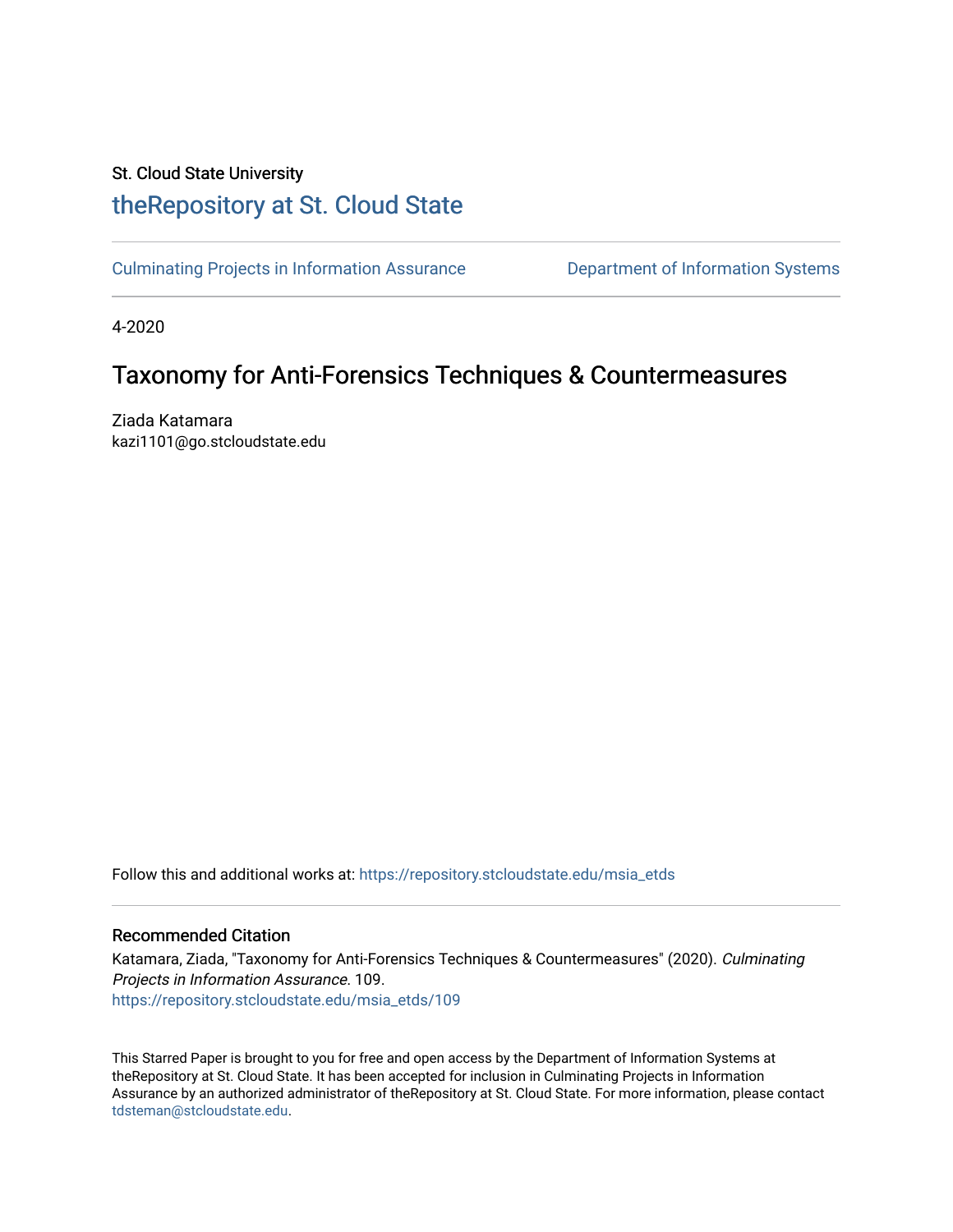## **Taxonomy for Anti-Forensics Techniques**

#### **and Countermeasures**

by

Ziada Katamara

A Starred Paper

Submitted to the Graduate Faculty of

St Cloud State University

in Partial Fulfillment of the Requirements

for the Degree

Master of Science

in Information Assurance

June, 2020

Starred Paper Committee: Abdullah Abu Hussein, Chairperson Lynn A Collen Balasubramanian Kasi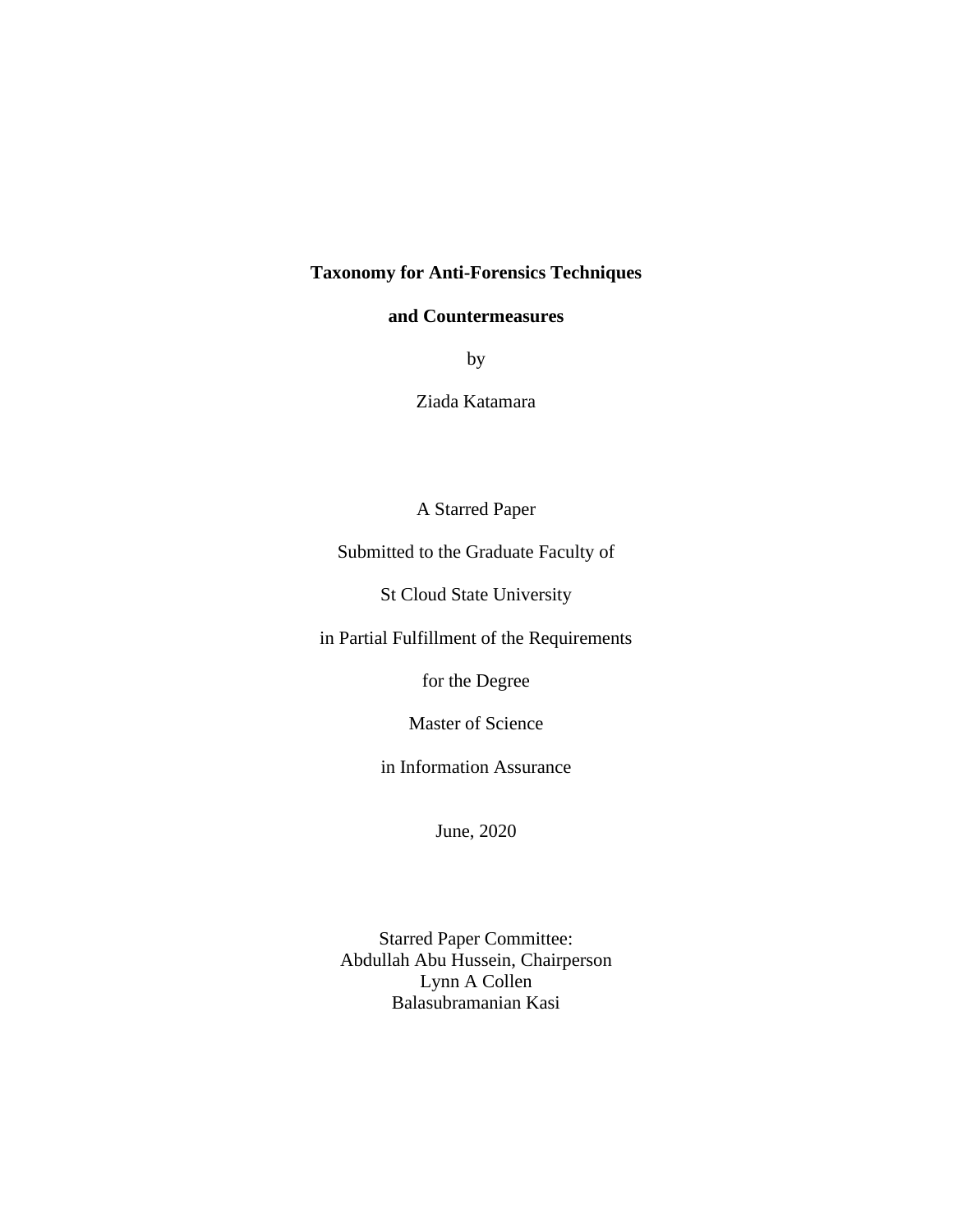#### **Abstract**

Computer Forensic Tools are used by forensics investigators to analyze evidence from the seized devices collected at a crime scene or from a person, in such ways that the results or findings can be used in a court of law. These computer forensic tools are very important and useful as they help the law enforcement personnel to solve crimes. Computer criminals are now aware of the forensics tools used; therefore, they use countermeasure techniques to efficiently obstruct the investigation processes. By doing so, they make it difficult or almost impossible for investigators to uncover the evidence. These techniques, used against the computer forensics processes, are called Anti-forensics. This paper describes some of the many anti-forensics' method, techniques and tools using a taxonomy. The taxonomy classified anti-forensics into different levels and different categories: WHERE, WHICH, WHAT, and HOW. The WHERE level indicates where anti-forensics can occur during an investigation. The WHICH level indicates which anti-forensics techniques exist. The WHAT level defines the exact method used for each technique. Finally, the HOW level indicates the tools used. Additionally, some countermeasures were proposed.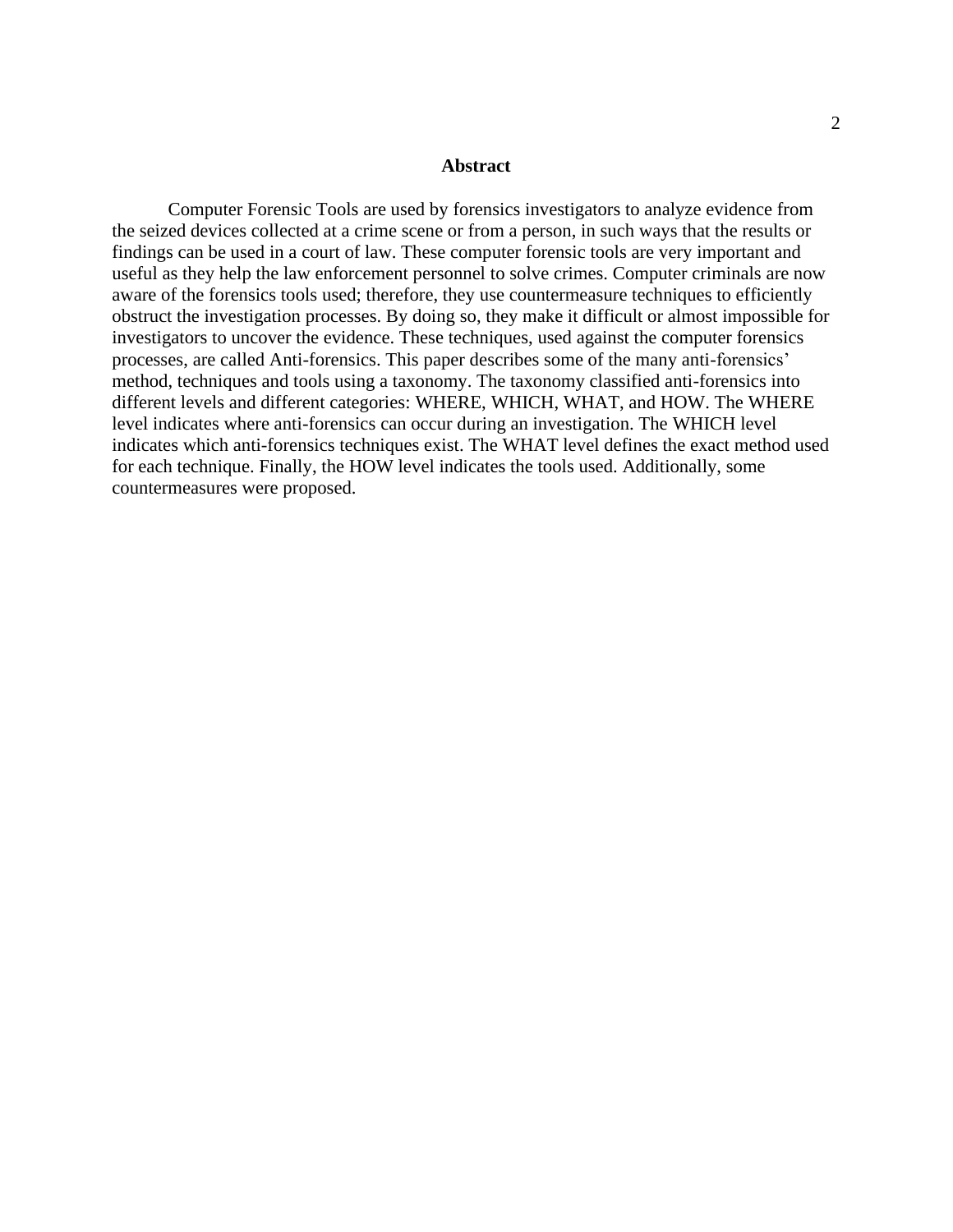## **Table of Contents**

|                | Page |
|----------------|------|
|                |      |
|                |      |
| Chapter        |      |
| $\mathbf{I}$ . |      |
|                |      |
|                |      |
|                |      |
|                |      |
|                |      |
|                |      |
|                |      |
|                |      |
| Π.             |      |
|                |      |
|                |      |
|                | .18  |
|                |      |
|                |      |
| III.           |      |
|                |      |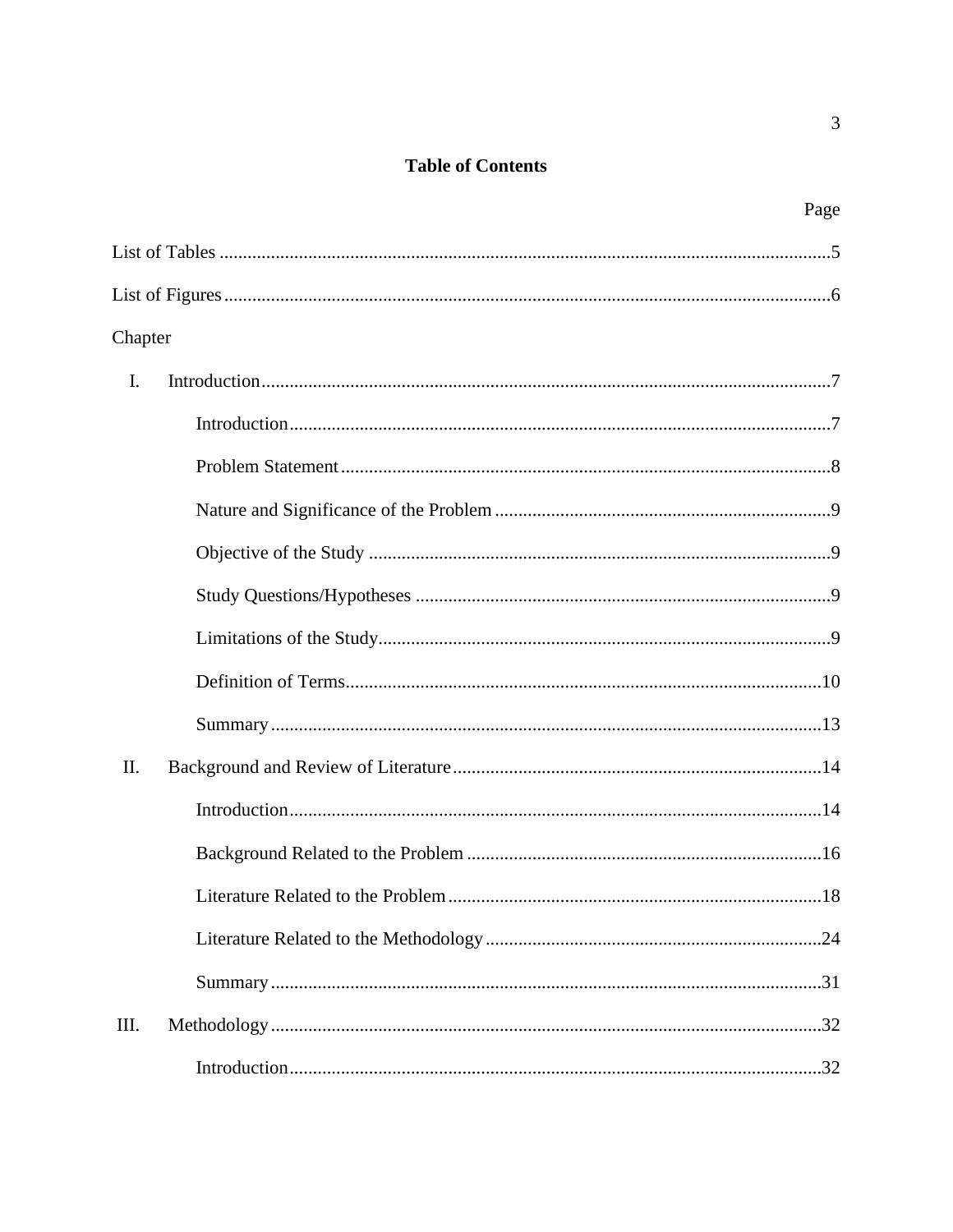| Chapter | Page |
|---------|------|
|         |      |
|         |      |
|         |      |
|         |      |
| IV.     |      |
|         |      |
|         |      |
|         |      |
|         |      |
|         |      |
|         |      |
| V.      |      |
|         |      |
|         |      |
|         |      |
|         |      |
|         |      |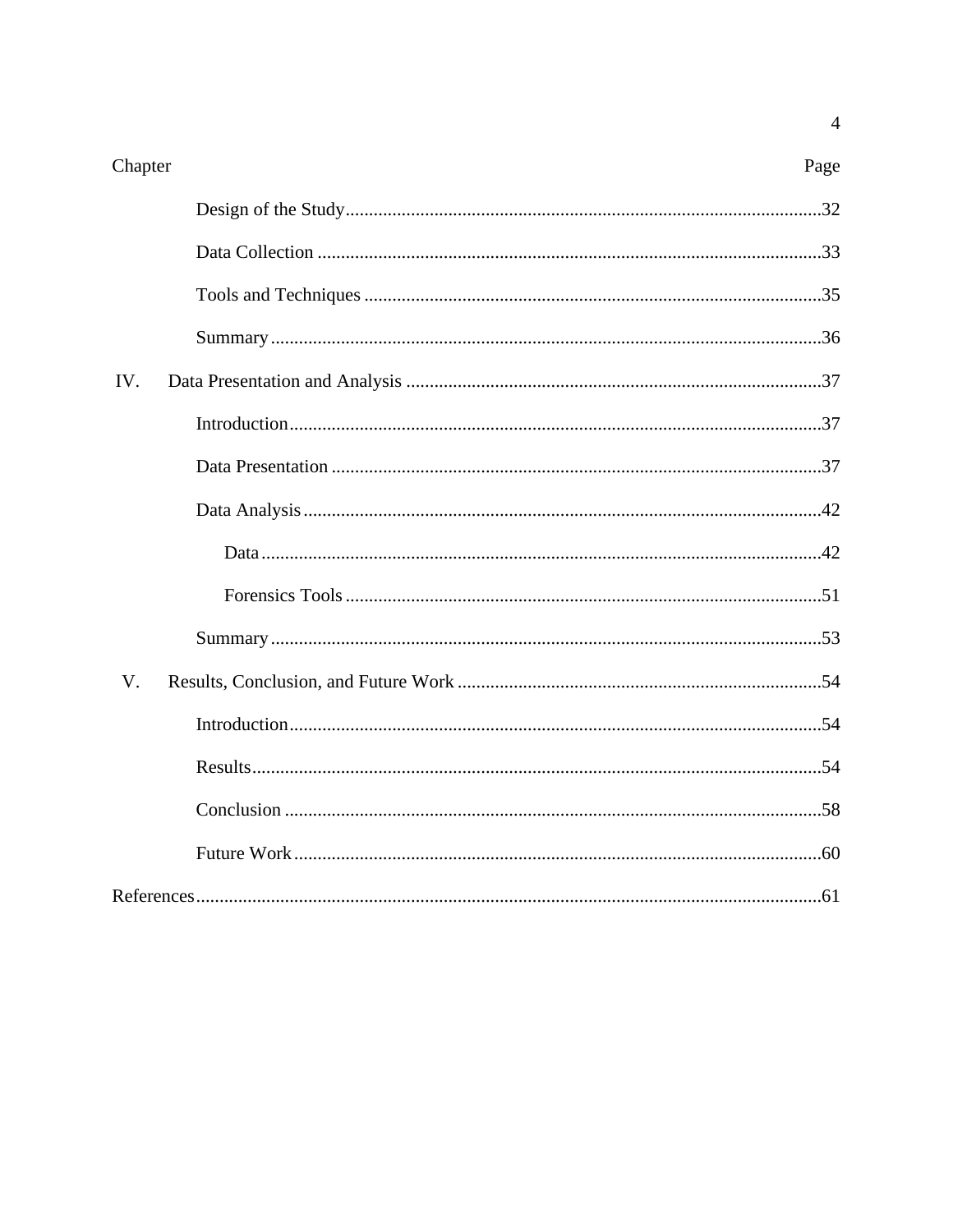## **List of Tables**

| Table | Page |
|-------|------|
| 1.    |      |
| 2.    |      |
| 3.    |      |
| 4.    |      |
| 5.    |      |
| 6.    |      |
| 7.    |      |
| 8.    |      |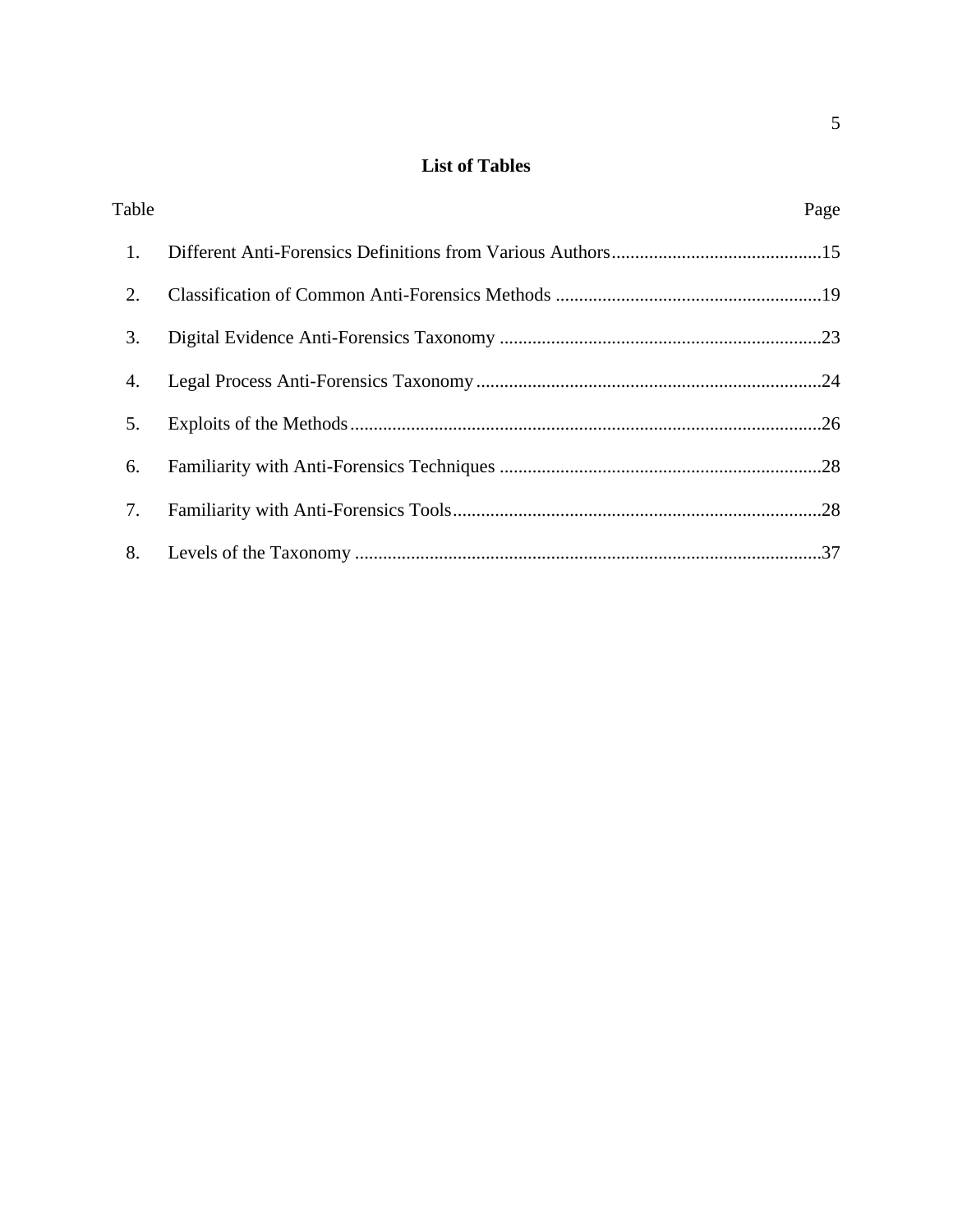# **List of Figures**

| Figure | Page |
|--------|------|
|        |      |
|        |      |
|        |      |
|        |      |
|        |      |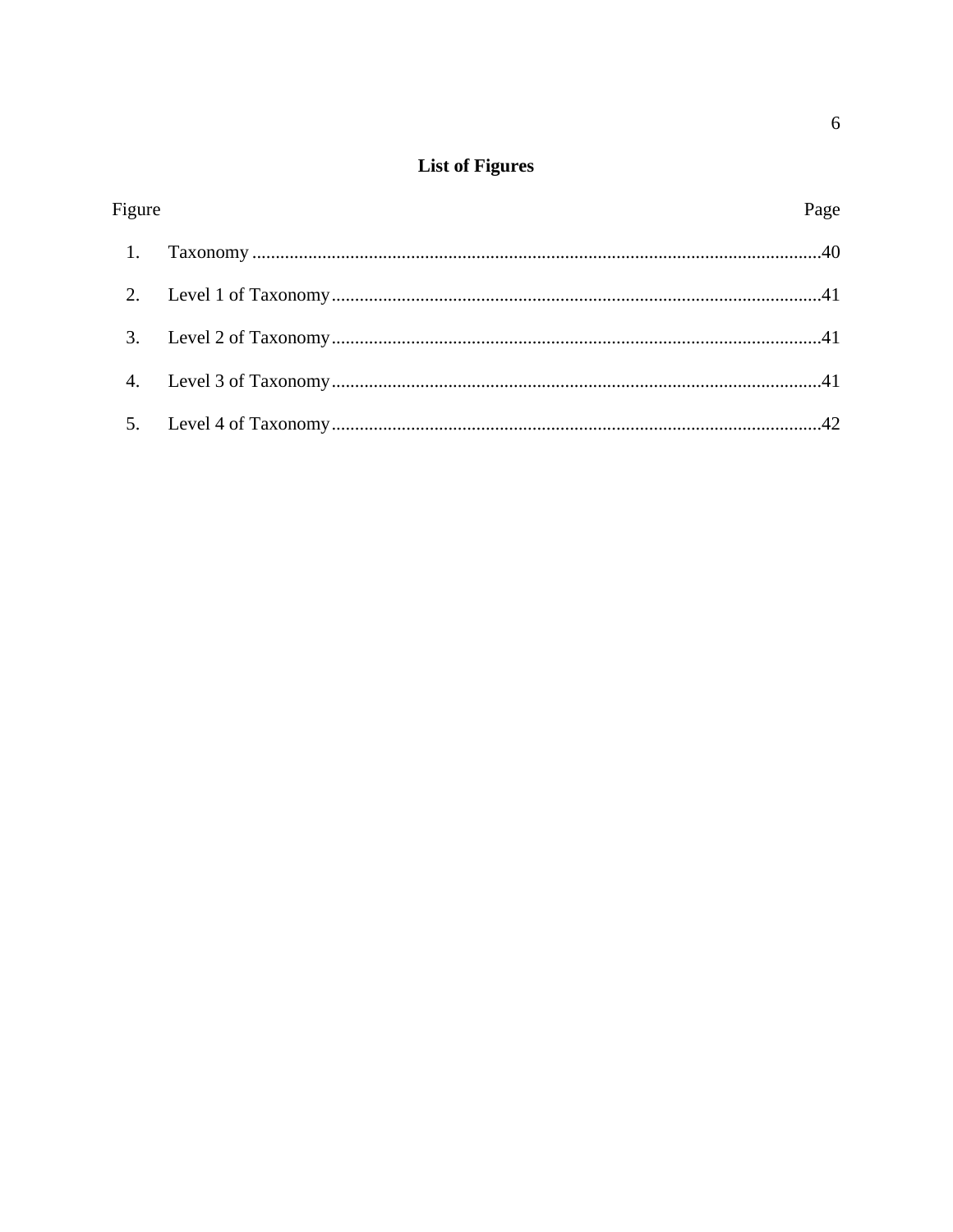#### **Chapter I: Introduction**

#### **Introduction**

Computers are electronic devices used almost by anyone and everywhere. Computers have become an important part of our everyday life since they can do so many things. They are equipped with many capabilities such as processing information very fast, giving accurate results, storing large amounts of data and information, and so on. However, these capabilities have also allowed criminals to misuse the computer by accessing unauthorized data, destroying or changing stored data, and so on. According to the United States Department of Justice (1989 as cited in Inc., n.d.), Computer crime is defined "as any violations or criminal law that involves knowledge of computer technology for their perpetration, investigation, or prosecution." Computer crime is also called Cybercrime or electronic crime. These computer crimes are committed by cyber criminals or computer criminals.

Digital Forensics, or Computer Forensics, is the process of recovering, interpreting, and investigating electronic data. The aim of digital forensics is to preserve evidence relevant to an investigation in its original form to use it in a court of law. For the evidence to be admissible in court of law, forensics investigators must follow strict procedures when collecting and analyzing the evidence. According to the United States Department of Justice (1989 as cited in Inc., n.d.), the forensics process consists of four phases: Collection, Examination, Analysis, and Reporting. The collection phase involves searching for the evidence, finding the evidence, and collecting and documenting the evidence. The examination phase involves recovering hidden or obscured information. The analysis phase involves analyzing the information recovered for its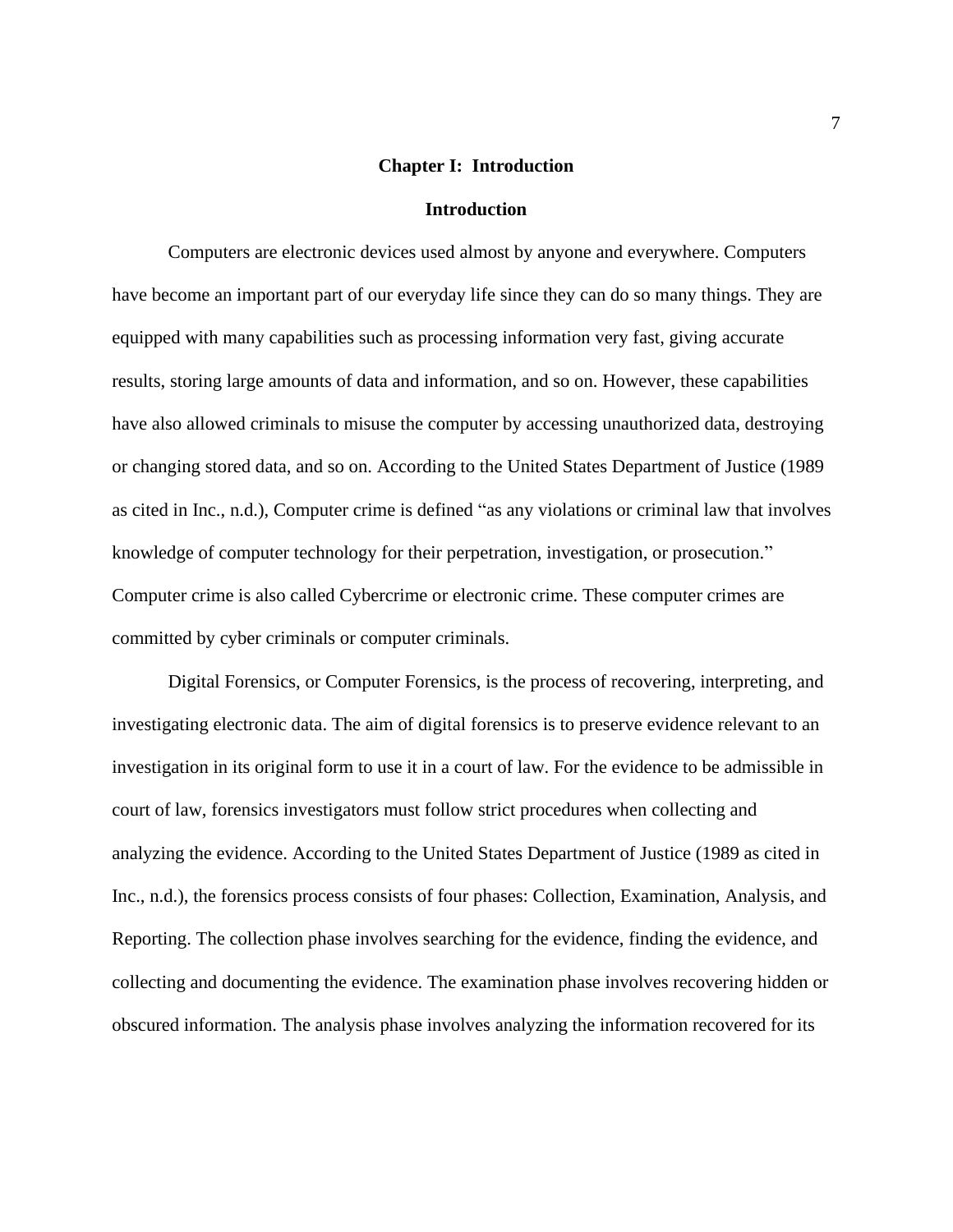importance and value. The reporting phase involves writing a report of the entire process—from collection to analysis.

Since computers have been misused by computer criminals in committing a crime, digital forensics has been very beneficial to catch these criminals who believe they do not leave any evidence behind.

Unfortunately, these criminals are now aware of the computer forensics tools used. To make it hard or almost impossible to recover evidence, computer criminals have come up, and continue to come up, with some anti-forensics techniques. Anti-forensics is a set of tools and techniques used to prevent the collection and interpretation of evidence during digital forensics investigation.

Anti-forensics methods can be applied at any stage of the computer investigation process. The aims of anti-forensics include hiding or destroying evidence, slowing down forensics' investigation, and causing uncertainty in a forensic report or tool (Garfinkel, 2007).

Lui and Brown (2006) discovered four primary goals for anti-forensics. These goals are "Avoiding detection that some kind of event has taken place, Disrupting the collection of information, Increasing the time that an examiner needs to spend on a case, Casting doubt on a forensic report or testimony" (Lui and Brown, 2006, as cited in Garfinkel, 2007).

#### **Problem Statement**

Computer criminals are becoming aware of the digital forensics' tools and techniques and are hence making the anti-forensics tools and techniques more sophisticated**.** With the increased use of anti-forensics tools and techniques, it has become challenging for digital forensics investigators to perform their investigation efficiently.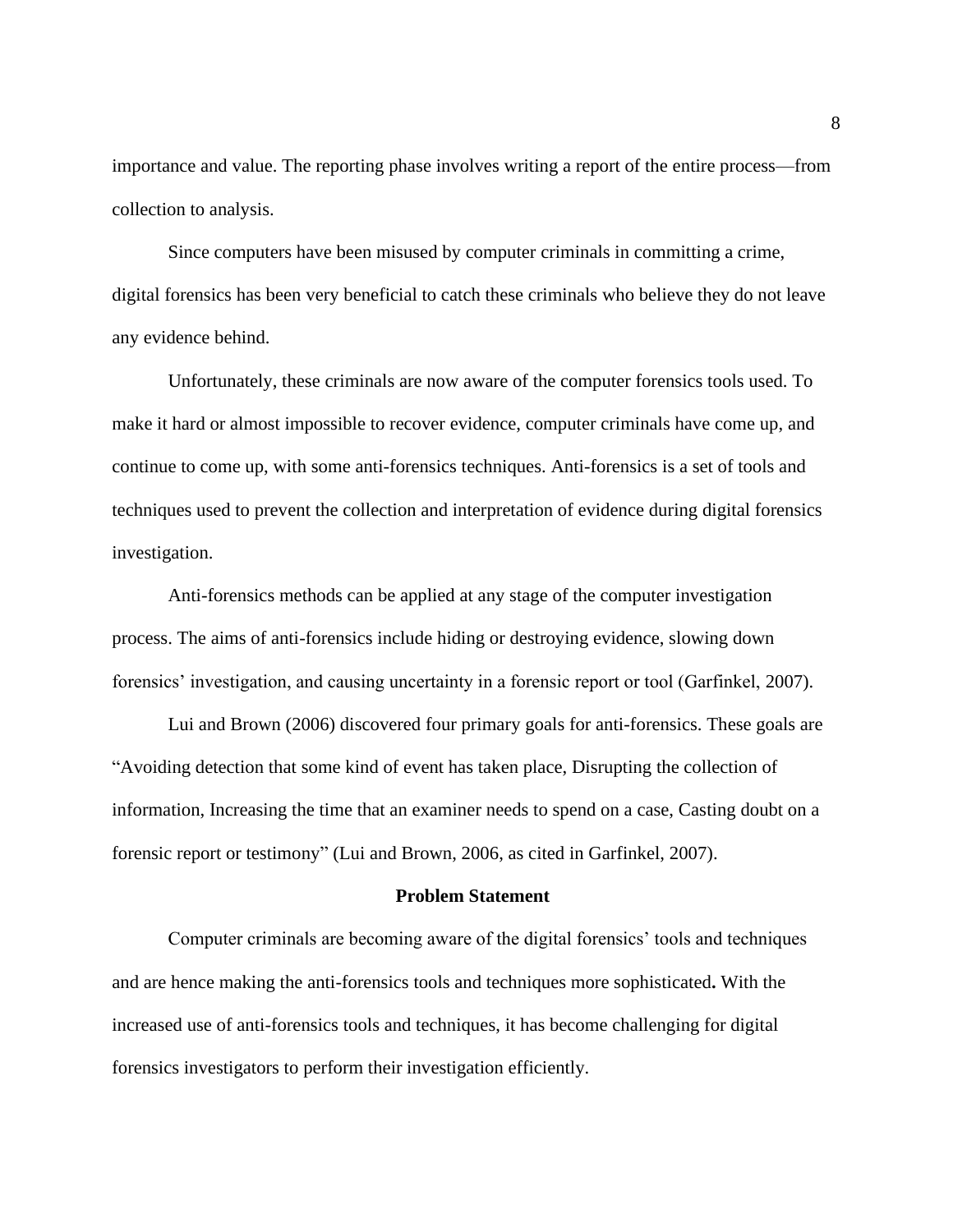#### **Nature and Significance of the Problem**

Anti-forensics appears to be an obstacle for digital forensics, and this problem keeps growing significantly. In order to overcome this growing obstacle, digital forensics investigators need to keep themselves updated about the current anti-forensics tools, techniques and countermeasures.

This study will be useful not only to digital forensics investigators, but also for other research purposes. As previously mentioned, digital forensics need to keep themselves updated, therefore, new research initiatives and strategies will help address this growing problem.

#### **Objective of the Study**

The objective of this study is to perform in-depth research on some of the many antiforensics' techniques and tools, then present strategies to detect them, and finally, discuss some countermeasures. A taxonomy will be created classifying anti-forensics into different levels and different categories . The goal of this research is not only to help digital forensics investigators but also to aid those doing the same research.

#### **Study Questions/Hypotheses**

- 1. What are the different types of Anti-forensics techniques?
- 2. Which method and tool can be used for each technique?
- 3. What are some countermeasures ?

#### **Limitations of the Study**

Every study has limitations, and just like any other study, some limitations were found in this study.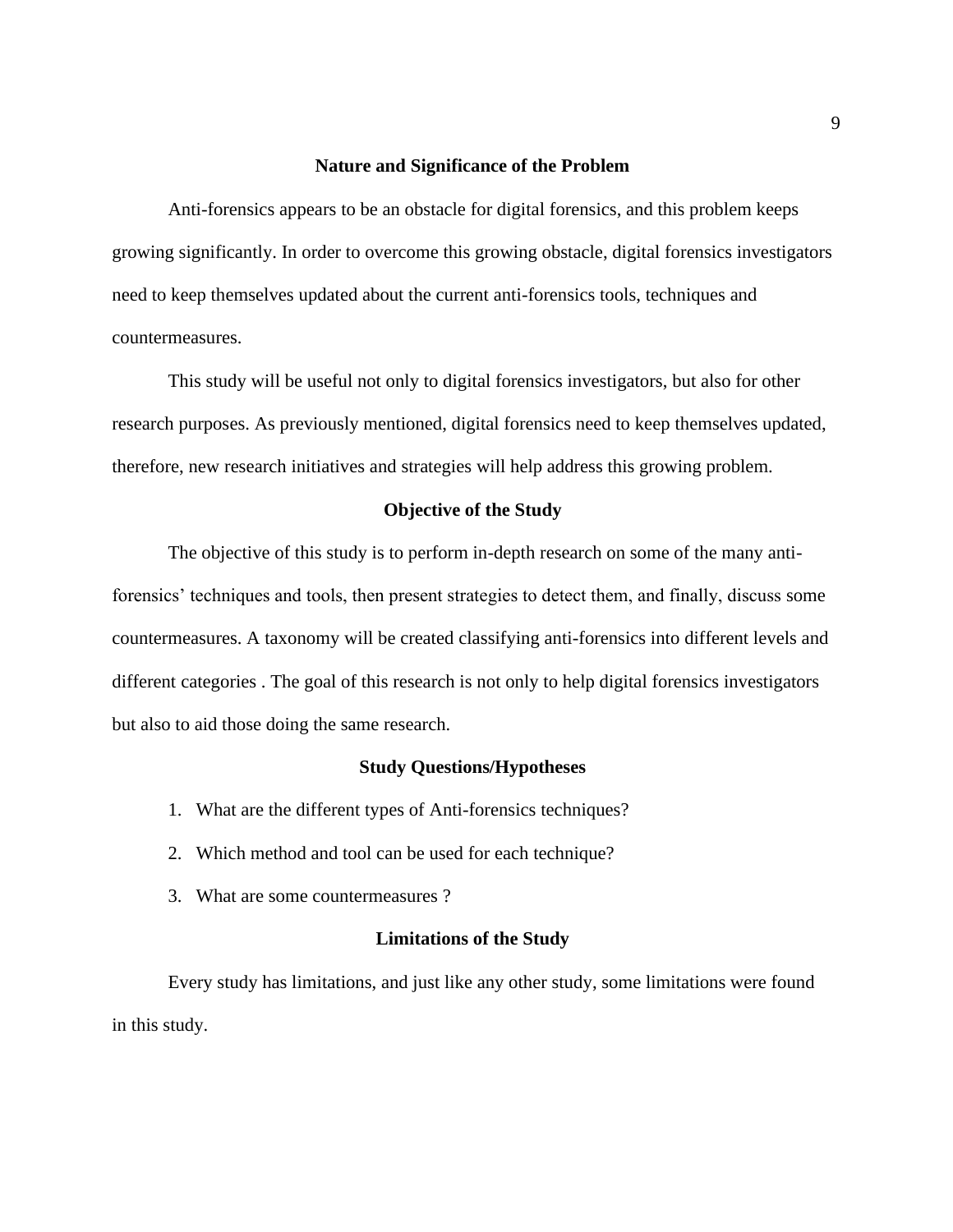During the collection of secondary data, there was a lack of previous studies on the topic. A lot of books, articles, journals, and so on were carefully reviewed. However, because of the scope of this research topic, there were limitations of prior research studies that are relevant to this study.

Not only was it challenging to find specific answers to some of the questions researched; but verifying the validity of the data collected through secondary data was also a limitation. There are some questions that need to be answered before using a source such as:

- Who collected the data?
- When was the data collected?
- How was the data collected? and so on.

These types of questions might help with the validity but one cannot be 100% sure.

Primary data was also used as part of this research. However, there was limited access to respondents. Only one person was interviewed for this research. Additionally, because of the organization's policy that the interviewee worked for, he was unable to answer every question asked leading to a lack of information needed.

#### **Definition of Terms**

- Anti-forensics: A set of tools and techniques used to prevent the collection and interpretation of evidence during digital forensics investigation.
- Counter-forensics: Another term for Anti-forensics.
- Countermeasure: An action one take to prevent a threat.
- Countermeasures: A countermeasure can be defined as an action taken or need to be taken to counteract a danger or threat.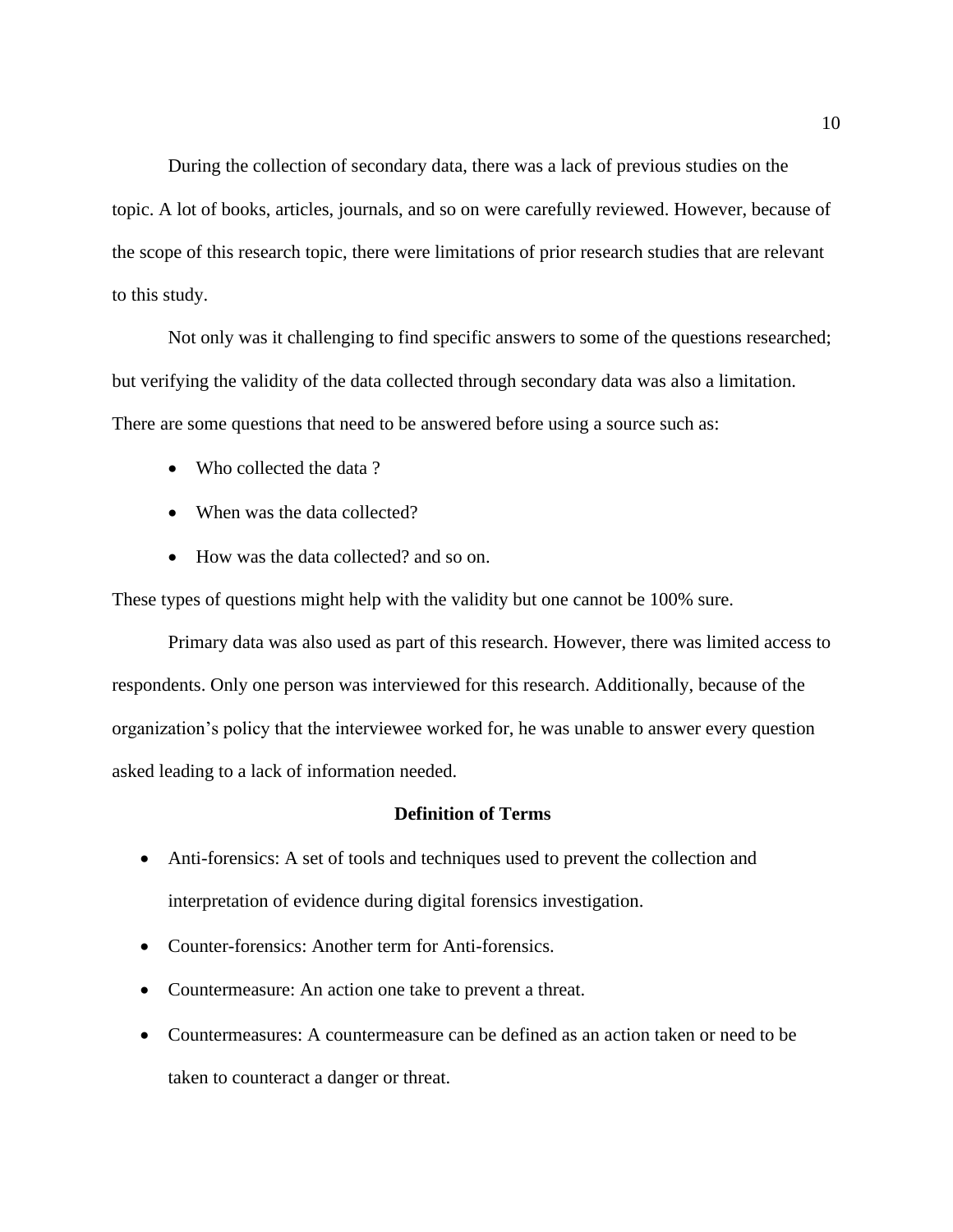- Cryptography: Transforming information into a more secure format.
- Cyber: Things that can be done using a computer.
- Cybercrime: A crime that involves the use of a computer and network.
- Cybercriminals: Individuals who use technology to commit malicious activities on digital systems or network.
- Data: Information stored or produced by a computer.
- Digital Forensics or Computer Forensics: The process of recovering, interpreting and investigating electronic data.
- Encryption: Encoding a message in such a way that unauthorized people cannot access it.
- Encryption: Encryption is a method of using an algorithm to protect data by scrambling it and making the data either unintelligible or undetectable.
- FDE : Full Disk Encryption.
- File extension: Indicates the format of a file.
- File header: File that may contain date, time, and so on a computer.
- Footprint: An area affected by something.
- Forensics tools: The main tools that the digital investigators use during an investigation to examine if any suspicious incident had occurred.
- Hard disk: A data storage device.
- Hardware: A hardware describes the physical aspects of a computer. This can be a computer monitor, keyboard, and so on.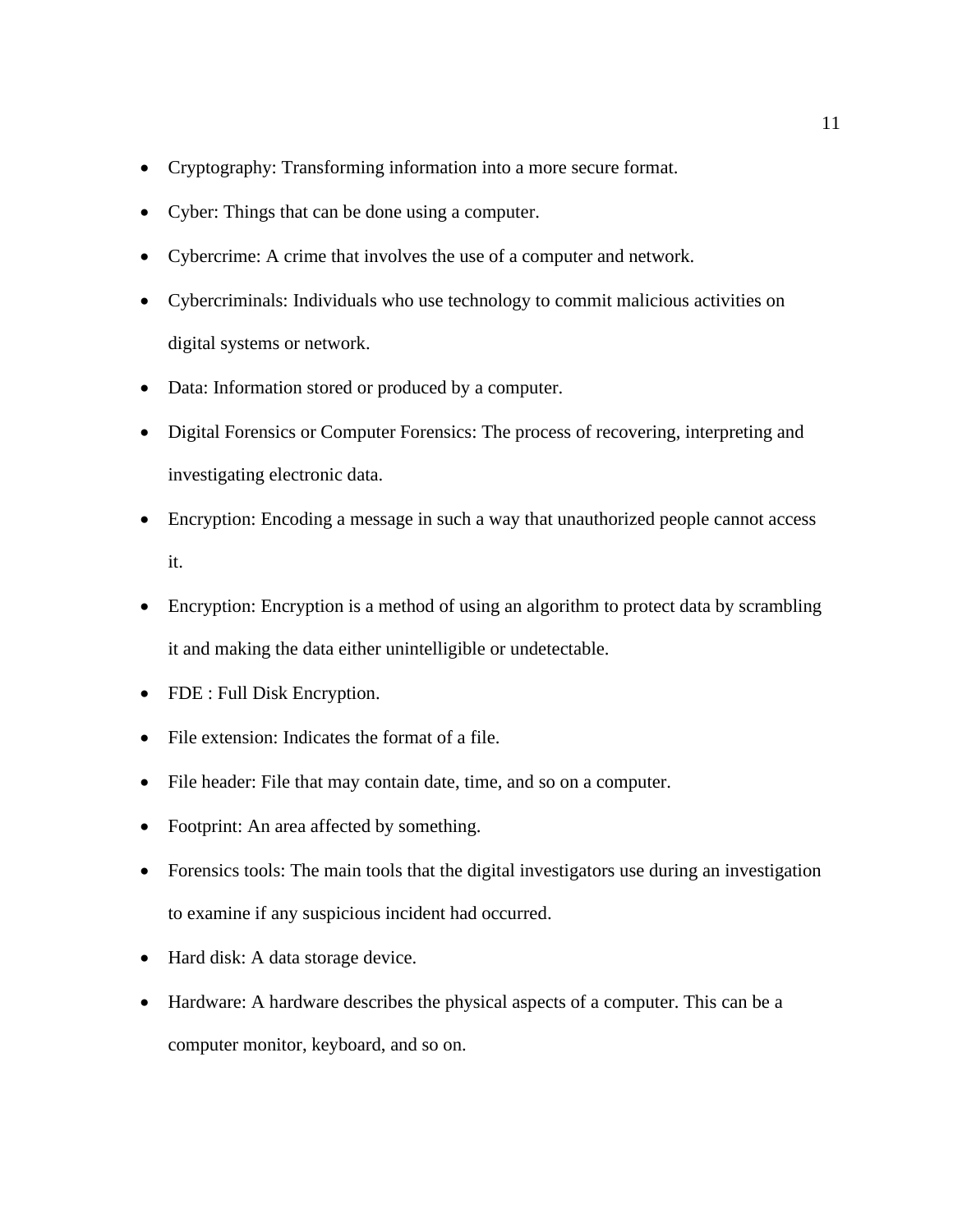- Hash function: A unique irreversible fixed value string which is created using a specific algorithm from any amount of data.
- Investigation: The action of investigating someone or something.
- Investigator: A person who performs an investigation.
- Linux: An open-source operating system for computers, servers, mobile devices, etc.
- LUKS: Linux Unified Key Setup—a hard disk encryption tool for Linux.
- MACE: Responsible to record Modification, Access, Creation timestamps of the file.
- Metadata: Data that provide information about other data.
- Network: A network consists of two or more computers that are linked or connected in order to share resources, exchange files, etc.
- NFTS : Stands for NT File System, and it is a file system used to store and retrieve files on a hard disk.
- Overwriting: Writing on top of another writing.
- Primary data: Data collected from first-hand sources. This includes data gathered from interviews, surveys, questionnaires, etc.
- Qualitative research: Qualitative research focuses on gathering non-numerical data in an attempt to interpret phenomena in terms of the meanings.
- Quantitative research: Quantitative research focuses on gathering numerical data to explain a particular phenomenon.
- Secondary data: Data collected from a source that has already been published. It can be obtained from books, articles, journals, newspapers etc.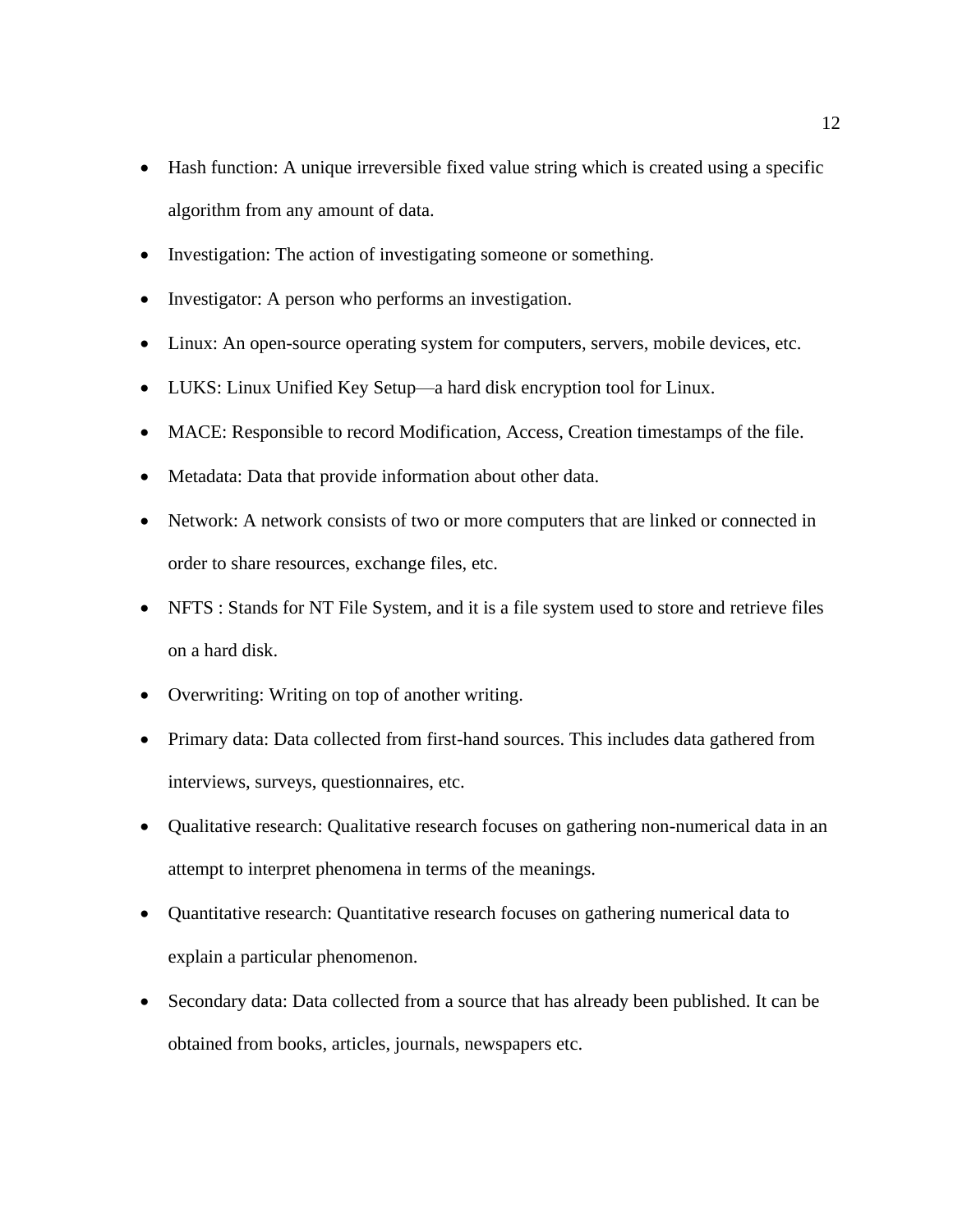- Software: "A software is a set of instructions, data or programs used to operate computers and execute specific tasks" [\(Rouse, 2019\)](https://www.zotero.org/google-docs/?YTnRTD)
- Steganography: Hiding data within other data.
- Taxonomy: A scheme of classification.
- Techniques: A technique can be described as a process or procedure that needs to be followed.
- Tools: A tool can be described as a device or computer application that allows someone to do something.
- Windows: "A graphical operating system developed and published by Microsoft. It provides a way to store files, run software, play games, watch videos, and connect to the Internet" [\(C](https://www.zotero.org/google-docs/?UYVwUl)omputer Hope, 2019).

#### **Summary**

This chapter introduced what anti-forensics is and how computer criminals came up with the anti-forensics tools and techniques with a purpose to make it hard or almost impossible for digital forensics investigators to collect evidence. The use of anti-forensics techniques is a big problem for forensics investigators therefore, the investigators must be aware of the techniques and tools used by these criminals. By knowing the anti-forensics techniques and tools, the forensics investigators might come up with some countermeasures. The next chapter will be a comprehensive literature review on anti-forensics.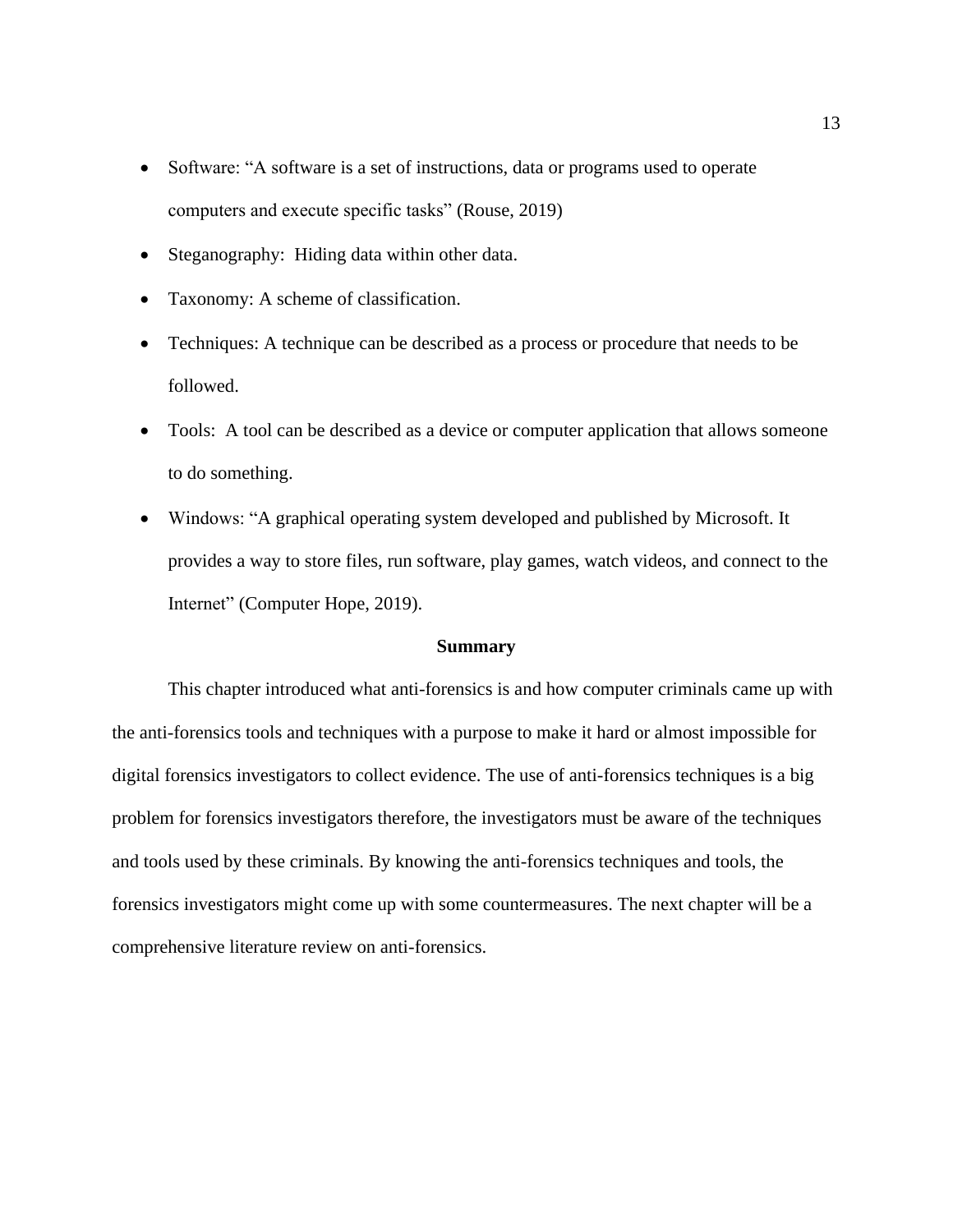## **Chapter II: Background and Review of Literature**

## **Introduction**

With the growth of computer crime, as well as the increased use of anti-forensics tools that interfere with forensic investigation, various authors have studied the different anti-forensics techniques and tools. Currently, there is no unique or standard definition of anti-forensics, different definitions have been previously proposed by different authors. Table 1 shows some of the many definitions for anti-forensics (Conlan, Baggili, & Breitinger, 2016).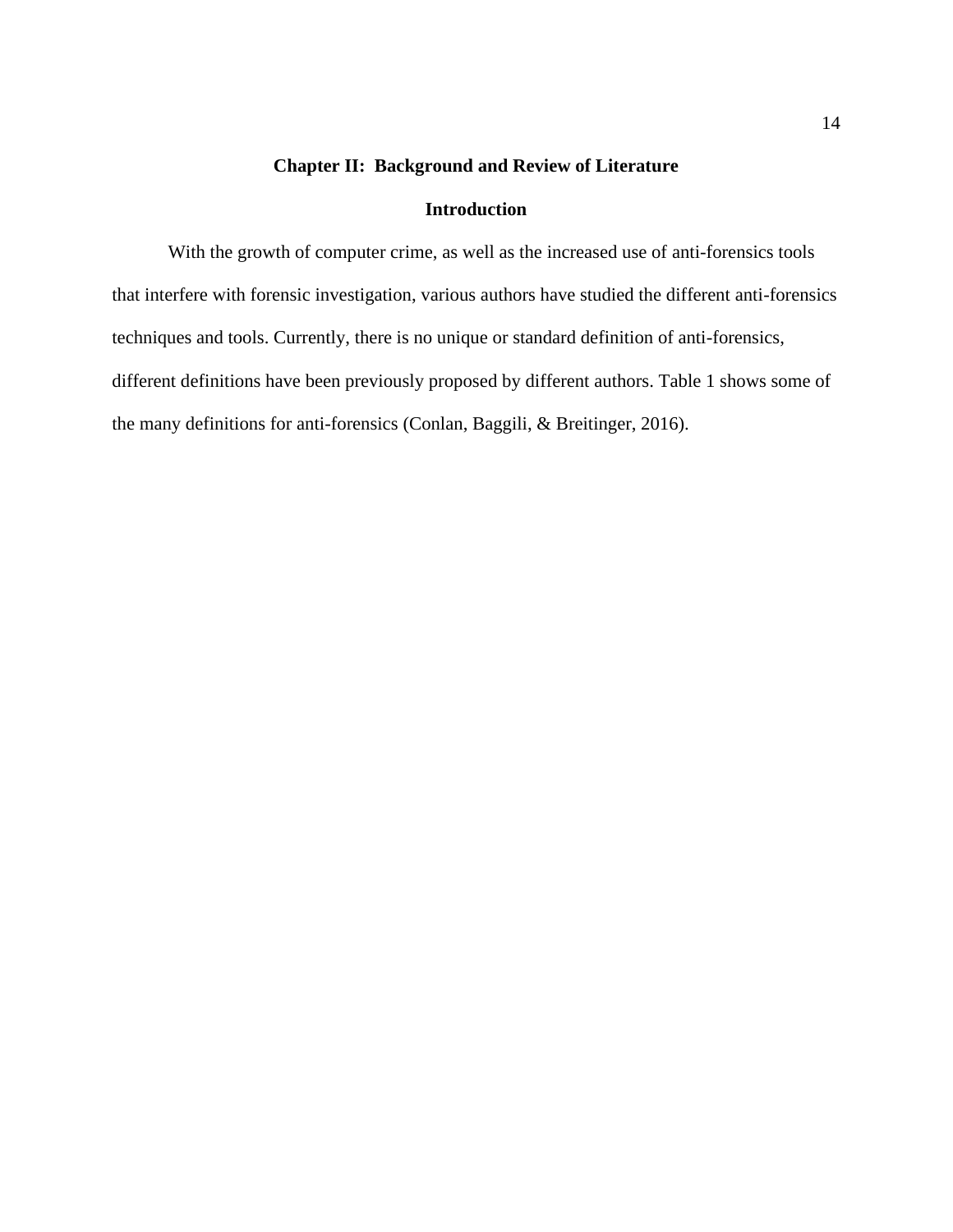## **Table 1**

| Authors, Year of Publication | Anti-forensics Definitions                                                                                                                                                       |
|------------------------------|----------------------------------------------------------------------------------------------------------------------------------------------------------------------------------|
| Shirani, 2002                | Hiding a system intrusion attempt                                                                                                                                                |
| Peron and Legary, 2005       | Attempt to limit the identification, collection, collation and<br>validation of electronic data                                                                                  |
| <b>Grugp</b> , 2005          | Attempting to limit the quantity and quality of forensic evidence                                                                                                                |
| Foster and Liu, 2005         | Breaking tools or avoiding detection                                                                                                                                             |
| Rogers, 2006                 | Attempts to negatively affect the existence, amount, and/or quality<br>of evidence from a crime scene, or make the examination of<br>evidence difficult or impossible to conduct |
| Liu and Brown, 2006          | Application of the scientific method to digital media in order to<br>invalidate factual information for judicial review                                                          |
| Harris, 2006                 | Any attempts to compromise the availability or usefulness of<br>evidence to the forensics process                                                                                |
| Kessler, 2007                | Set of tools, methods, and processes that hinder forensic analysis                                                                                                               |
| Garfinkel, 2007              | A growing collection of tools and techniques that frustrate forensic<br>tools, investigations and investigators                                                                  |
| Berinato, 2007               | An approach to criminal hacking that can be summed like this: make<br>it hard for them to find you and impossible for them to prove they<br>found you                            |
| Sremack and Antonov, 2007    | The practice of thwarting a proper forensic investigation                                                                                                                        |
| Dahbur and Mohammad, 2012    | Scientific methods are used to simply frustrate forensics efforts at all<br>forensics stages                                                                                     |
| Albano et al., 2011          | Methods undertaken in order to thwart the digital investigation<br>process conducted by legitimate forensic investigators                                                        |
| Slamm et al., 2012           | Disguising manipulation fingerprints or falsifying device specific<br>fingerprints inadvertently introduced when a digital file is formed                                        |

Note: All the above references were cited in Conlan et al., 2016.

This chapter will present a literature review on anti-forensics techniques, tools, detection, and countermeasures. The chapter will be categorized into three main points: (a) background of the problem, (b) literature related to the problem, and (c) literature related to the methodology.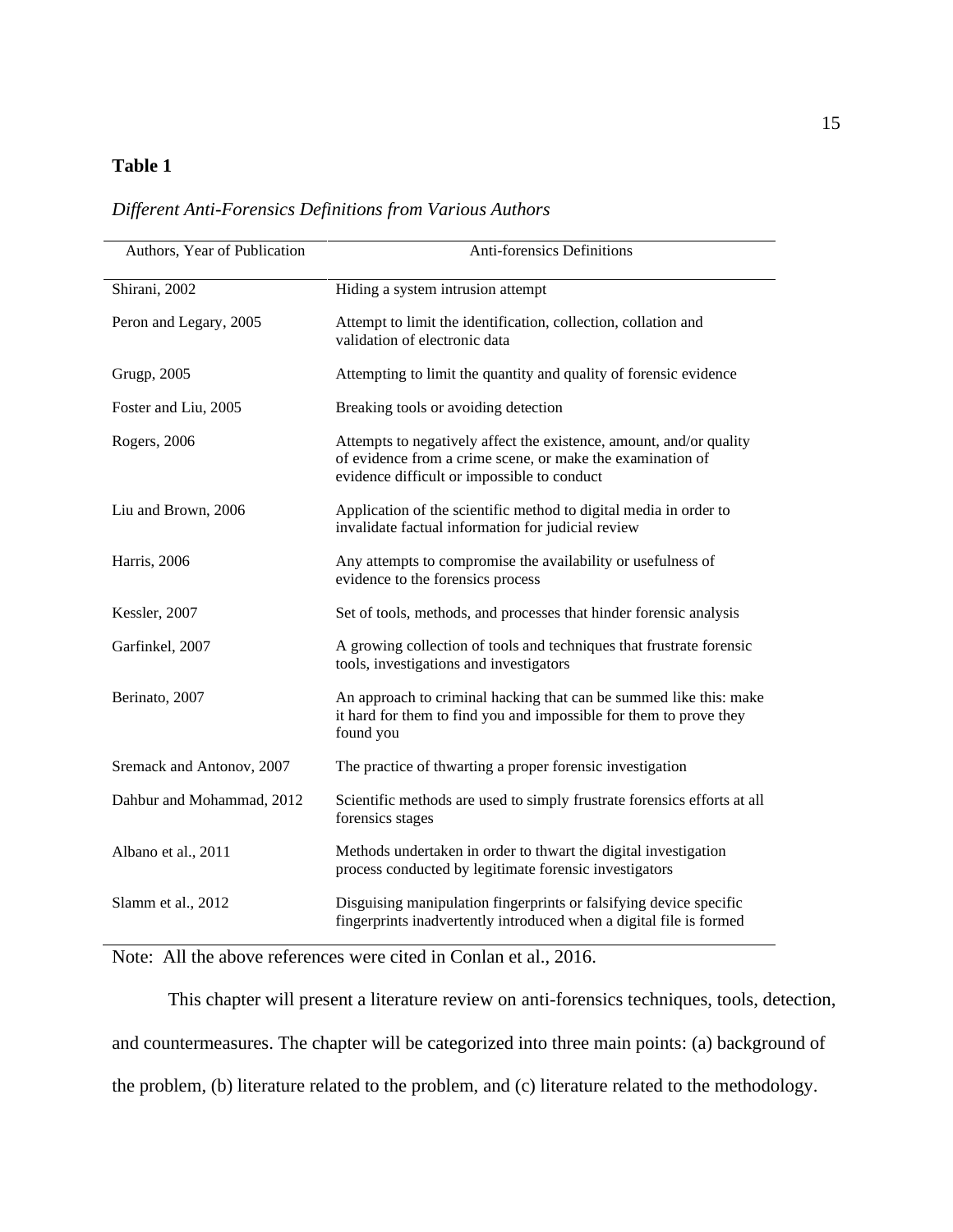The background of the problem will include different reasons of why anti-forensics is a problem. The literature related to the problem will include different techniques and tools previously studied. The literature related to the methodology will consist of different solutions suggested.

#### **Background Related to the Problem**

Anti-forensic was discovered and recognized a few years ago as a legitimate field of study. According to Conlan et al. (2016), anti-forensics generally means "attempts to compromise the availability or usefulness of evidence during the forensics process. It has been a great concern for forensics investigators as it makes their job harder. As cited by Forte (2009), anti-forensics functions to remove all evidence of a digital event, or void or/and override the data by making it difficult or almost impossible to retrieve during an investigation. Anti-forensics techniques include securely deleting files by using software, making changes to the timestamp on a computer, and so on.

An example of the problem that anti-forensics techniques can cause to a law enforcement investigation is the case of the Federal Bureau of Investigation (FBI) vs. Apple. This case was about a terrorist shooting that happened in December 2015 in San Bernardino County in the United States. During this terrorist attack, 14 people were killed and 22 were injured. At the crime scene, the FBI seized an iPhone found on one of the terrorist shooters who also died during the shooting. Unfortunately, the phone was locked with a built-in anti-forensic technique that enforced encryption as well as an auto-wiping tool. To recover the data on the iPhone, FBI had to bypass the anti-forensic techniques with the help of Apple (Kharpal, 2016).

Kaspersky Lab (2017) experts, Global Research and Analysis Team, found a series of "invisible" targeted attacks. The purpose of the attackers was to hide their activities and make the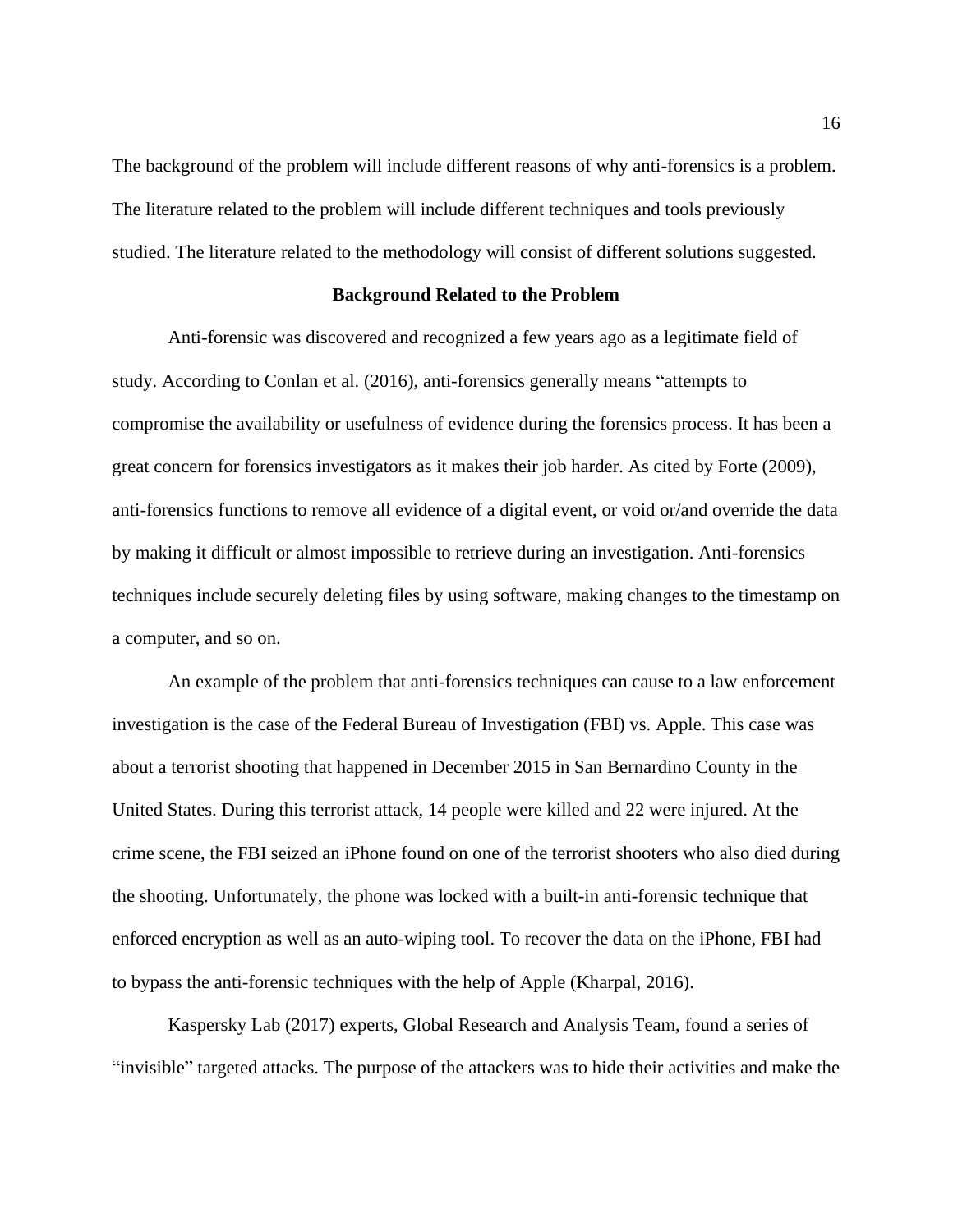detection of the attack difficult to uncover. To do so, they used anti-forensic techniques and memory-based malware. Their traces were wiped from the system on the first reboot leaving forensic investigators with almost nothing to work with. More than 140 enterprises, including bank, government organizations, and telecommunication companies, in 40 different hidden countries were affected by the attacks (Kaspersky Lab, 2017).

Another example, according to Fox (2010), alleged Russian spies were arrested by the FBI. They were accused of encoding messages using Steganography into safe pictures. They did this by posting those safe pictures on public website, then extracting the coded messages from the computer data of the posted pictures, Experts market it as "the first confirmed use of this high-tech form of data concealment in real life" (Fox, 2010).

Furthermore, Holmes (2016), Managing Director of FTI consulting, stated that their computer forensics investigator, Bryan Lee, investigated the corporate employees. They wanted to check whether employees were stealing data or company funds, or whether they were committing fraud or involved in any suspicious activities. Since employees were aware of the investigation, most of them deleted their internet browser history to cover their tracks. Some employees used anti-forensics techniques to cover up illegal activities before their data was collected for the investigation. Not only was it time consuming, but it was very expensive to recover the deleted data.

As the use of anti-forensics techniques keeps increasing, it has become challenging for digital forensics investigators to perform their investigation. This is a big problem, therefore, strategies to detect them will be presented as well as some countermeasures.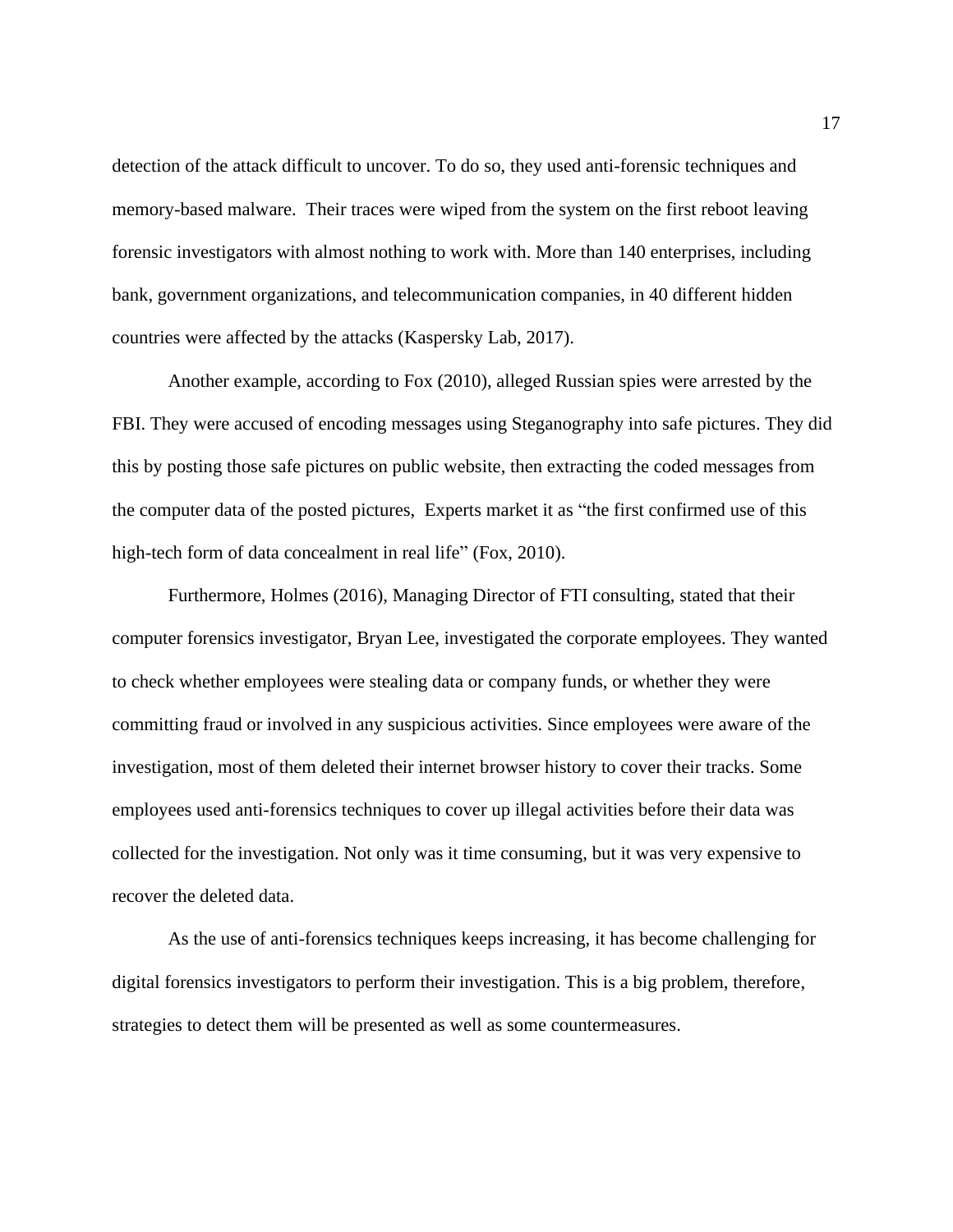#### **Literature Related to the Problem**

Garfinkel (2007) defined anti-forensics as tools and techniques that prevent digital forensics investigators from doing their job. These anti-forensics techniques are deleting or changing the data, inserting fake evidence, etc. He classified the anti-forensics techniques into four categories. First, the traditional anti-forensics which include overwriting data and metadata, cryptography, steganography, and so on. Second, there are anti-forensics techniques that minimize footprint; this category includes memory injection and syscall proxying, live cds, bootable USB tokens and virtual machines, and anonymous identities and storage. Third, there are anti-forensics techniques that exploit CFT bugs including failure to validate data, denial of service attacks, and fragile heuristics. Finally, there are anti-forensics techniques that detect computer forensics techniques which include countering forensic analysis with SMART, detecting network forensics (Garfinkel, 2007).

Pajek and Pimenidis (2009) explored the anti-forensics problems by comparing the computer forensics methodology to the anti-forensics, from both a theoretical and practical standpoint, in three different stages: elimination of source, hiding data, and direct attacks against computer forensics software. The Elimination of Source Stage can be done by deactivating tools that create the source or by wiping the log and disk. In the Hiding Data Stage, criminals hide the data in slack space such as hard drives. They can only use steganography or the encryption techniques to hide the data. In the direct attacks against Computer Forensic Software Stage, criminals compromise the computer forensics software. To do so, they might use the time stamp modification or the hash collision (Pajek & Pimenidis, 2009).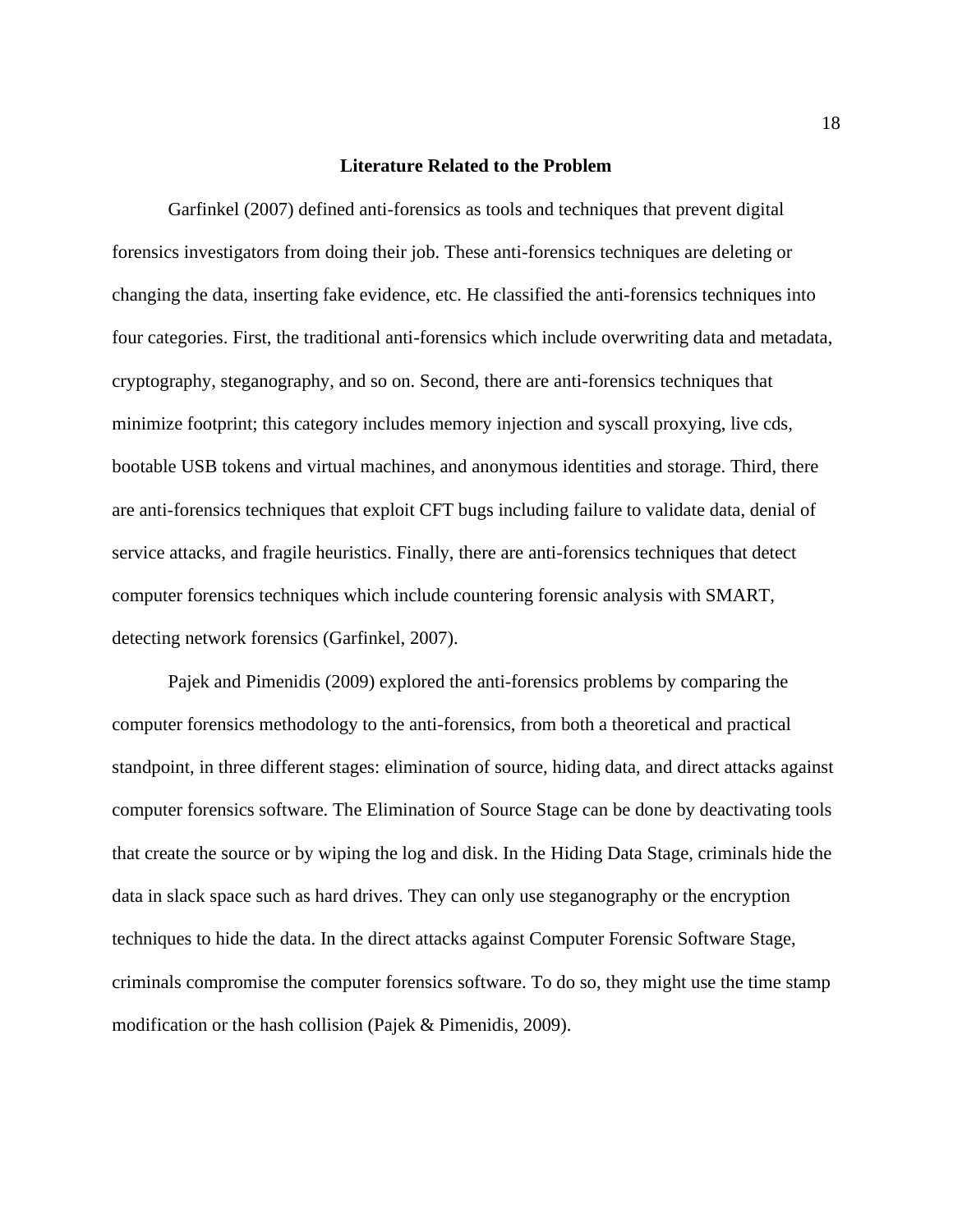In his paper, Harris (2006) categorized the anti-forensics techniques based on various anti-forensics definitions. Harris compared the techniques proposed by Peron and Legary (2005, cited in Harris, 2006): destroy, hide, manipulate or prevent the creation of evidence; and those proposed by Rogers (2005, cited in Harris, 2006): data hiding, artifact wiping, trail obfuscation and attacks against the process and tools. By comparing and combining them, Harris came up with four categories: evidence destruction, evidence source elimination, evidence hiding, and evidence counterfeiting. Table 2 shows a detailed description for each category

#### **Table 2**

| Name                          | Destroying                                                                | Hiding                                                  | Eliminating<br>Source                                | Counterfeiting                                                                        |
|-------------------------------|---------------------------------------------------------------------------|---------------------------------------------------------|------------------------------------------------------|---------------------------------------------------------------------------------------|
| <b>MACE</b> Alterations       | <b>Erasing MACE</b><br>information or<br>overwriting with<br>useless data |                                                         |                                                      | Overwriting with data<br>which provides<br>misleading information<br>to Investigators |
| Removing/Wiping<br>Files      | Overwriting<br>contents with<br>useless data                              | Deleting file<br>(overwriting<br>pointer to<br>content) |                                                      |                                                                                       |
| Data Encapsulation            |                                                                           | Hiding by<br>placing files<br>inside other files        |                                                      |                                                                                       |
| <b>Account Hijacking</b>      |                                                                           |                                                         |                                                      | Evidence is created to<br>attempt to compromise<br>the analysis of an<br>image        |
| Archive/Image<br><b>Bombs</b> |                                                                           |                                                         |                                                      | Evidence is created to<br>attempt to compromise<br>the analysis of an<br>image        |
| Disabling Logs                |                                                                           |                                                         | Information<br>about activities<br>is never recorded |                                                                                       |

#### *Classification of Common Anti-Forensic Methods*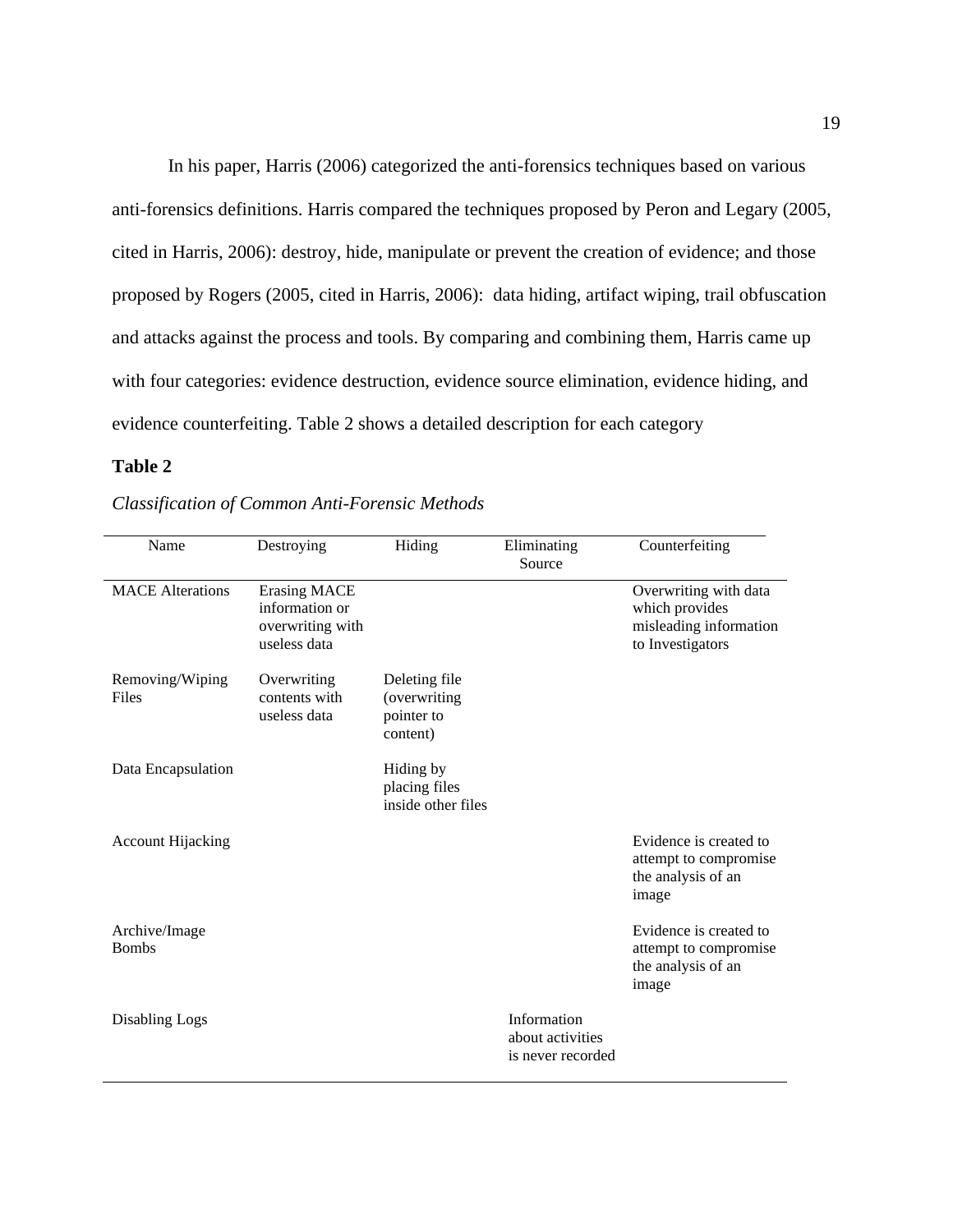Furthermore, Littlefield (2017) provided an insight on how cyber criminals disrupt a forensic investigation. Just like Pajek and Pimenidis (2009) and Garfinkel (2007) pointed out, Littlefield also mentioned hiding data and destroying data techniques. For data hiding, techniques such as encryption, stenography, live CDs and virtual disks, and trail obfuscation can be used. Data can also be hidden within memory, slack space or hidden directories/partitions using slacker tool. For destroying data, disk cleaning and disk degaussing can be used. Littlefield also added other method such as physical intrusion detection, crime scene preservation, and legal thwarting. For physical intrusion detection, criminals can destroy the system using a USB zapper. However, this will not prevent the investigation, it will just make it harder and more time consuming for investigators to examine. For crime scene preservation, criminals leave false documentation and devices on purpose just to mislead an investigator. For legal thwarting, a criminal takes different precautions to exploit the legal boundaries such as creating enough doubt (Littlefield, 2017).

The de Beer, Stander, and Bell study (2015) study focused on identifying if digital forensics practitioners, from South Africa, can identify the use of anti-forensics in their investigation. In their study they also found various anti-forensics methods such as data hiding, data destruction, trail obfuscation, data contraception, data fabrication, and file system attacks. For each method, they identified the techniques as well as the tools that can be used. For example, for data contraception, the different methods that can be used are portable applications, live distros, syscall proxying, remote library injection, direct kernel manipulation, and utilizing "in-private" browsing on a web. As for the tools, for the portable application methods there are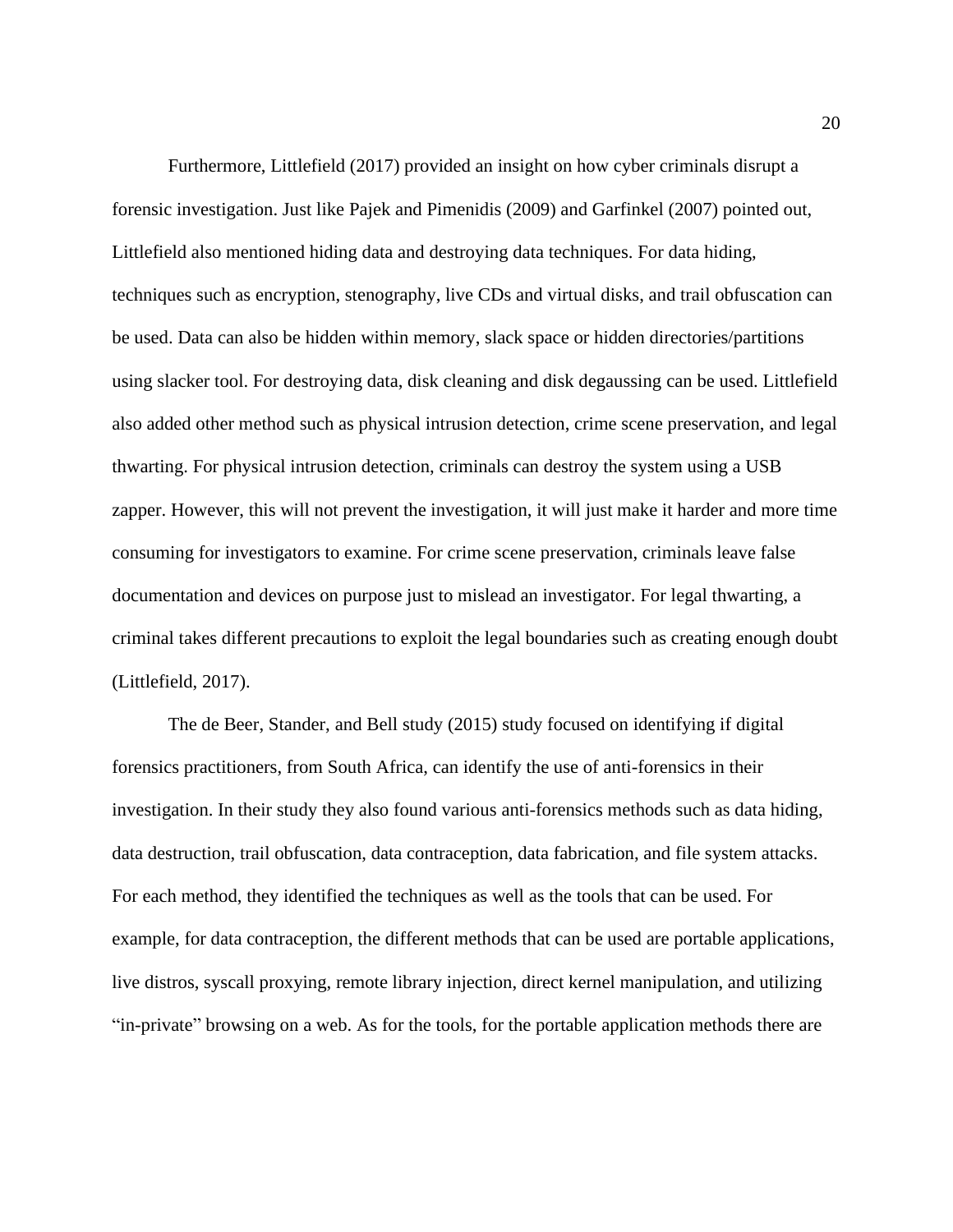tools like TrueCrypt and FTK Imager Lite. For Live distros method, Window CE and BartPE tools can be used.

Stamm and Liu (2011) presented a framework including various anti-forensic techniques designed to remove forensically significant indicators of compression from an image. To achieve their objective, they first developed a general framework that removes quantization fingerprints from an image's transform coefficients. After that, they used their framework to design some anti-forensics techniques to remove DCT coefficient quantization artifacts from JPEG compressed images and DWT coefficient compression artifacts from images compressed using wavelet-based coders. Their results showed the anti-forensic techniques proposed worked to erase the images without leaving any trace behind (Stamm & Liu, 2011).

Distefano, Me, and Pace (2010) researched anti-forensic techniques applied to mobile devices, specifically Android devices. First, they outlined the various techniques currently available for Android forensics: Android Debug Bridge (ADB), Nandroid backup, physical imaging by dd, commercial tools, serial commands over USB, simulated SD card, and software application. They then talked about the traditional anti-forensics techniques such as destroying evidence, hiding evidence, eliminating evidence sources, and counterfeiting evidence. Finally, for each traditional anti-forensics techniques, they developed a related feature exploiting the Android Application framework. These techniques were Android destroying evidence, Android hiding evidence, Android eliminating evidence sources, Android counterfeiting evidence (Distefano et al., 2010).

Sun, Weng, Lee, and Yang (2011) presented an anti-forensic steganography method that can embed and extract messages from images. To achieve high efficiency, high quality, and large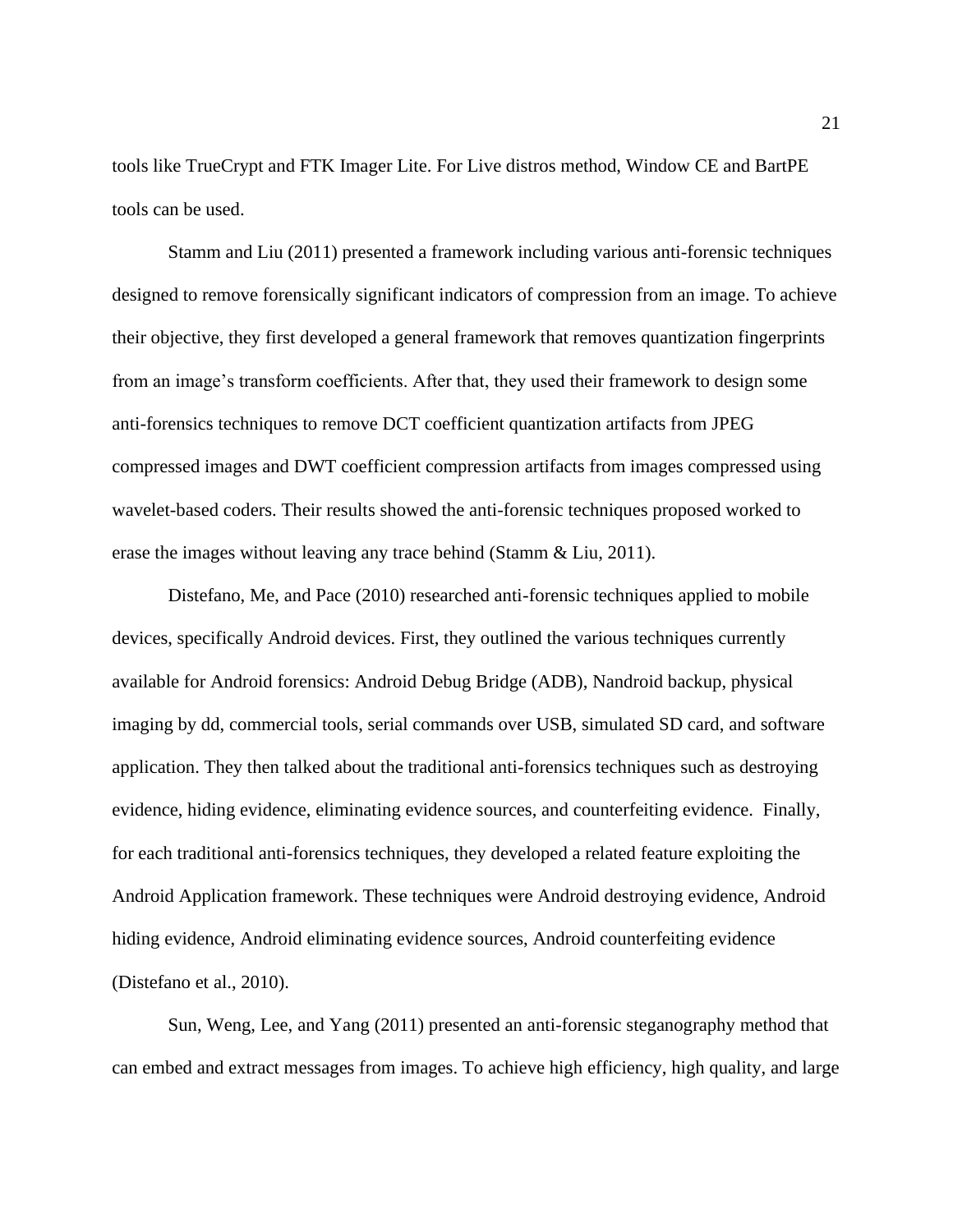embedding ratios, their work presented two novel anti-forensics approaches of steganography : the highlight of EMD (HoEMD) and the adaptive EMD (AdEMD). The HoEMD included Embedding-Procedure and Extracting-Procedure. The AdEMD included Data Embedding and Data extracting (Sun et al., 2011).

As presented by Azadegan, Yu, Liu, Sistani, and Acharya(2012), many forensics tools follow the same steps to retrieve data from a smartphone. Detection of forensics tools enables various scenarios. Three anti-forensics approaches that can be used to weaken the data extraction process from smartphones were presented. These approaches were Sudden Death, Erase Sensitive Data, and Replace all Data (Azadegan et al., 2012).

Brand (2007) highlighted the growing sophistication of anti-forensic techniques used by malicious software or malware. Brand's research discussed the various anti-forensic techniques used by malware. These techniques include trail obfuscation, anti-disassembly, encrypted and compressed data, data destruction, anti-debugging, and so on. He also mentioned that automated detection and classification work is progressing in the forensics field. These include statistical structures such as assembly instructions, system calls, system dependence graphs, and classification through machine learning.

Geiger's (2005) paper focused on analyzing the performance of six anti-forensic tools, these tools were Window Washer, CyberScrub Professional, SecureClean, Evidence Eliminator, and Acronis Privacy Expert. To do so, Geiger analyzed the six anti-forensic tools by observing the tools' performance, then by examining the disk images using FTK (Forensic Tool Kit). The results showed that significant shortfalls were found in each anti-forensic tool examined which could benefit forensics investigator with data recovery.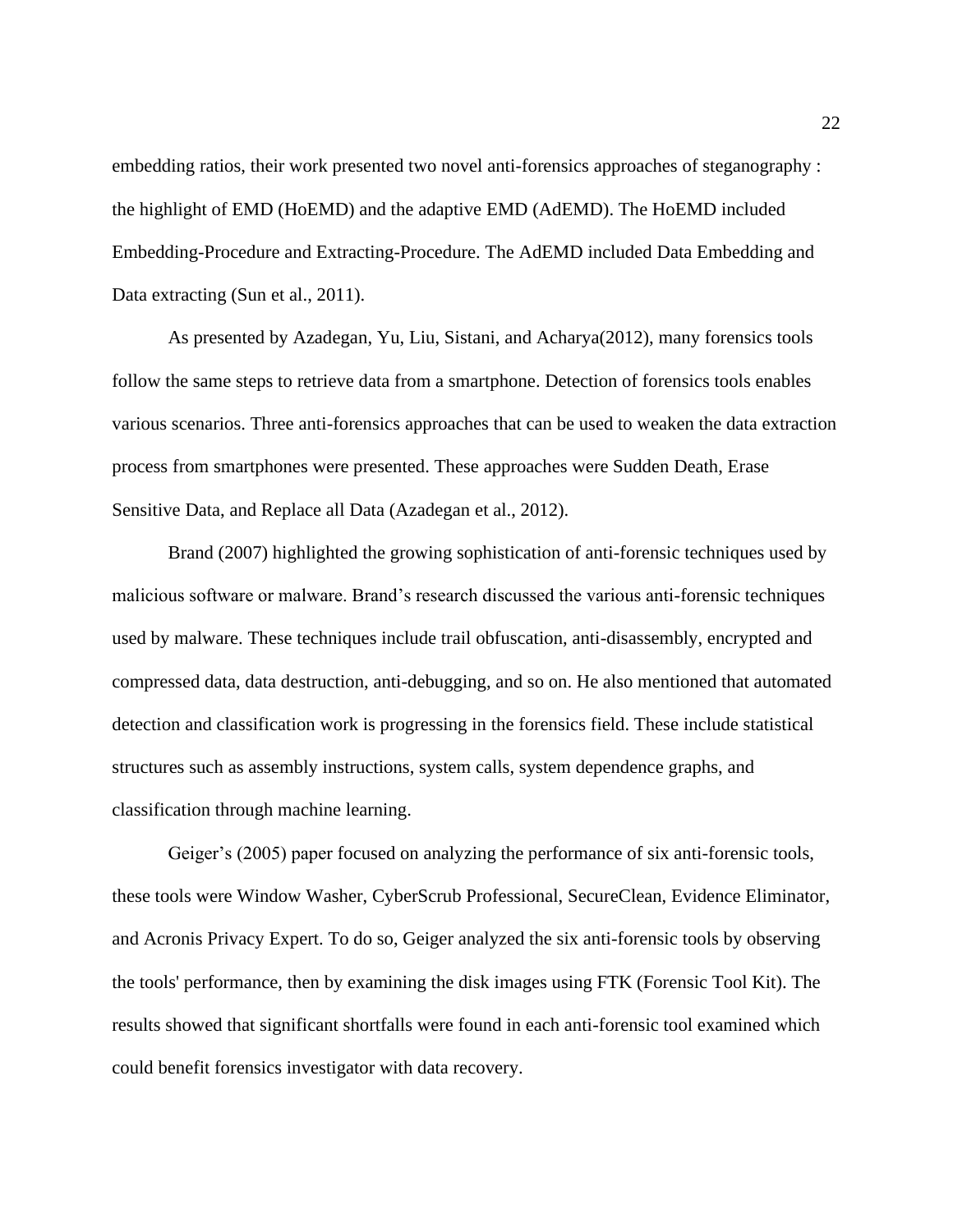In his study, Gogolin (2010) examined the level of digital crime experience and investigative capabilities of law enforcement in Michigan. To obtain the data needed, Gogolin interviewed members of the Michigan Sheriff Departments, The results of the study argued that the law enforcement was also facing some challenges when dealing with digital crime.

Sremack and Antonov (2007) defined anti-forensics as any activity that intentionally aims to deceive or impede the investigation. Then they identified two classes of threats than antiforensics cause—threats to digital evidence and threats to legal process/admissibility. For digital evidence threats, they identified four main classes of threats as well as two subclasses for each class. Those classes were data preservation, data counterfeiting, data hiding, and data destruction. The subclasses were physical and technical. Finally, they created a taxonomy with the four classes, subclass, as well as an example for each. Table 3 represents their taxonomy.

#### **Table 3**

| Class                          | <b>Subclass</b> | Example                                                                                                                              |
|--------------------------------|-----------------|--------------------------------------------------------------------------------------------------------------------------------------|
| <b>Evidence Preservation</b>   | Technical       | Prevention from writing to hard drive.                                                                                               |
| <b>Evidence Preservation</b>   | Physical        | Installation of data gathering equipment that does not<br>communicate with host network, such as a silent sniffer.                   |
| <b>Evidence Destruction</b>    | Technical       | Deletion of log file entries.                                                                                                        |
| <b>Evidence Destruction</b>    | Physical        | Chemical, magnetic, mechanical destruction of media<br>containing evidence.                                                          |
| Data Hiding                    | Technical       | Use of encryption or steganography.                                                                                                  |
| Data Hiding                    | Physical        | Use of smart cards or hardware cryptographic modules.                                                                                |
| <b>Evidence Counterfeiting</b> | Technical       | Creation of misleading log file entries                                                                                              |
| <b>Evidence Counterfeiting</b> | Physical        | Physical replacement of system hard drive with a ghost<br>image of the original hard drive with nonincriminating<br>digital evidence |

#### *Digital Evidence Anti-Forensics Taxonomy*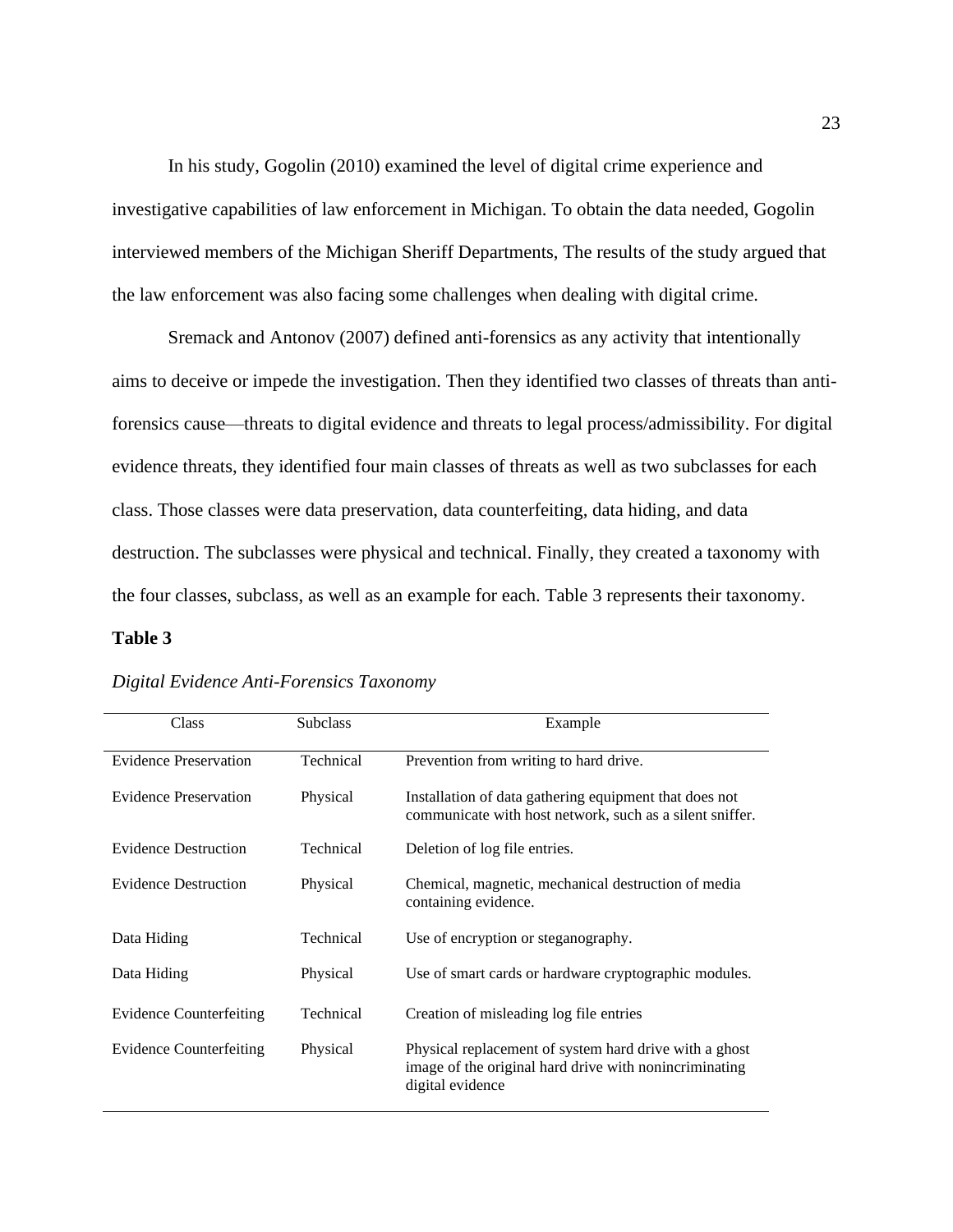For the legal process threat, Sremack and Antonov (2007) identified four classes out of several classes that exist. The four classes were sufficient doubt, crossing jurisdictions, privacy, and significant changes in scientific foundation. Then, they created a taxonomy with the four classes as well as an example for each class. Table 4 represent their taxonomy.

#### **Table 4**

| Class                                        | Example                                                                                                           |
|----------------------------------------------|-------------------------------------------------------------------------------------------------------------------|
| <b>Sufficient Doubt</b>                      | Perform crime from publicly-accessible or virus-<br>infected computer.                                            |
| Crossing Jurisdictions                       | Perform crime from a jurisdiction with no<br>extradition and no working<br>relationship with target jurisdiction. |
| Privacy                                      | EU laws prevent certain EU citizen personal data<br>from being sent to<br>non-EU countries.                       |
| Significant changes in Scientific Foundation | Recent proofs in weakness in SHA-1 and MD5.                                                                       |

*Legal Process Anti-Forensics Taxonomy*

#### **Literature Related to the Methodology**

Garfinkel (2007) proposed some techniques on how to overcome or detect the antiforensic techniques. Garfinkel stated that "Many of the anti-forensic techniques discussed in this paper can be overcome through improved monitoring systems or by fixing bugs in the current generation of computer forensic tools." Other solutions proposed were positioning data to prevent the cybercriminal from overwriting it, replacing weak file identification heuristics with stronger ones, and recovering cryptographic passwords and keys by using spyware.

Preventative Anti-Computer Forensics (PACF) framework was proposed by Simmons (2011). The PACF framework includes five components: acquisition, analysis, presentation,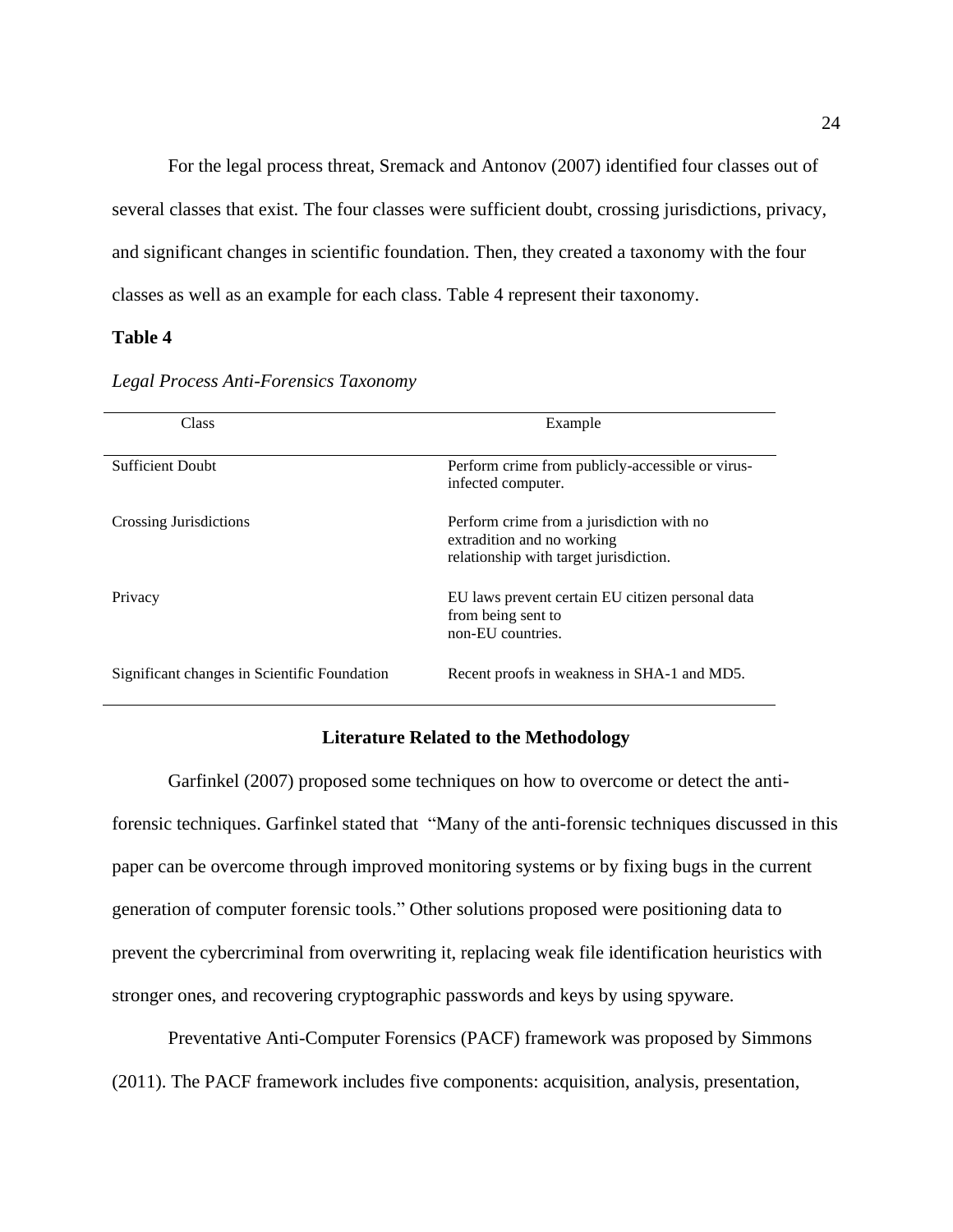deterrence, and baseline. The acquisition component is used to guarantee the integrity of the captured data. The analysis component analyzes the data captured to seek for relevant data. The presentation component is used to record all the results without deleting anything. The deterrence component helps the investigator understand the objective of the computer criminal, which can benefit the investigator in staying ahead. The baseline component presents a historical data for the machine learning process (Simmons, 2011).

Eoghan, Fellows, and Geiger (2011) discussed the severity of how the increase use of FDE (Full Disk Encryption) has been significantly affected digital investigators. Because the use of FDE prevent the evidence collected to be accessed, Eoghan et al. (2011) addressed this problem. They talked about all the challenges that FDE causes during an investigation and about some techniques on how to collect data from a crime scene in an unencrypted state.

Harris (2006) mentioned that anti-forensics methods leans on the vulnerabilities of the forensics process, therefore the forensics process should be more resistant. However, even with higher resistance, the anti-forensics methods will not be prevented completely but will only be minimized. This can be done by individually targeting each method. First, the human element an investigator should be alert, educated, experienced, and an analytical thinker which could be beneficial during an investigation. Second, dependence on tools—an investigator should use various, accurate and effective tools. Finally, physical/logical limitations—investigators should have access to new and updated software and hardware that can help them identify new antiforensics methods. Table 5 below provides a detailed description for each method.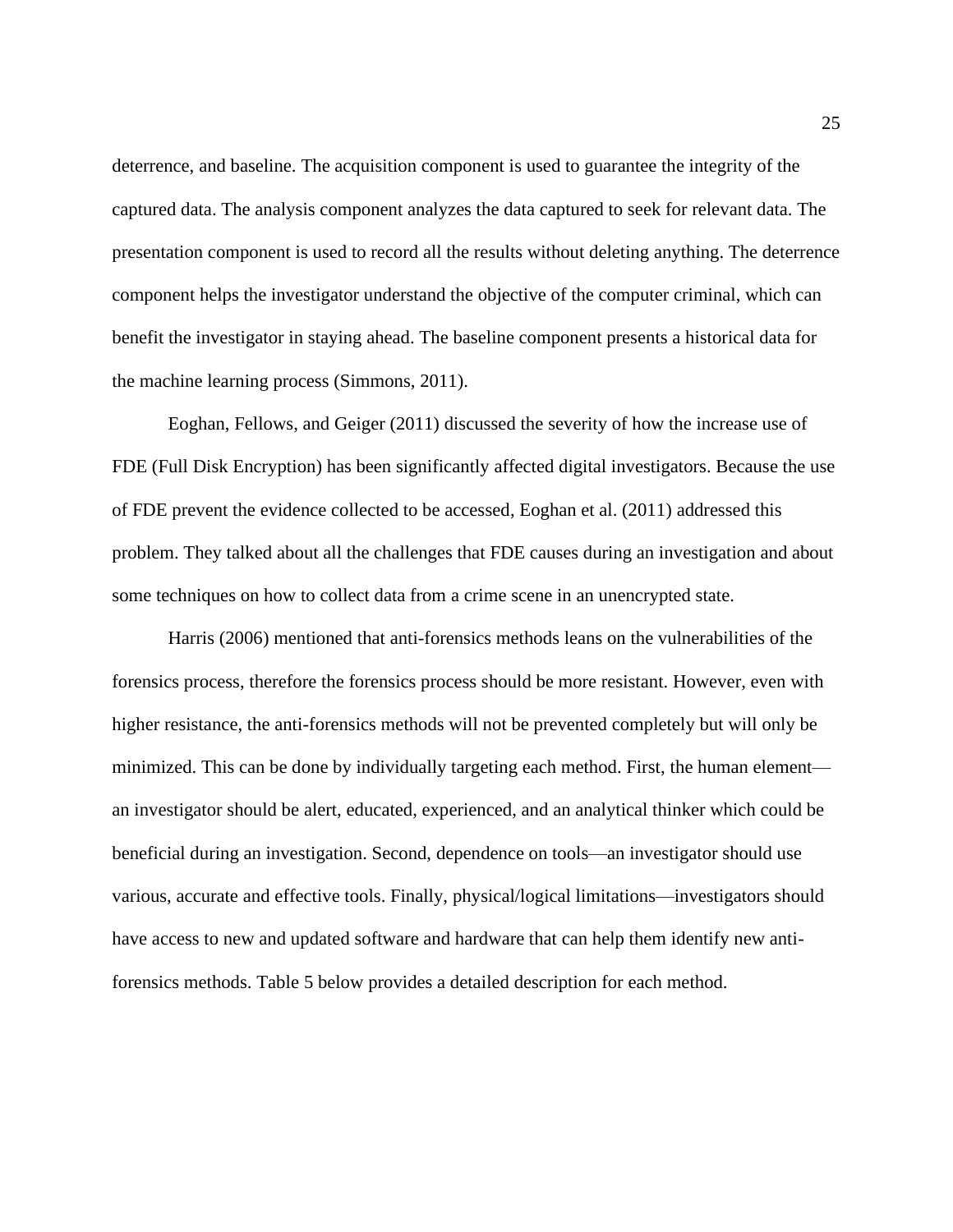## **Table 5**

| Name                     | Human Element                                                                                                          | <b>Tool Dependence</b>                                                                                                                       | Physical/Logical Limitations                                                                                                                                                                                                                  |
|--------------------------|------------------------------------------------------------------------------------------------------------------------|----------------------------------------------------------------------------------------------------------------------------------------------|-----------------------------------------------------------------------------------------------------------------------------------------------------------------------------------------------------------------------------------------------|
| <b>MACE</b> Alteration   | Investigator may<br>assume accuracy of<br>dates and times                                                              | Tools may not function<br>with invalid or missing<br>dates and times                                                                         | Invalid dates and times make<br>collating information from<br>multiple evidentiary sources<br>difficult or impossible                                                                                                                         |
| Removing/Wiping Files    | Investigator may fail to<br>examine deleted files                                                                      | Methods of restoring<br>deleted files are specific<br>to the tool-so<br>effectiveness may vary                                               | Time required to restore wiped<br>file contents may outweigh the<br>evidentiary value of the data it<br>contained                                                                                                                             |
| <b>Account Hijacking</b> | Investigator may fail to<br>consider whether the<br>owner of the account<br>was actually the person<br>at the keyboard | Tool may not be<br>capable of extracting<br>information that would<br>aid investigator in<br>determining who is in<br>control of the account | Zombied computer accounts<br>may produce so much<br>indirection that it is almost<br>impossible to actually find the<br>origin of an attack. Lack of<br>detailed information may keep<br>investigator from determining<br>actual account user |
| Archive/Image Bombs      |                                                                                                                        | Improperly designed<br>software may crash                                                                                                    | Useful information might be<br>located in the bomb itself, but<br>outside the logical limitations of<br>the investigator's system                                                                                                             |
| Disabling Logs           | Investigator may not<br>notice missing log<br>records                                                                  | Software may not flag<br>events that indicate<br>logging was disabled                                                                        | Missing data maybe impossible<br>to reconstruct                                                                                                                                                                                               |

*Exploits of the Methods*

Littlefield (2017) stated that within the different phases of a computer forensics

investigation (collection, examination, analysis, and report), the collection phase is where the anti-forensics method occurs. Littlefield gave multiple pieces of advice to investigators when at a crime scene. First, investigators have to move unauthorized people from computers and power supplies. Second, investigators should always take pictures and videos of everything at the crime scene. Third, computers should always be switched off with no main power source. Finally, everything found at the crime scene should be collected.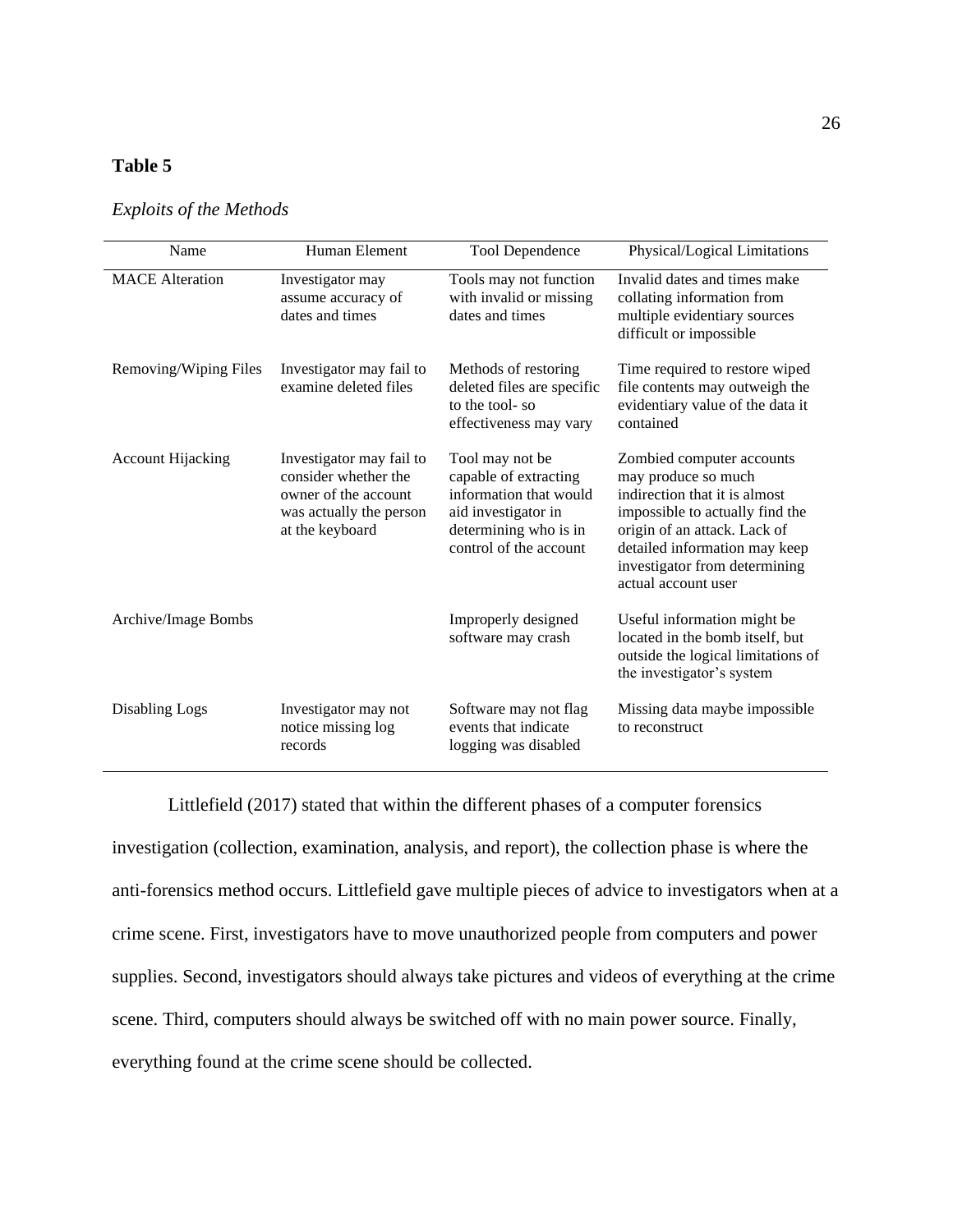Shaw and Browne (2013) argued how digital forensics investigations have been conducted on an informal basis for many years. When the triage is conducted poorly, it can lead to unclear results. Shaw and Browne gave a high-level overview of how the system works and how it can be deployed in the digital forensic laboratory

Thuen's (2007) study focused on understanding the anti-forensics techniques used to determine a solution for solving thwarting. Thuen gave recommendations of how to secure and preserve a crime scene since most anti-forensics methods occur there. Some of the recommendations were removing and restraining unauthorized people from entering the area, collecting all evidence found, and taking photographs of everything. He also discussed different anti-forensics methods for hiding data and provided tools to detect them. For example, for steganography, the Stegdetect tool can be used to detect it.

Smith (2007) studied the different categories used to classify anti-forensics methods and then added important information about understanding disk-avoiding anti-forensics tools. Diskavoiding tools comprise a category of the data contraception method. Data contraception is the method used to prevent data from being stored on a disk. Smith classified the disk-avoiding tools into five categories: syscall proxying, memory resident compiler/assemblers, remote library injection, direct kernel object manipulation, and LiveDistros. These tools present significant challenges to forensic investigators and understanding the tool would be beneficial.

Kessler's (2007) study described some of the many anti-forensics tools and method such as data hiding, artefact wiping, trail obfuscation, and attach on the forensics tools themselves. Kessler stated that even though anti-forensics is mostly used by criminals, in some cases it can also be used in a legitimate use for those who want to protect their privacy. He mentioned that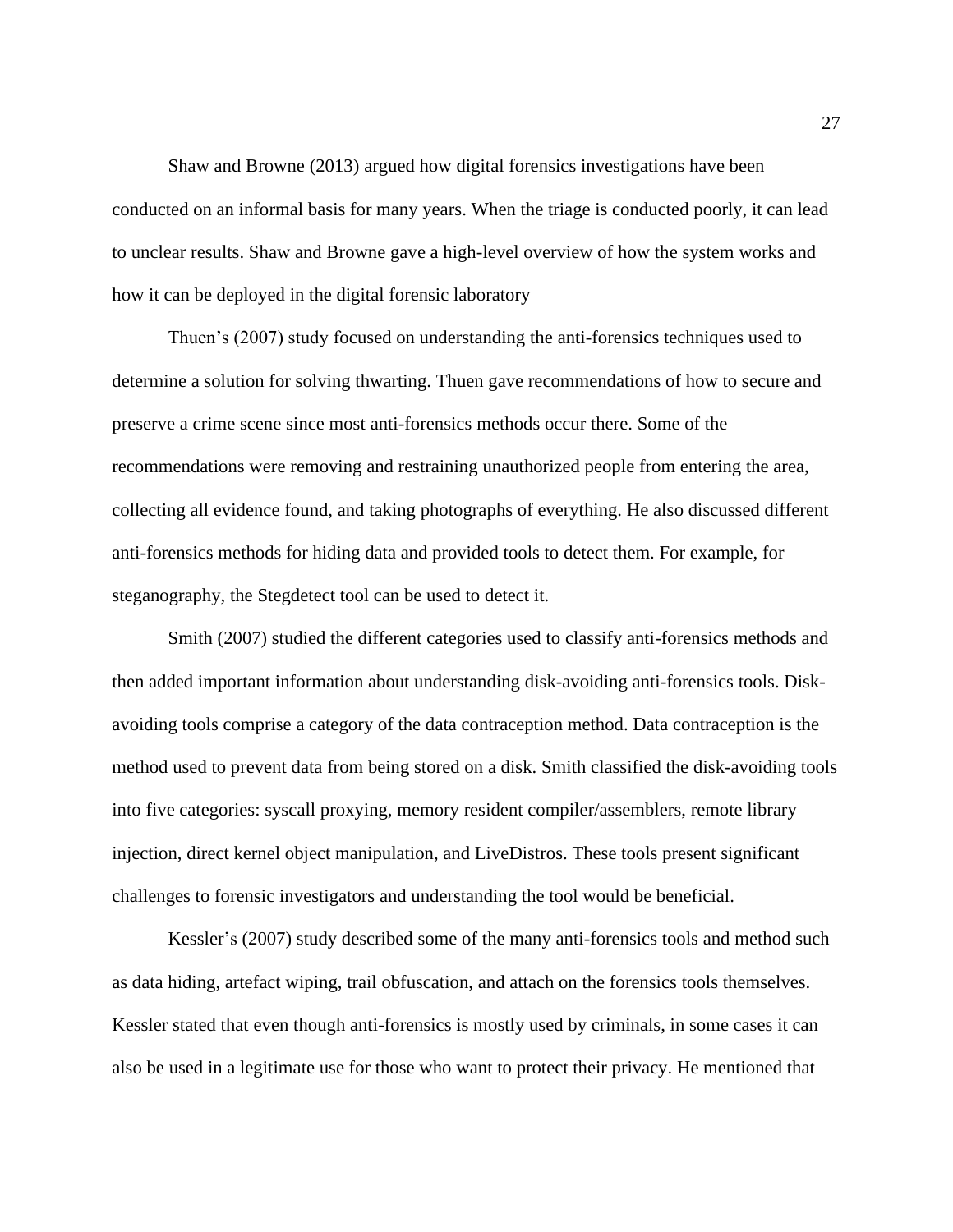some anti-forensics method user does not want to prevent forensics analysis form occurring, they just want to slow down the investigation process until the data loses its value (Kessler, 2007).

de Beer et al. (2015) conducted a survey for the purpose of finding out whether the use of anti-forensic is affecting the ability of South African digital forensic practitioners to complete digital forensic investigations. They selected their respondents based on their current sectors (law enforcement, private sector, or corporate), and their demographic. Some of the questions on the survey were familiarity with anti-forensics techniques, familiarity with anti-forensics tools, antiforensics techniques that mostly affect an investigation, and anti-forensics tools mostly found during an investigation.

#### **Table 6**

| Techniques | Data<br>Hiding | Data<br>Destruction | Trail<br>Obfuscation | Data<br>Fabrication | File<br>System<br><b>Attacks</b> | Data<br>Contraception | None of<br>the<br>Above |
|------------|----------------|---------------------|----------------------|---------------------|----------------------------------|-----------------------|-------------------------|
| Awareness  | 71.4%          | 68.6%               | 31.4%                | 22.9%               | 22.9%                            | 14.3%                 | $1.4\%$                 |

#### *Familiarity with Anti-Forensics Techniques*

#### **Table 7**

*Familiarity with Anti-Forensics Tools*

| Tools     | Data Wiping $&$<br><b>History Removal</b><br>(CCleaner, Eraser)<br>$etc.$ ) | Encryption<br>Tools<br>(Truecrypt etc.) | Steganography<br>Tools<br>(Qquickstego)<br>Etc.) | Times To<br>$Mp$ (By<br>Metasploit) | Rootkits | Transmogrify<br>(By<br>Metasploit) | The<br>Complete<br>A-Z Of<br>Open<br>Source<br><b>Tools Out</b><br>There |
|-----------|-----------------------------------------------------------------------------|-----------------------------------------|--------------------------------------------------|-------------------------------------|----------|------------------------------------|--------------------------------------------------------------------------|
| Awareness | 89.0%                                                                       | 77.1%                                   | 40.0%                                            | 28.6%                               | 11.4%    | 8.6%                               | 2.9%                                                                     |

The results from the de Beer et al. (2015) showed that the most known techniques were

data hiding and data destruction, and the most known tools were data wiping and history removal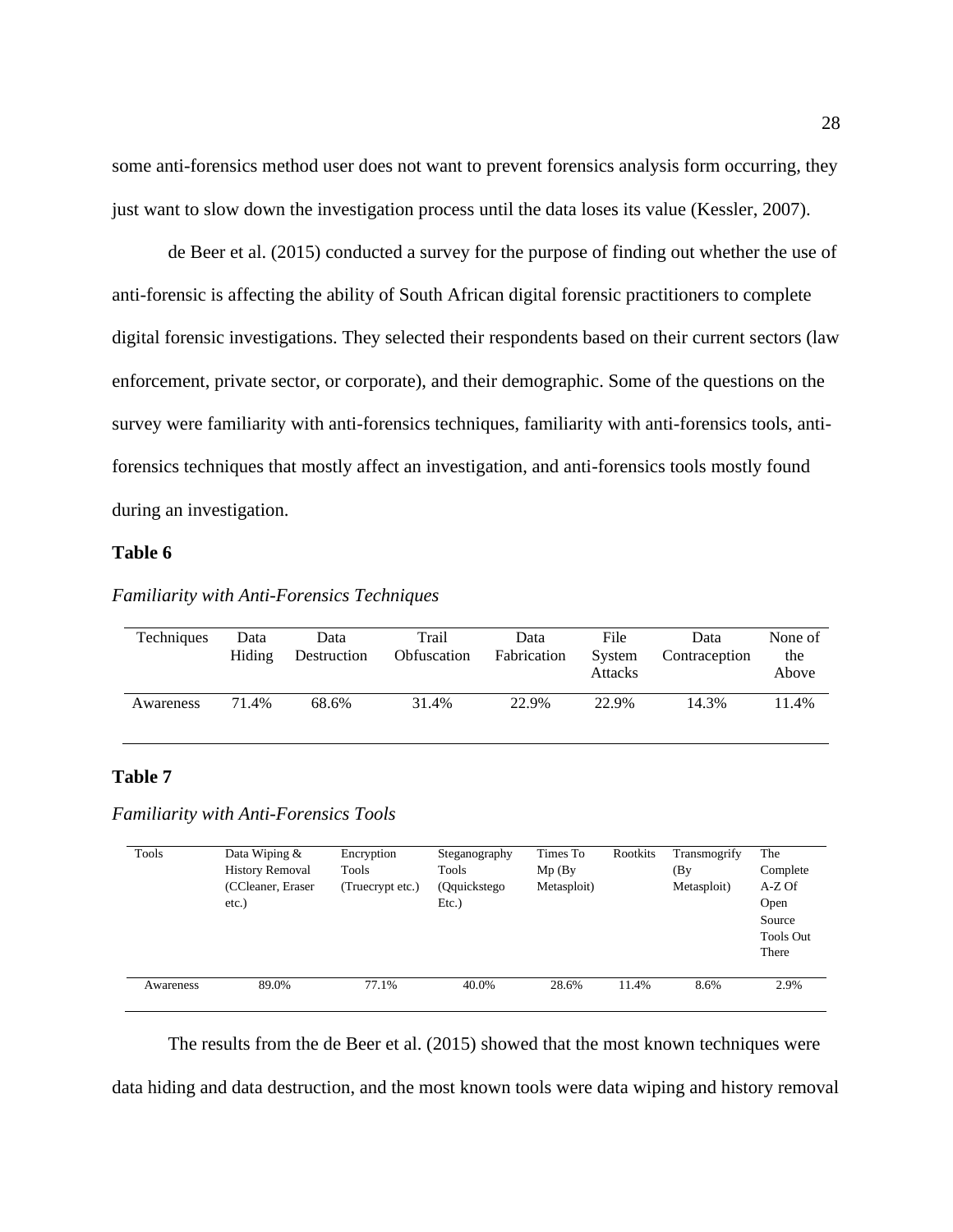(CCleaner, Eraser, etc.) and encryption tools (Truecrypt etc.). For the techniques that mostly impact their investigations, the results showed data destruction and data hiding. As for the tools, the result showed Transmogrify (by Metasploit), data wiping and history removal (CCleaner, Eraser, etc.), and encryption tools (Truecrypt etc.) .

The goal of the Rekhis and Boudriga study (2010) was to develop a theoretical technique of digital investigation which copes with anti-forensic attacks. Then, develop a formal logicbased model which allows you to describe complex investigated systems and generated evidences under different levels of abstractions, and finally extend the concept of visibility to characterize situations where anti-forensic attacks would be provable and traces regarding actions hidden by these attacks would become identified.

Böhme and Kirchner (2013) introduced a theoretical framework to define counterforensics (also known as anti-forensics). The framework was then extended to include forensic analysis, authentication requirements, and roles of image models regarding the forensic decision problem. A terminology was then created through a technical survey of counter-forensics against image forensics with a focus on trace suppression and authentication interference; examples and brief evaluations were provided, along with a discussion of relations to other domains in multimedia security.

McLeod (2014) provided a demonstration about the forensic duplication process. McLeod argued that even though the rensic duplication process may not directly modify data on the evidence hard disk, a hard disk will usually modify itself during the forensic duplication process. He provided suggestions to help minimize the changes made to. the hard disk during the forensic duplication process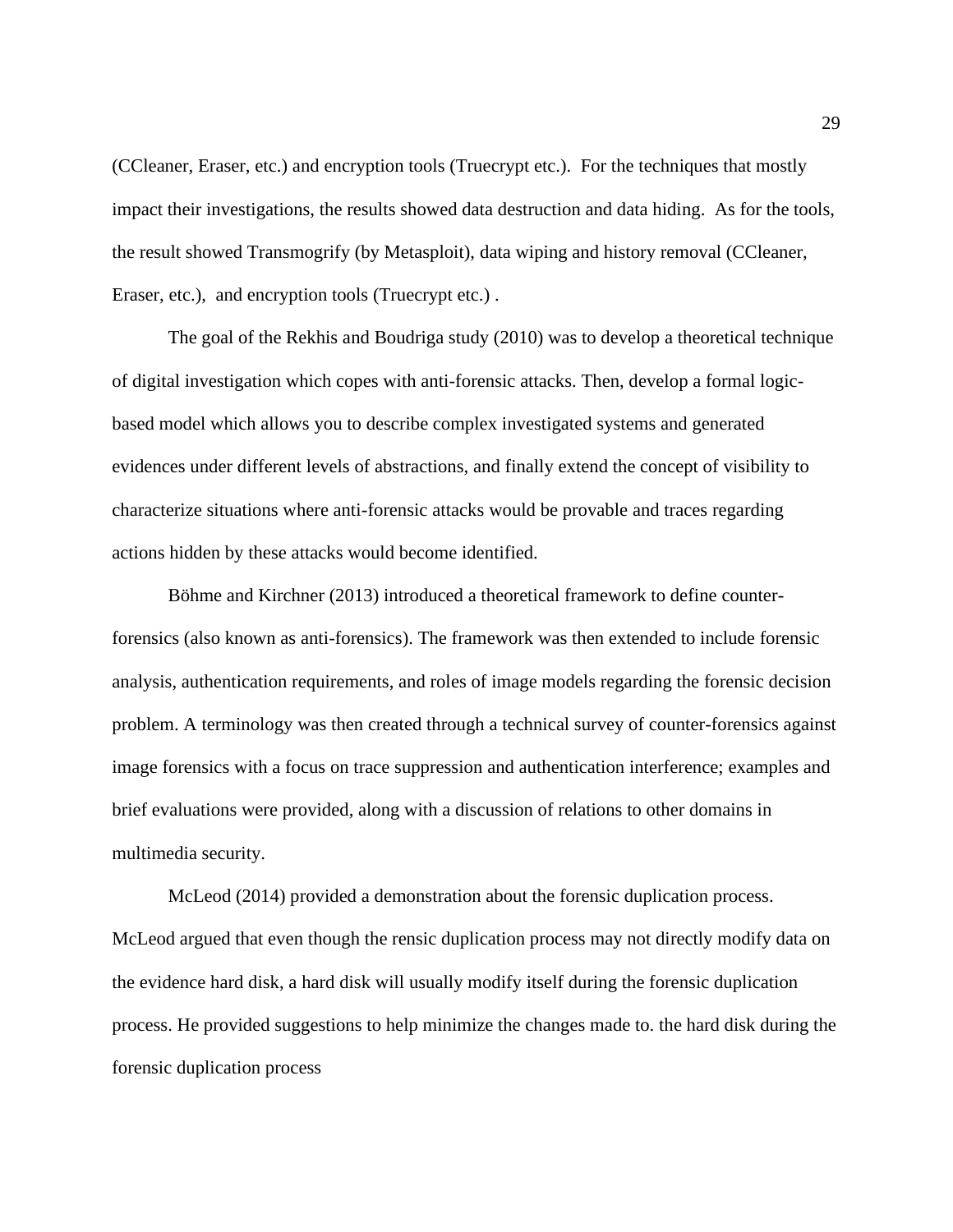Afonin, Nikolaev, and Gubanov (2015) discussed some of the anti-forensic techniques used by non-expert criminal and also suggested some countermeasures that can be used during an investigation.

Sremack and Antonov (2007) emphasized on the issue that if anti-forensics were to flourish then, evidence will fail the Daubert standard. To resolve this challenge with antiforensics, Sremack and Antonov suggested a classification of anti-forensic threats on digital forensics and on legal process. A robust taxonomy was then created with the goal of accounting for all types of investigations such as internal, civil, and criminal in addition to threats such as threats to digital evidence and threats to legal process/admissibility. They acknowledged that their taxonomy has limitations in scope, and that, in the future, they would expand their taxonomy, investigate social threats to forensics, and develop better controls for the forensic process.

Park, Park, Kim, Cheon, and James (2017) attempted to assess the problem of antiforensics techniques commonly deployed in South Korea. First, they identified the challenges that anti-forensics techniques were causing. They then proposed a way to detect anti-forensics techniques, which can be beneficial for digital investigators. Finally they designed a prototype that would help with the detection of anti-forensics techniques.

In their study, Wundram, Moch and Freiling (2013) researched new attacks that can occur on digital forensics tools. Among the attacks they found that SQL Injection Attack was one of them as it can allows to infiltrate the analysis system. Furthermore, they argued that forensics tools need to overcome this attack and discussed some countermeasures.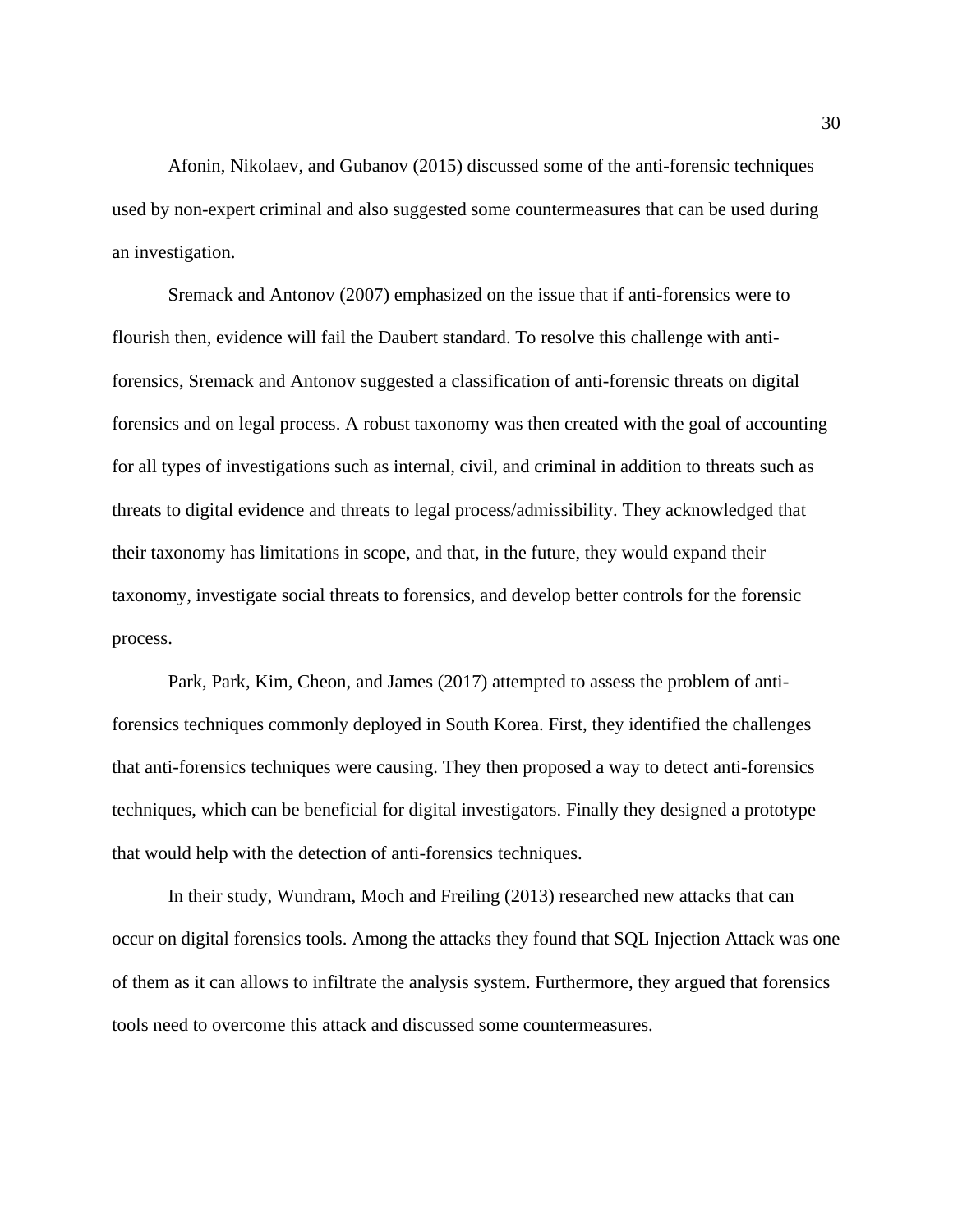The Qian and Zhang (2014) study highlighted a method for differentiating the uncompressed image from the anti-forensically processed image. Qian and Zhang looked at the noise distributions which are abnormal in the resulting images and looked at the quality of the processed image, which is poor compared with the original image. As a solution, Qian and Zhang proposed an improved anti-forensics method for JPEG compression

#### **Summary**

Many authors have studied and discussed computer anti-forensics techniques. This chapter reviewed previous studies on anti-forensics methods, tools and techniques, and why antiforensics is a problem for forensic investigation. Some of the common anti-forensics methods found were data hiding, data destruction, trail obfuscation, and direct attacks against forensics tools. The chapter also reviewed various methodologies that various authors have presented, from when collecting the evidence at the crime scene to different tools that can be used to detect the anti-forensics techniques. Even though many authors have studied and discussed computer anti-forensics tools, new methods are being developed each day by cybercriminals. Further work on the topic will be beneficial to provide greater insight. The following chapter is a detailed methodology used for this study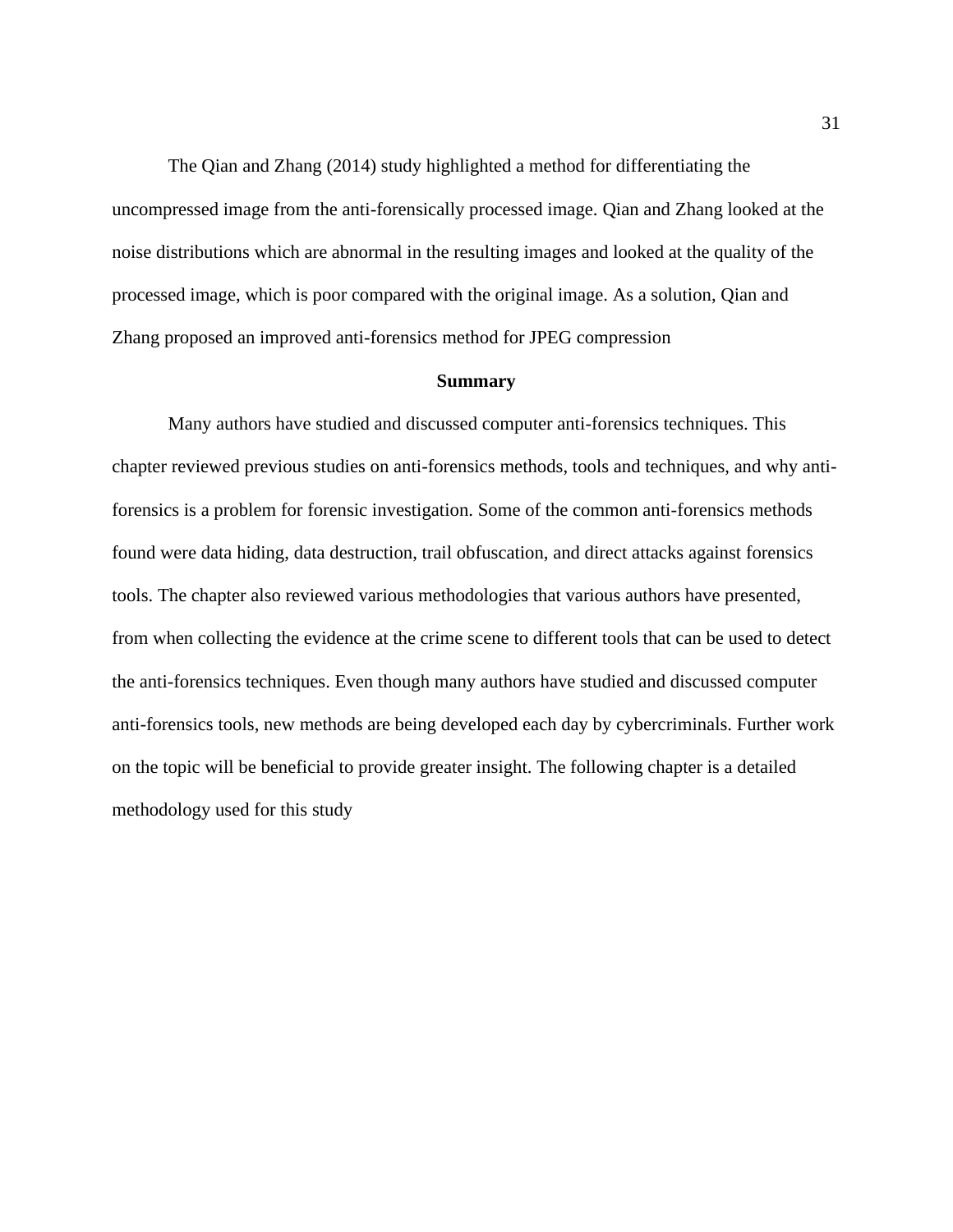#### **Chapter III: Methodology**

#### **Introduction**

The purpose or objective of this study was to perform in-depth research on some of the many anti-forensics' techniques or tools, then present strategies to detect them, and finally, discuss some countermeasures.

Some of the questions that needed to be researched answered to achieve the objective were:

- 1. What are the different types of Anti-forensics techniques?
- 2. Which method and tool can be used for each technique?
- 3. What are some countermeasures ?

The above questions helped provide guidance for the kinds of data that needed to be collected, analyzed, and interpreted. So, to make sure the questions above were answered accurately, and that the outcome desired was obtained, an in-depth research was done on the topic using different methodologies.

In this chapter, a detailed methodology will be described. The methodology will include how the information was gathered and generated as well as which specific techniques and procedures were utilized when analyzing the data. This chapter will be classified as follows: (a) design of the study used, (b) type of data collection used, and (c) tool and techniques used.

#### **Design of the Study**

Research methods can be divided into two methods—quantitative and qualitative methods. According to DeFranzo (2011) "Qualitative research is primarily exploratory research. It is used to gain an understanding of underlying reasons, opinions, and motivations. It provides insights into the problem or helps to develop ideas or hypotheses for potential quantitative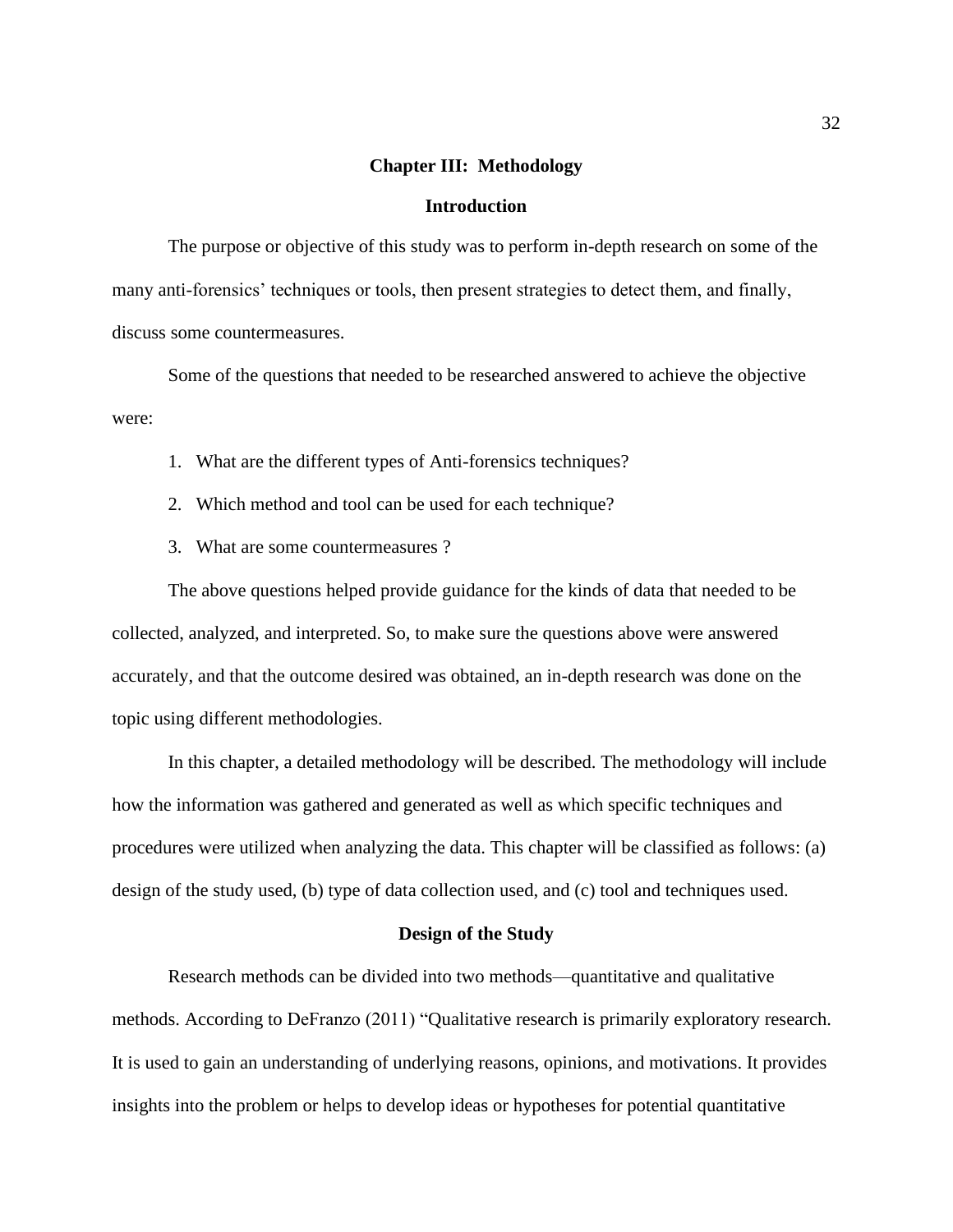research." DeFranzo further stated: "Quantitative Research is used to quantify the problem by way of generating numerical data or data that can be transformed into usable statistics."

A qualitative approach gives the researcher a unique in depth understanding on the research topic, it is valuable in providing a rich description of complex phenomena. For this study, a qualitative approach will be used by creating a taxonomy to organize and interpret the data.. This approach is more suitable for this study because this study will be an in-depth research of various anti-forensics techniques and tools. Data will be collected from books, articles, magazines, newspapers, and so on. The data collected will be read through and assigned into different categories.

#### **Data Collection**

There are two types of data collection—primary data and secondary data. Primary data can be defined as data collected from first-hand sources. This includes data gathered from interviews, surveys, questionnaires, and so on. Data collected from primary data is more valid and accurate, however it can be quite expensive and time consuming compared to secondary data collection. Secondary data can be defined as data collected from a source that has already been published. It can be obtained from books, articles, journals, newspapers, and so on. For this study, both primary and secondary data were used for data collection.

To collect primary data, an interview was conducted. There are three types of interviews that researchers can choose from, The three types are Structured Interview, Unstructured Interview, and Group Interview [\(McLeod, 2014\).](https://www.zotero.org/google-docs/?IZKvdW) First, Structured Interview (known as Formal Interview), "the questions are asked in a set/standardized order and the interviewer will not deviate from the interview schedule or probe beyond the answers received" [\(McLeod, 2014\)](https://www.zotero.org/google-docs/?se6ZSp).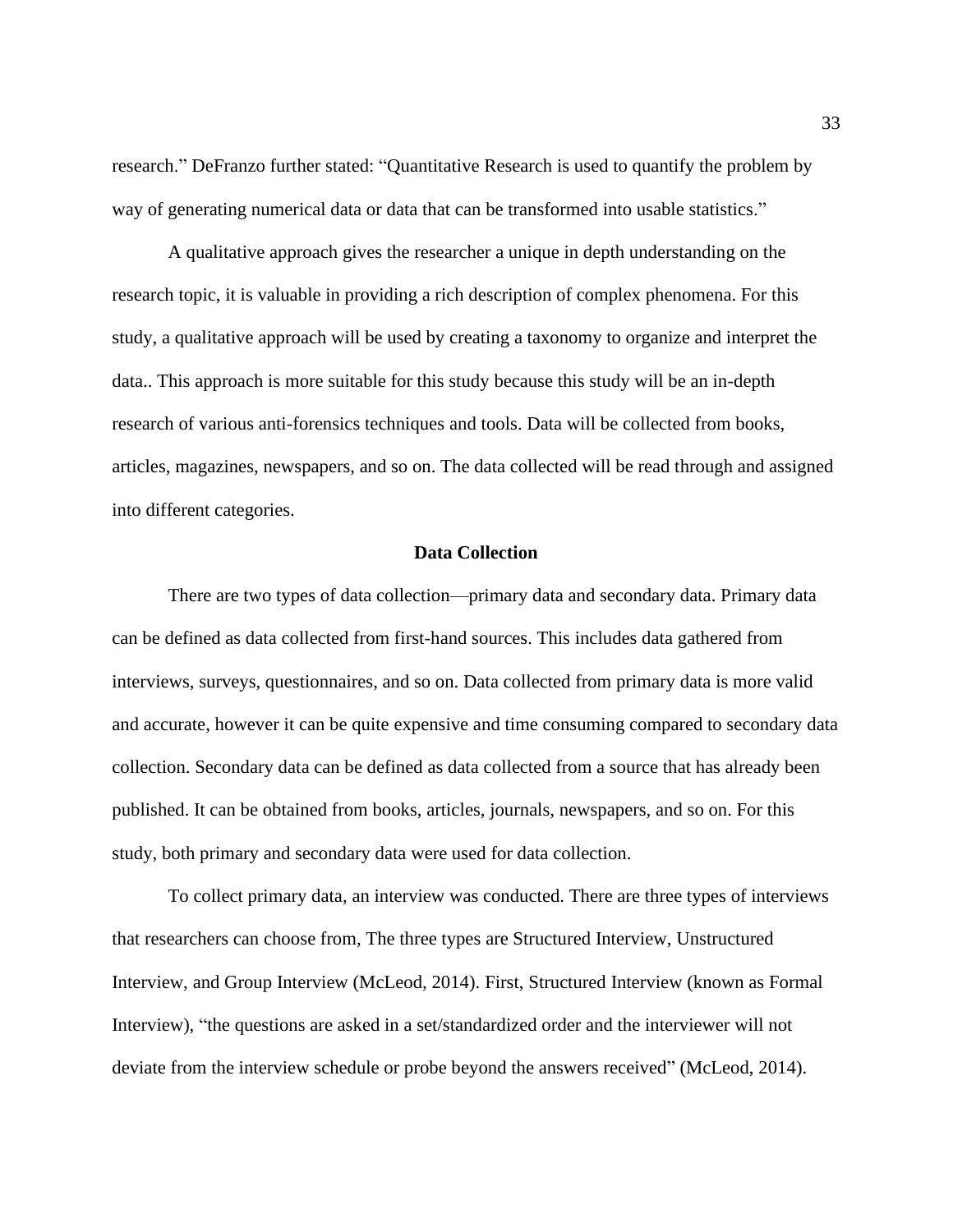Structured Interviews consist of closed-ended questions, Second, in Unstructured Interviews (known as discovery interviews or informal interview), the questions are more like a conversation and not as strict as the structured interview. These questions are open-ended questions. Finally, Group Interview (known as focus group) "refers to interviews where a dozen or so respondents are interviewed together" [\(McLeod, 2014\)](https://www.zotero.org/google-docs/?CllqAT).

The type of interview that was done was an Informal Interview, Unstructured Interview. There was flexibility in the questions that were asked, meaning the questions kept changing depending on the interviewee's answers. This type of interview was chosen because it increases the validity of the data collected as it allows the interviewer to ask for a deeper understanding on some unclear questions. It also allows the interviewee to answer with as much detail as they like and also using their own words.

The interviewee was a Senior Information Security engineer that works for the SOC (Security Operation Center) team at Mayo Clinic in Rochester, Minnesota. Part of his job includes doing digital forensics investigations. A lot of open-ended questions were asked during the interview, but, because with the organization policy, he was not able to answer all the questions asked due to privacy issues. However, sufficient information was collected from the interview.

To collect secondary data, different books on the topic were carefully read to find the accurate information. Different academic search engines were used such as Google Scholar, Microsoft Academic, Semantic Scholar, and many others. These sites were used because not only are they free, but they often provide links to full text PDF files.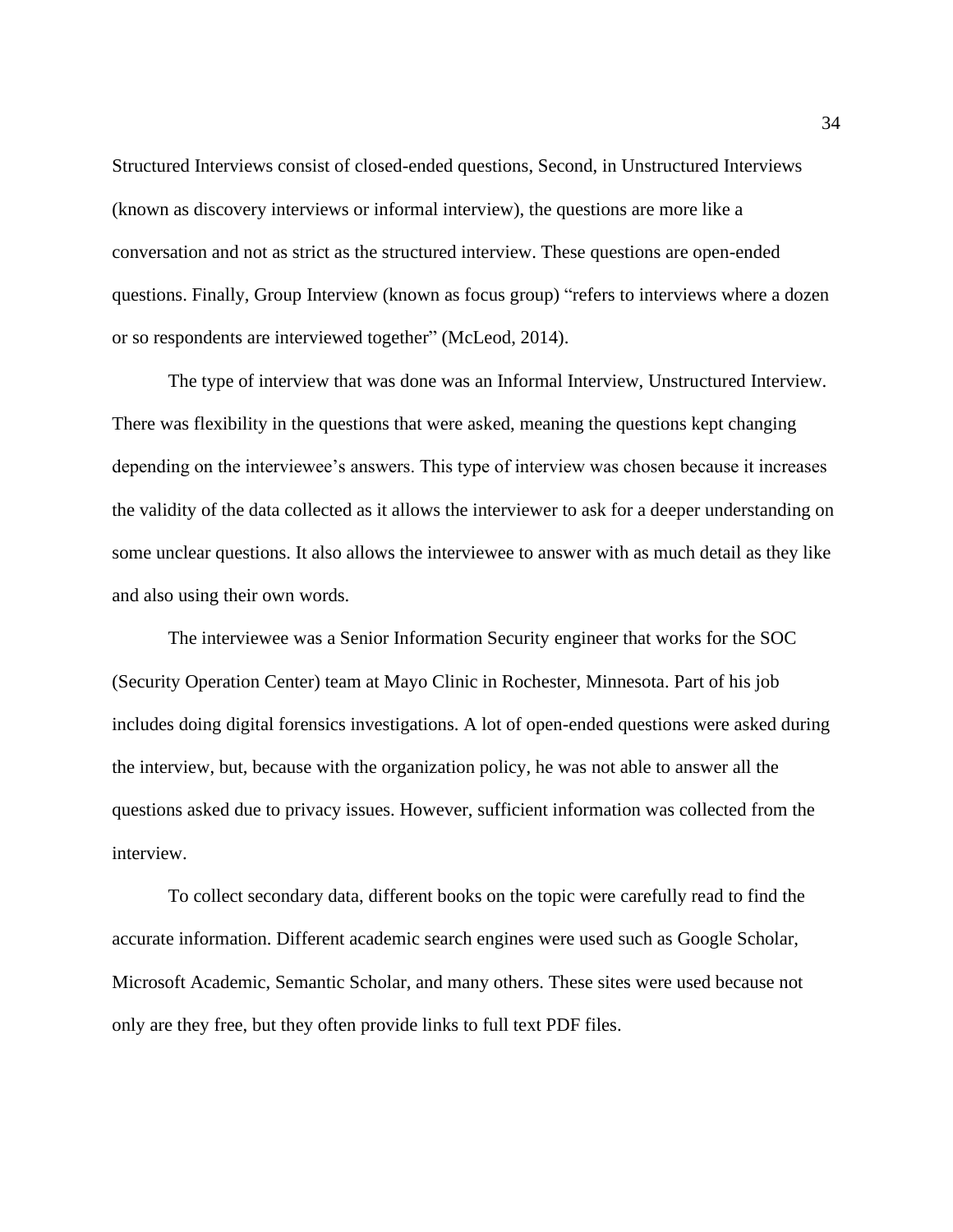With so much data available, different keywords were used to narrow the search and to help obtain the most relevant published sources. Some of the keywords used were anti-forensics, anti-forensics techniques, tools, taxonomy, digital forensics, and more. These keywords generated a lot of sources, some were relevant and some not so much. So, it is important to look further into each source because even if some of the sources are not relevant, they might reference more relevant sources.

#### **Tools and Techniques**

As previously mentioned, data was collected through conducting an interview as well as researching for some sources using different keywords. However, the data collected still needed to be processed and analyzed.

The tools and techniques used were as follows:

Primary Data Collection Process:

- Thinking about the research questions and writing down some questions that needed to be answered during the interview.
- Picking the right interviewees—forensics investigators.
- Reaching out to them about the research topic and asking them for a permission to interview them.
- Waiting for an approval to participate in the interview.
- Setting up a meeting with those that responded.
- Interviewing the respondent and writing down everything.
- Reviewing the data collected for relevancy and adding it to the research.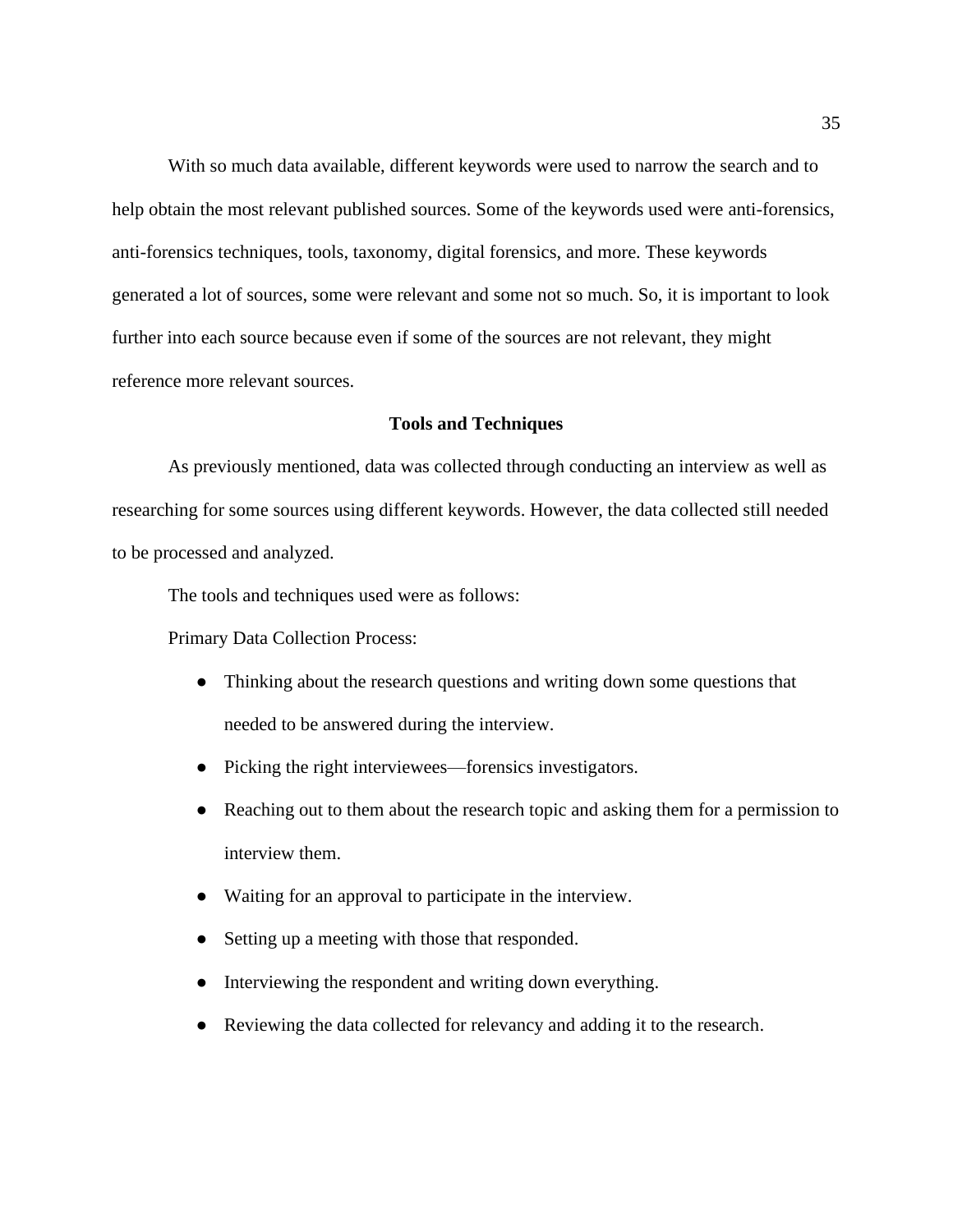Secondary Data Collection Process:

- Researching and gathering data using different keywords.
- Organizing the data gathered and adding some side notes when necessary.
- Reviewing the data with reliable sources.
- Excluding data that is not relevant.
- Reviewing if the data collected answered the objective of this study.
- Using the data in this research.

#### **Summary**

In this chapter, a detailed methodology was described. The methodology included how the information was gathered and generated as well as which specific techniques and procedures were utilized when analyzing the data. For the design of the study, the framework used was a qualitative method. This approach was more suitable for this study since it consists of creating a well detailed taxonomy. For data collection, both primary and secondary data collection were used. Finally, a description of the tools and techniques used was also included. The following chapter will be an actual presentation of all the data collected.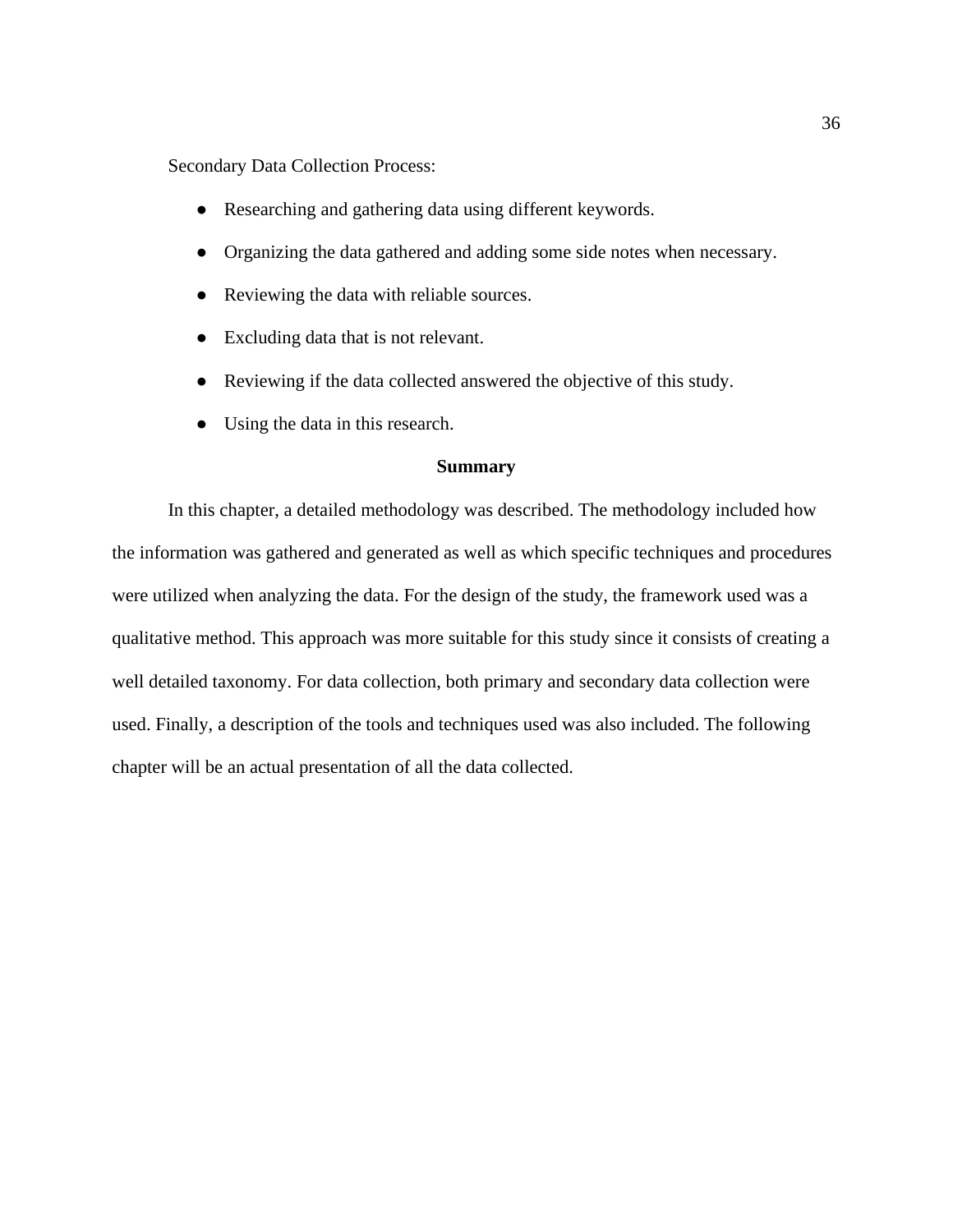# **Chapter IV: Data Presentation and Analysis Introduction**

It has become challenging for digital forensics investigators to overcome the increasing use of anti-forensics tools and techniques. Criminals are becoming aware of the digital forensics tools and techniques hence making the anti-forensics tools and techniques more sophisticated.

Anti-forensics appears to be a growing problem to digital forensics; this requires digital forensics investigators to keep themselves updated about the current anti-forensics tools, techniques and countermeasures.

In this chapter, a taxonomy will be created. The taxonomy will classify anti-forensics into different levels and different categories: WHERE, WHICH, WHAT, and HOW. The WHERE level will indicate where anti-forensics can occur during an investigation. The WHICH level will indicate which anti-forensics techniques exist. The WHAT level will define the exact method used for each technique. The HOW level will indicate the tools used.

#### **Data Presentation**

As mentioned above, the taxonomy will include four different levels: WHERE, WHICH, WHAT, and HOW.

#### **Table 8**

#### *Levels of the Taxonomy*

| Levels  | Indicator | <b>Function</b>                                       |
|---------|-----------|-------------------------------------------------------|
|         |           |                                                       |
| Level 1 | Where     | Indicate 'Where' anti-forensics can occur             |
|         |           |                                                       |
| Level 2 | Which     | Indicate 'Which' anti-forensics techniques exist      |
|         |           |                                                       |
| Level 3 | What      | Indicate 'What' method can be used for each technique |
|         |           |                                                       |
| Level 4 | How       | Indicate 'How' tool used for each method              |
|         |           |                                                       |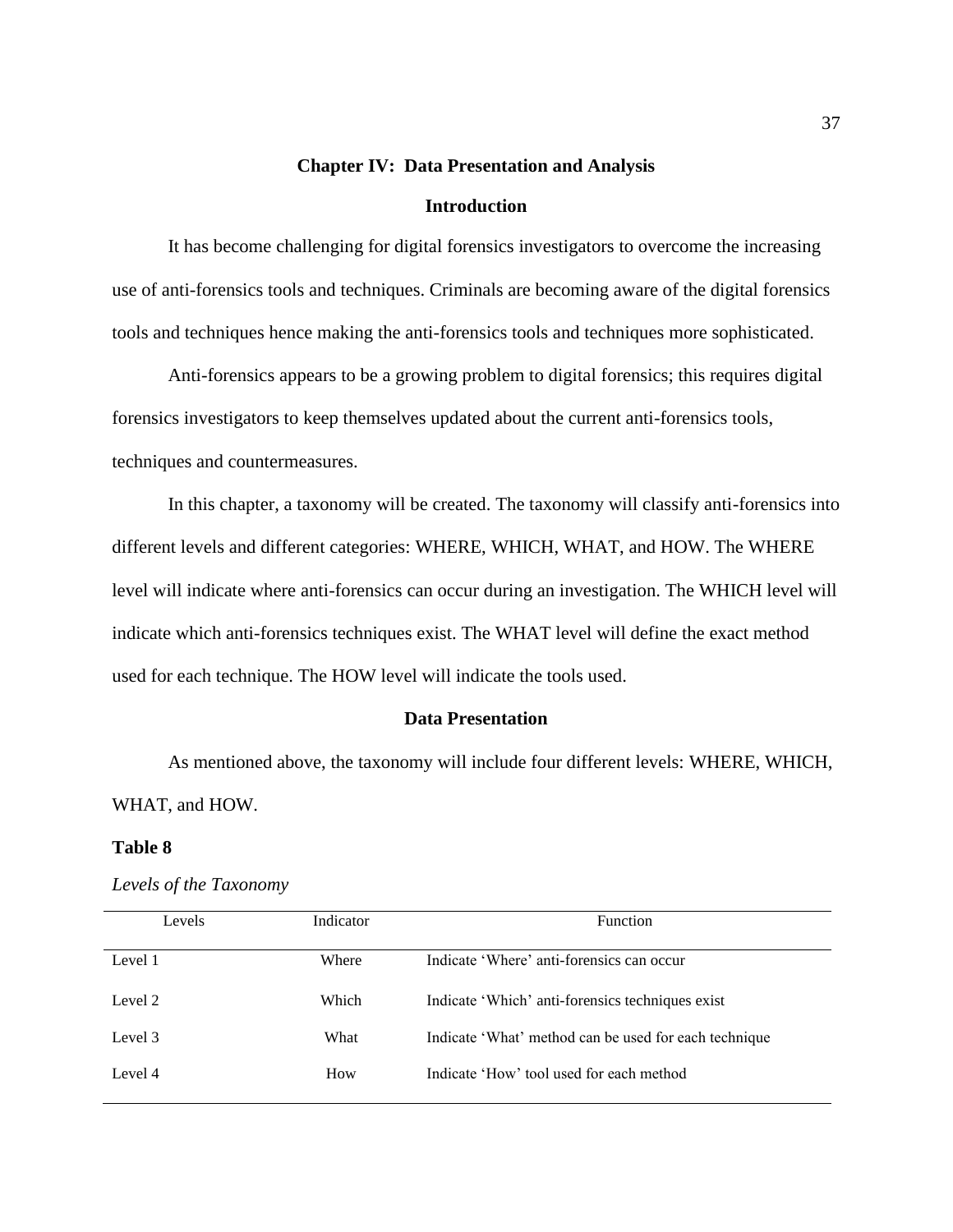The first level is WHERE. This level will be describing where anti-forensics techniques can be found during an investigation. Anti-forensics can occur on data and on forensics tools.

The second level is WHICH. This level will cover which anti-forensics techniques exist for data and for forensics tools.

- For Data, there is data destruction, data hiding, and trail obfuscation.
- For Forensic tools, there is forensic software.

The third level is WHAT. This level will describe the different methods used in each technique.

- For data destruction, there is data wiping and physical destruction.
- For data hiding, there is encryption, steganography, program packer, and hiding data in the system area.
- For trail obfuscation, there is file headers manipulations, timestamp modification, and log deletion and modification.
- For forensic software , there is timestamp modification and hash collision.

The fourth or final level is HOW. This level will indicate the tools used for each method.

- For data wiping, the tools used are DBAN, CBL Data Shredder, Eraser, HDShredder, HDDErase.
- For physical destruction, the tool used are degausser, Crushers & Destroyers, Hard Drive Shredders, Disintegrators.
- For encryption, the tool used are BitLocker, FileVault2, LUKS, Veracrypt, 7-Zip, DiskCrypto, Encrypto, AESCrypt.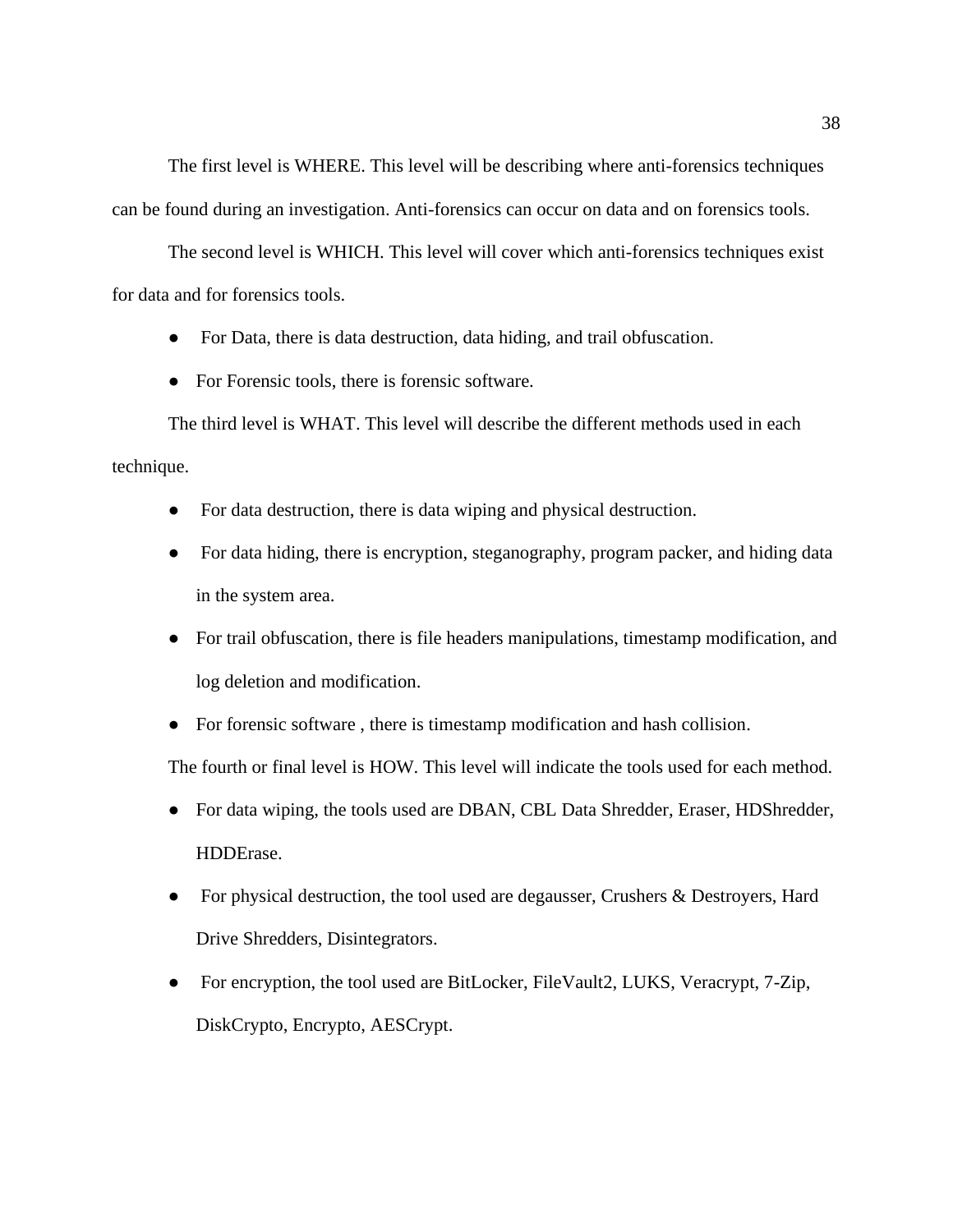- For steganography, the tools used are Xiao Steganography, Image Steganography, Steghide, crypture, SteganographX Plus, rSteg, Camouflage, and OpenStego.
- For program packer, the tools used are Ultimate Packer for Executables(UPX), Exe Stealth Packer, PELock, CExe, Amadillo, dotBundle.
- For hiding data in the system area, the tools used are BMAP and slacker.
- For file headers manipulations, hex workshop, FITS4Win2, and Jhead are the tools that can be used.
- For timestamp modification, the tools are SKTimeStamps, NewFileTime, Time Stomp, and Change Timestamp.
- For log deletion and modification, CCleaner, BitRaser, and Auto deletion are the tools used.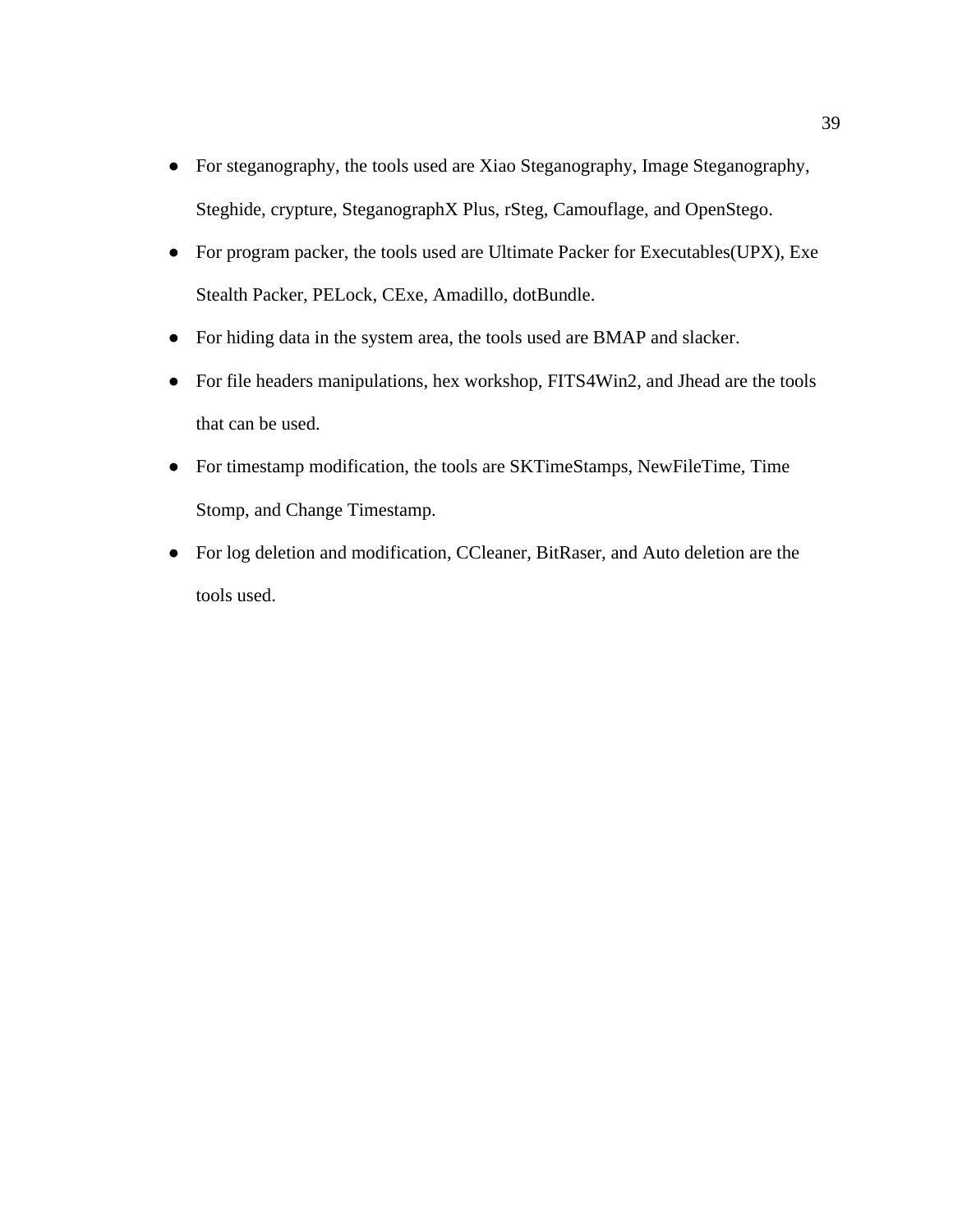## **Figure 1**

*Taxonomy*

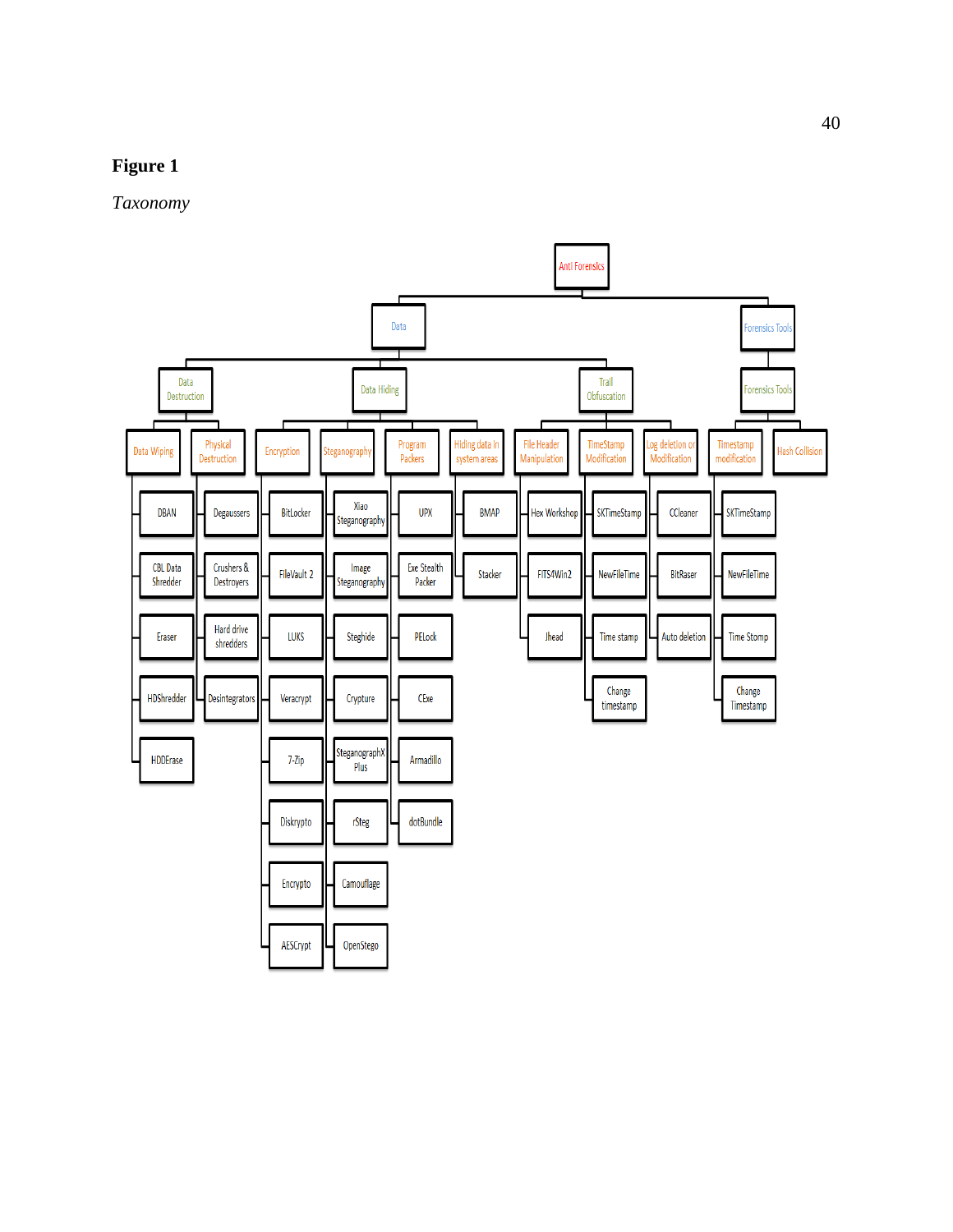## **Figure 2**







## **Figure 3**

*Level 2 of Taxonomy*



Level 2: This indicates which anti-forensics techniques exist (Figure 3)

## **Figure 4**



Level 3: This indicates the method or methods that can be used for each technique (Figure 4)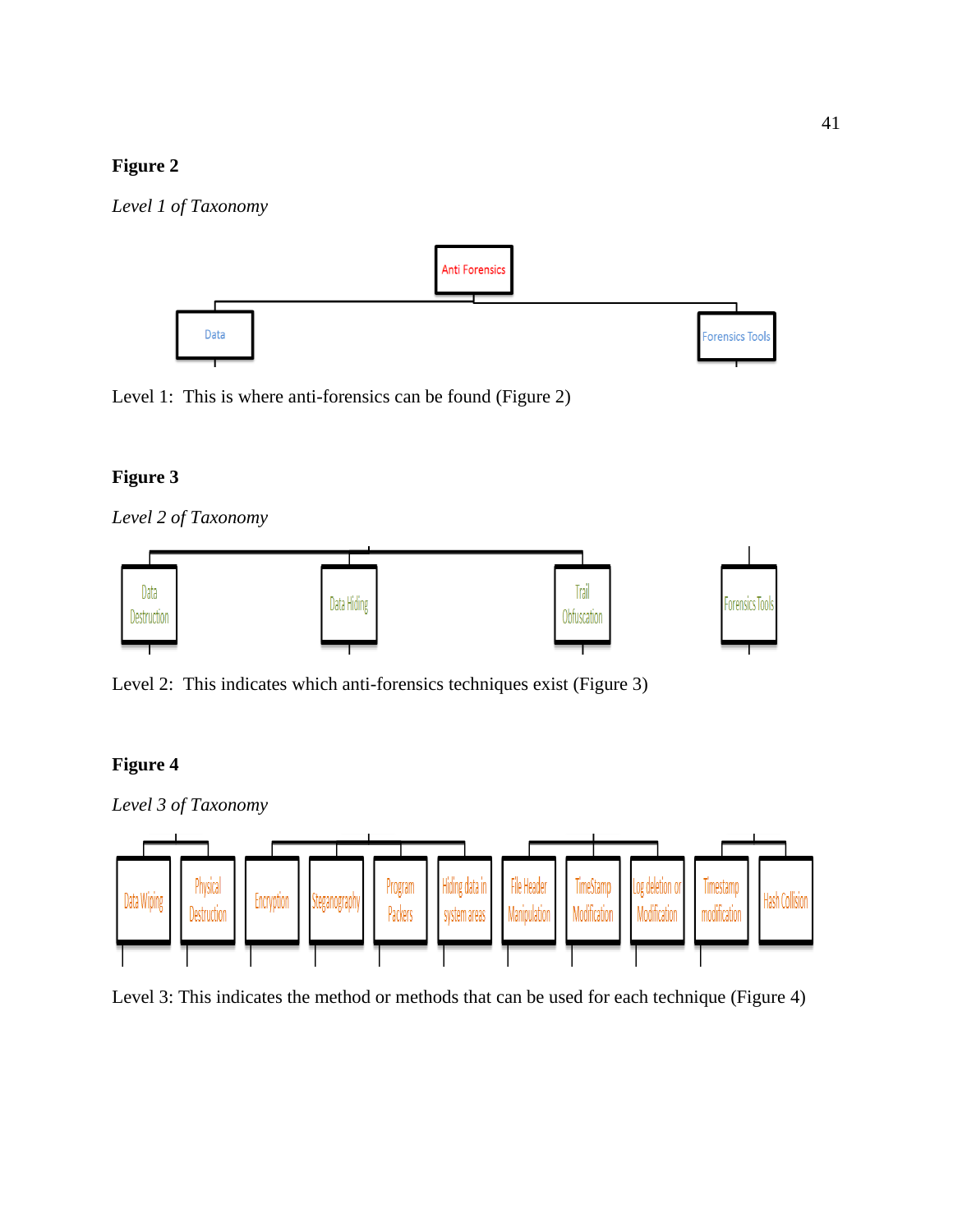## **Figure 5**

*Level 4 of Taxonomy*



Level 4: Indicates the tool or tools used for each method (Figure 5).

## **Data Analysis**

For data analysis, a detailed description on each level of the taxonomy will be presented below. Each method, technique, and tools will be described below.

#### **Data**

Data can be defined as information processed or stored by a computer (Data, n.d.). This information may be in the form of text documents, images, audio clips, software programs, or other types of data. Anti-forensics occurs on data by destroying data (data destruction), hiding data (data hiding), and trail obfuscation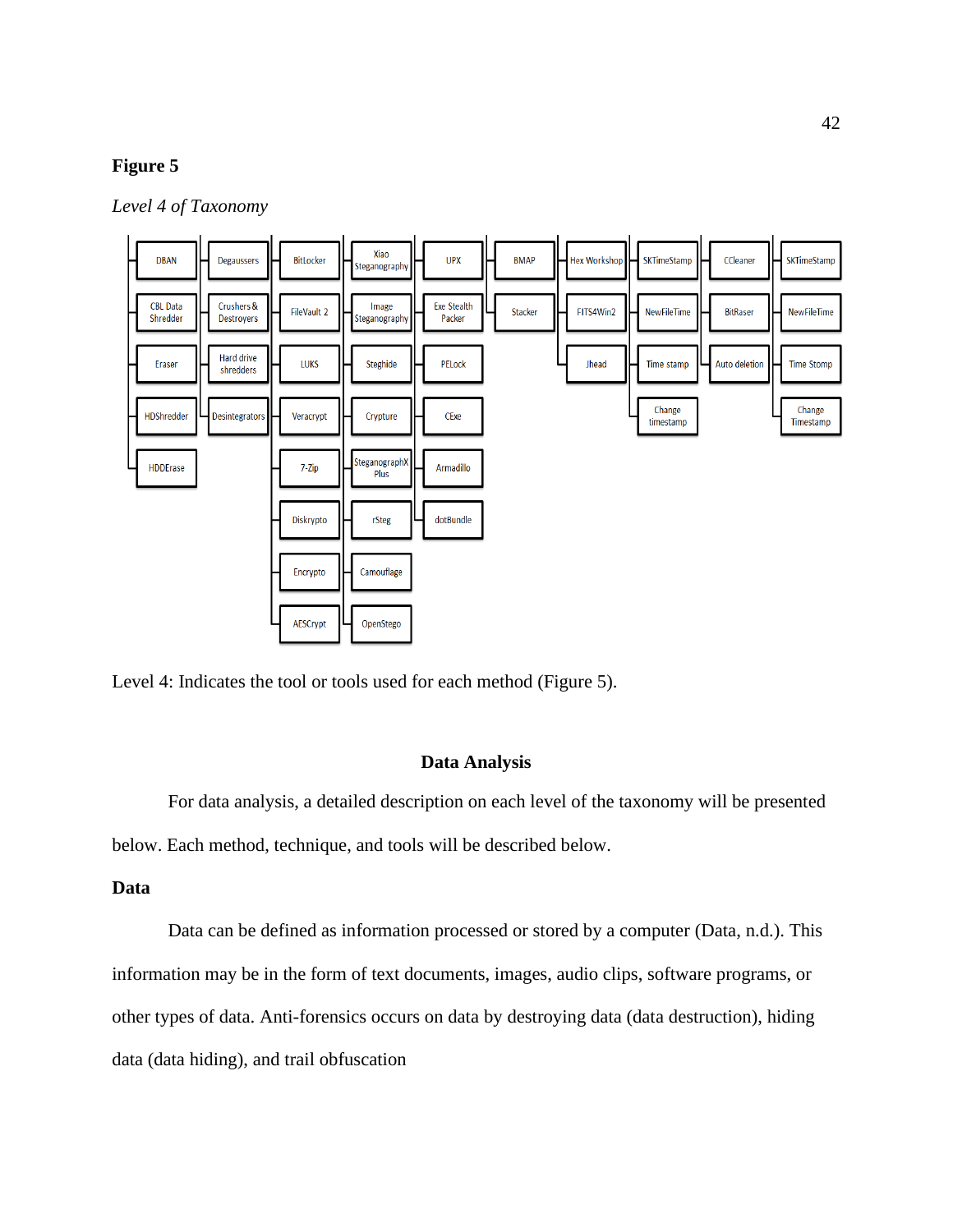**Data destruction.** Data destruction is the process of destroying data stored on tapes, hard disks and other forms of electronic media so that it is completely unreadable and cannot be accessed (Blancco, n.d.). This can be done by simply wiping the memory buffers or by overwriting data on the disk repeatedly. Data destruction has two techniques, data wiping and physical destruction.

*Data wiping.* Data wiping is done by securely deleting files. This is done by overwriting the clusters occupied by those files with null characters or some random characters such as data or numbers. According to [\(Poonia, 2014\),](https://www.zotero.org/google-docs/?rMQo2f) two methods can be used for data wiping. Those methods are Data Sanitization method and File Shredder method. The Data Sanitization method occurs when data on a hard drive is overwritten using a software. The File Shredder method is when the file on any storage device, such as a hard disk, is permanently deleted. The tools used for Data wiping are DBAN, CBL Data Shredder, Eraser, HDShredder, and HDDErase.

DBAN (Darik's Boot and Nuke) is a free open-source data wiping software. It can work by simply creating a bootable CD using any burning program such as CDBurnerCP or using a flash drive as pendrive and then booting the computer directly from the bootable CD or pendrive (Kishore, 2011). This is an example of a software that can be used using the data sanitization method.

CBL Data Shredder is a free data destruction program that permanently deletes data stored on the hard drive. It is a very flexible program as it can be run from both inside and outside windows. it can be used by either creating a bootable CD or Pendrive, or by just running it as a regular program for wiping [\(Fisher, 2020b\).](https://www.zotero.org/google-docs/?eDMJHo)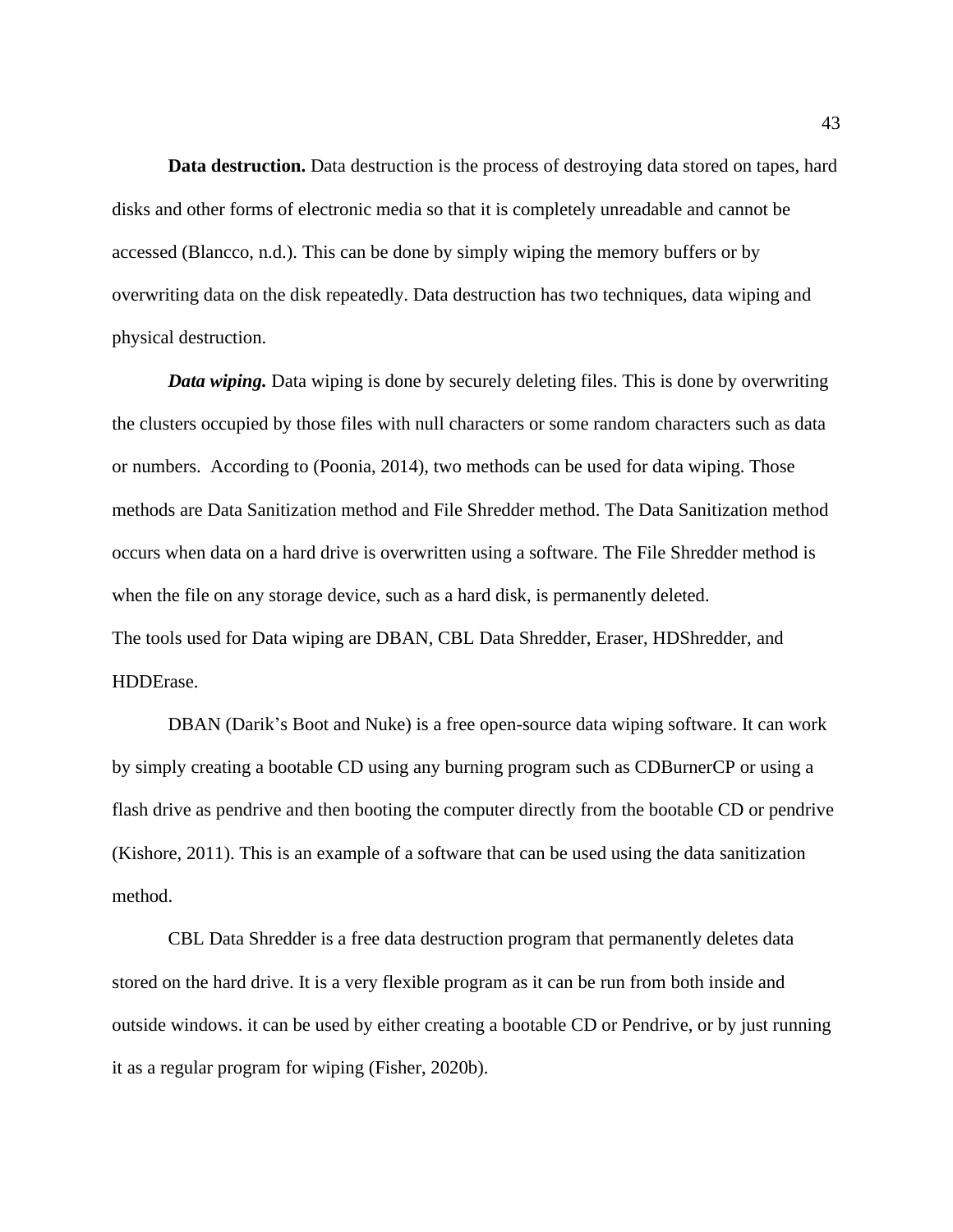Eraser is a data destruction tool for windows operating systems only. It works by overwriting data stored on a hard drive using carefully selected patterns.

HDShredder is a data destruction program that deletes completely everything that resides on a hard drive. It can work by either installing it like a regular windows program or by booting from it using an ISO file [\(Fisher, 2020a\).](https://www.zotero.org/google-docs/?fuiZYD)

HDDErase is a bootable data destruction program that works by running off a disc, like a CD or DVD, or floppy disk. It can erase both the operating system and also everything running on the c:drive since it starts running before the operating system is loaded [\(Fisher, 2019\).](https://www.zotero.org/google-docs/?03u2m5)

*Physical destruction.* Physical destruction is the process destroying or crushing all data on a hard drive. Physical destruction can be done using degaussers, crushers and destroyers, hard driver shredders, or disintegrators.

Degaussers are magnetic media erasure devices that are compliant with all certifications and NIST 800-88 guidelines for sanitization (Destructdata. 2018). They destroy data by sweeping the drive with a powerful magnet leading the data to be unstable. There are different types of degaussers available. For example, there is a HD-3WXL Hard Drive Degausser, HD-2X Hard Drive and Tape Degausser, and so on.

Crushers and destroyers are tools that destroy a hard drive. There are fully automatic and manual models available. An example of the automated crushers is the MODEL HDDC-A. This model uses a solid conical anvil to exert up to six tons of pressure on hard drives (Ontrack, 2018).

Hard drive shredders are electronic media shredding machines. they were designed to physically destroy computer hard disks, copier hard drives, back-up tapes, DVD's and assorted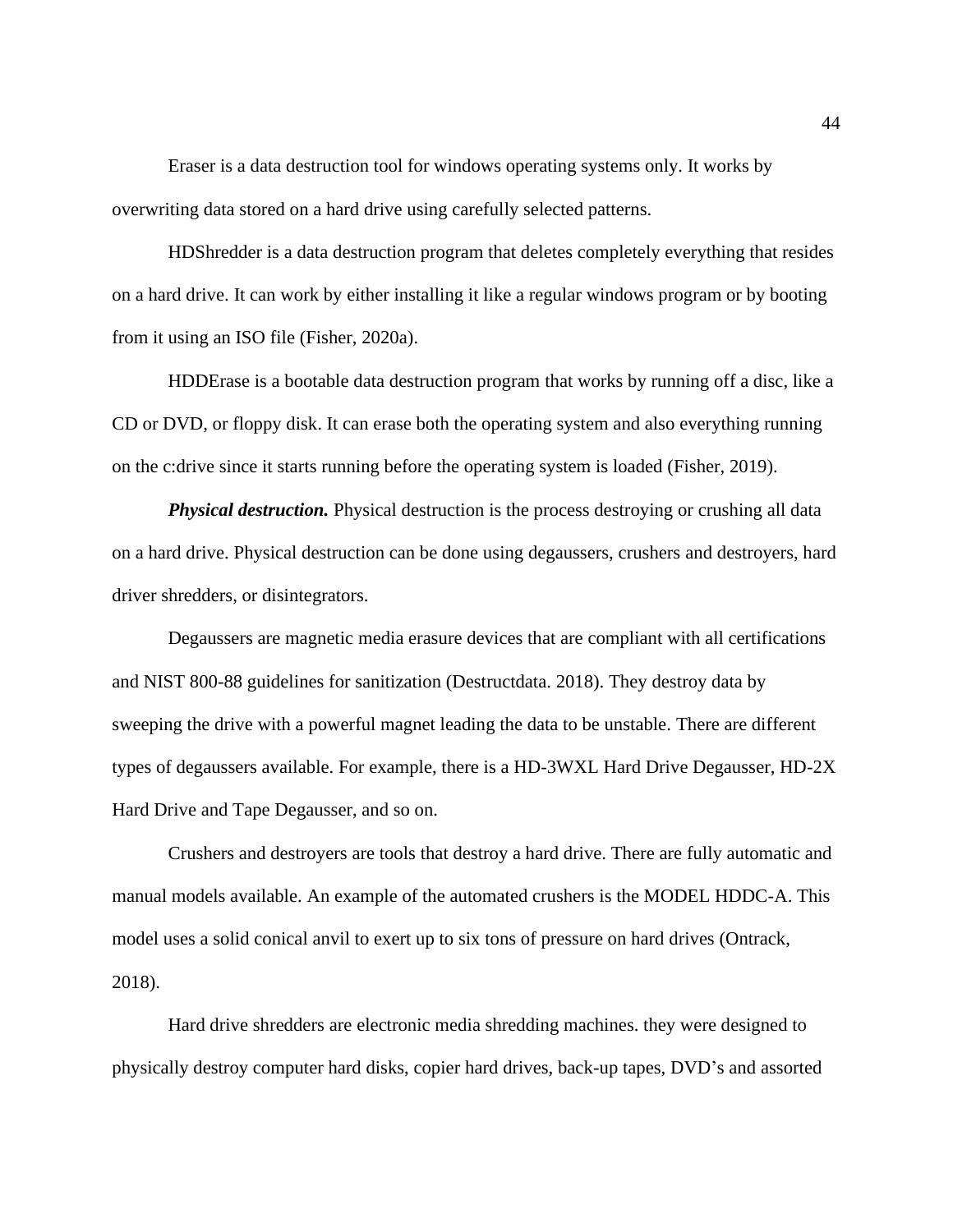e-waste (Ontrack, 2018) . Low Volume Hard Drive, SDD and Combo Shredders and Mid Volume Hard Drive, SSD and Combo Shredders are some of the shredders available.

Disintegrators are also machines used for physical destruction. There are different models of disintegrators including Model 200 Office Disintegrator, Light Model 3 Disintegrator, Medium Model 22 Disintegrator, and so on (Destructdata, 2018).

**Data hiding.** Data hiding is a method of packing data in irrelevant areas where it cannot be found. Moreover, this practice does not delete any relevant data, but hides it in such a way that seeing it and examining it is very challenging or impossible. Data hiding has four major techniques that differ from one to another, which are Encryption, Steganography, Program packers, and Hiding data in system areas.

*Encryption*. Encryption is a method of using an algorithm to protect data by scrambling it and making the data either unintelligible or undetectable. Encrypted data looks meaningless and is extremely difficult for unauthorized parties to decrypt it without the correct key. There are 35+ free tools used for Encryption, some of them are BitLocker, FileVault 2, LUKS, Veracrypt, Z-Zip, DiskCryptor, Encrypto, and AESCrypt (Anon, 2018).

BitLocker is a full disk encryption tool for Windows. It comes preinstalled on most Windows computers and uses 128 or 256 bit AES (Advanced Encryption Standard) to encrypt all the data on the hard drive.

FileVault 2 is also a full disk encryption tool. The difference between FileVault 2 and BitLocker is that FileVault 2 is for MacOS only while BitLocker is for Windows. It works by encrypting all the data and uses a password for decryption.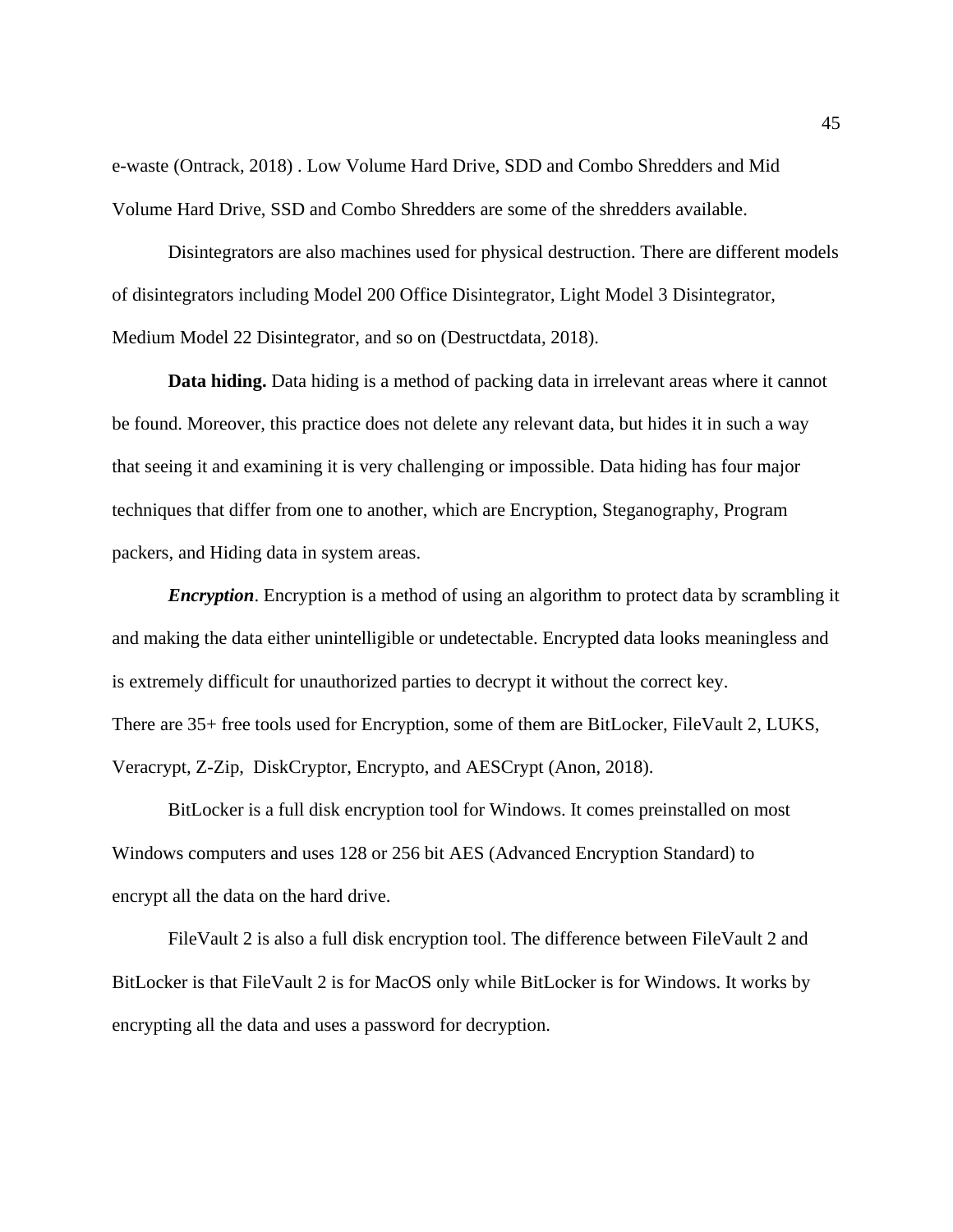LUKS (Linux Unified Key Setup) is a hard disk encryption tool for Linux. It allows users to transport and migrate encrypted data and to also manage multiple passwords

VeraCrypt is an encryption tool available for Windows, OS X, and Linux. It uses 256 bit AES (Advanced Encryption Standard) encryption by default, however, other methods can be used such as Serpent and Twofish. VeraCrypt is flexible as it enables you to choose what to encrypt.

Even though 7-Zip is a lightweight file archiver, it is also a strong file encryption tool. It is available for Windows, OS X, and Linux even though the official download is for Windows only. 7-Zip can encrypt one to multiple files at once.

DiskCryptor is an encryption tool for windows .The methods for encryption that it offers AEC, Twofish, and Serpent. The benefits of using DiskCryptor is that not only it is user friendly (easy to use) but it also encrypts quickly and also supports external devices encryption such as USB drives and DVDs.

Encrypto is a file encryption tool and it works by encrypting files before those files are sent via email, instant message, cloud sharing and so on.

AESCrypt is also a file encryption software that allows you to encrypt both files and folders. It is available for Windows, Android, MacOS, iOS, Linux, and Python.

*Steganography***.** Steganography is hiding data inside other data where the presence is not obvious or evident to the forensics investigator. This technique has a high adaptability to hide any kind of data. Moreover, this technique is very hard to detect which makes it difficult and challenging for digital investigators.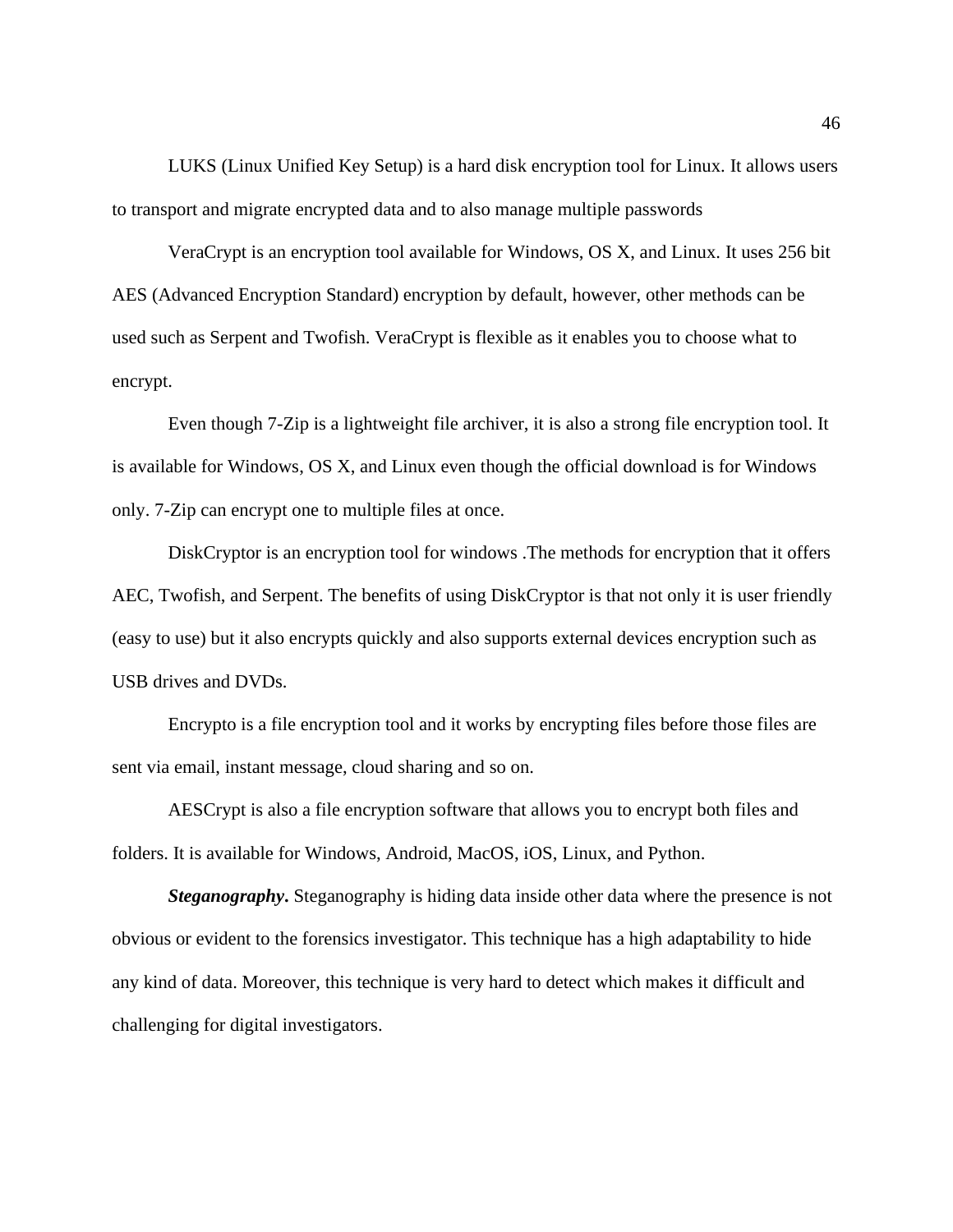Just like for Encryption, there are also a lot of tools used for Steganography. Some of the tools are Xiao Steganography, Image Steganography, Steghide, Crypture, SteganographX Plus, rSteg, Camouflage, and OpenStego (INFOSEC, 2019).

Xiao Steganograhy is free and easy to use software for hiding data. It works by hiding secret files in BMP images or in WAV files. The advantage of this tool is that it also supports encryption.

Image Steganography is also free and can be used to hide information in image files. Any information such as text message, file, and so on , can be hidden in an encoded image. The output will look just like a regular image; however the image contains the secret data.

Steghide is also like image Steganography; however, with Steghide ,you can hide data not only in an image but also in an audio file. Steghide is a command line software meaning you need to learn the right command to use it.

Crypture is also a tool used for hiding secret data. Just like steghide it is also used in the command line. The disadvantage of using this tool is that the file you want to hide should be eight times smaller than the BMP file , making it useful for only small data.

Steganography plus works just like Crypture. It lets you hide just small confidential data inside a BMP image.

Rsteg is also a hiding data tool that is Java based. It allows you to hide textual data inside an image as well.

Camouflage is a tool that allows you to hide any type of file inside another file. Not only is it easy to use but it does not restrict you on any kind of file you want to hide.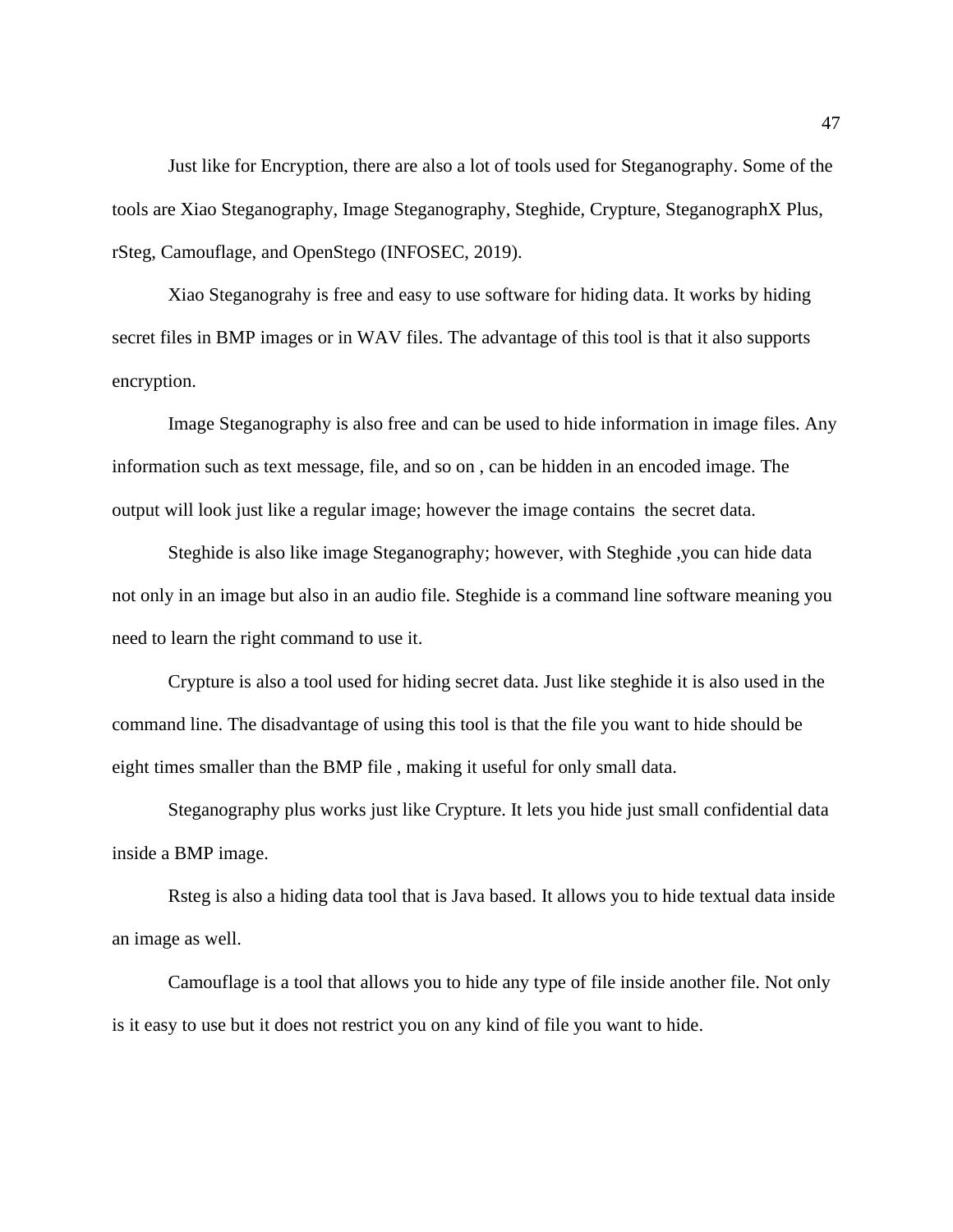OpenStego also allows you to attach any kind of confidential message file inside an image file. The input is hiding images in BMP, GIF, JPEG,PNG, and so on. The output is a PNG file.

*Program packers*. Program Packers is encrypting and compressing an attack program and then integrating the file in a new 'packed' file that is wrapped with a suitable extractor. When the apparently safe process is running then simultaneously the packed attack application is then running.

There are many tools used to pack the files. The most used are Ultimate Packer for Executables(also known as UPX). Exe Stealth Packer, PELock, CExe, Armadillo, and dotBundle (The-Shadow-Fiend, 2016).

UPX (Ultimate Packer for Executables) is a software Packer. UPX works by taking an executable, compress it, and pack the compressed code into another section of the executable [\(Lamb, 2017\).](https://www.zotero.org/google-docs/?kS886W)

Exe Stealth Packer is another packer tool. With this tool, you can pack a lot of files in one executable packer file.

PELock is a software that provides users with a simple means of protecting their executables. It works by generating keys with support for creating backups.

CExe or EXE Packer also works by compressing executable files (type EXE) or DLLfiles.

Armadillo is a commercial protection for any Win32 program, it works just like any other packer.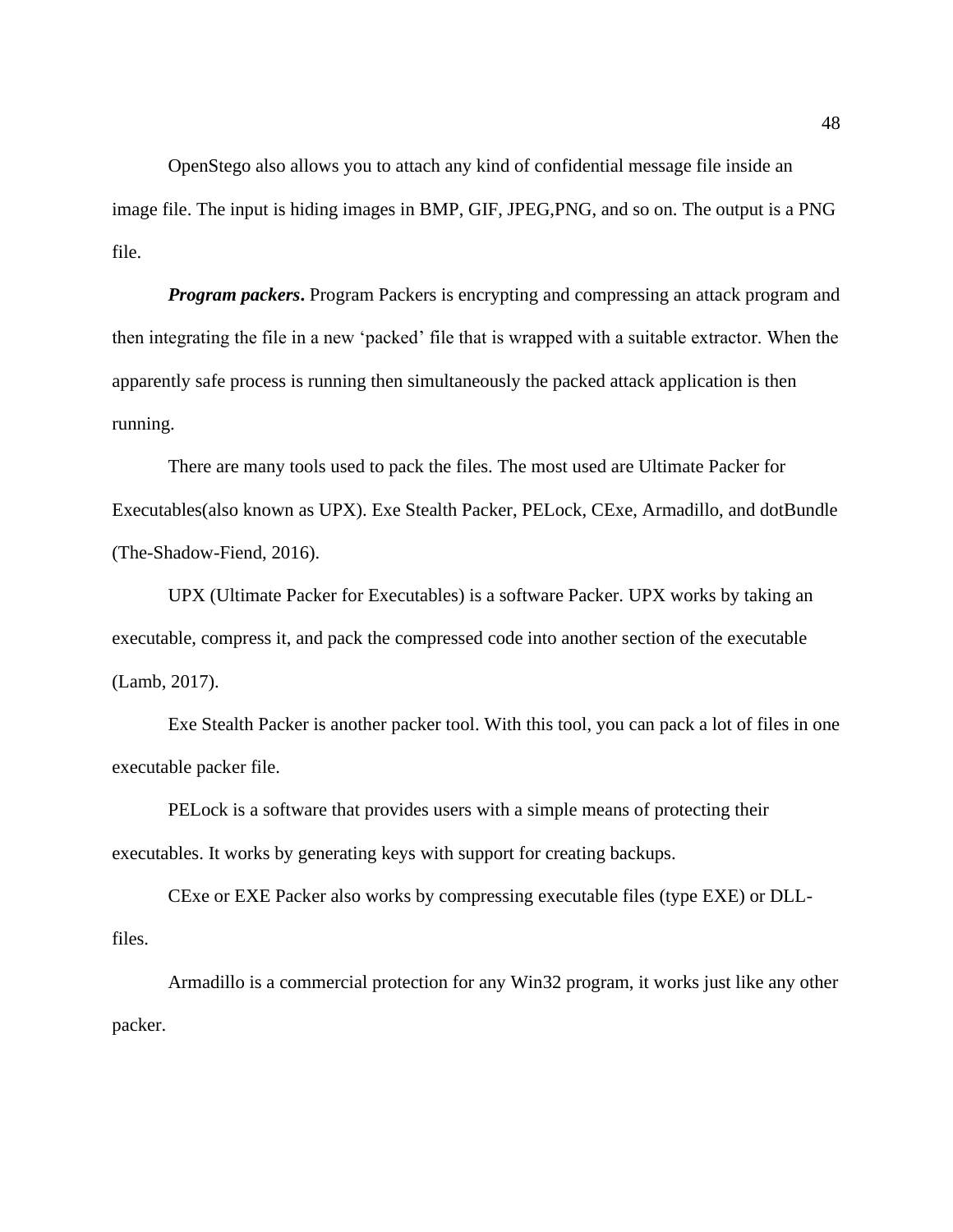DotBundle is a compressor/packer software for NET executables. It works by merging all the files into one single executable.

*Hiding data in system areas***.** Hiding data in system areas is a data hiding technique, which hides data that is reserved as system space or file slack. File slack or system space is an area between the logical file date and the end of the cluster. slack space is created when a file system allocates space for a file to be written. The tools used for this method are bmap and slacker.

Bmap is a data hiding tool that can use slack space in blocks (containers in a file system that store data) to hide data. When data is hidden in slack space, it makes it impossible for forensics tools to detect it (Computer Security Student, n.d.).

Slacker is a tool that is used to hide data in the slack space of NTFS. This tool works by breaking up a file into multiple pieces of files then placing each piece into another file's slack space. By doing so, it hides it from the forensic examination software.

**Trail obfuscation.** Trail Obfuscation is the deliberate activity to disorient and divert a forensic investigation on a digital system or network (Conlan et al., 2016). The trail obfuscation techniques include file headers manipulation, timestamp modification, and log deletion or modification.

*File header manipulation***.** Although manipulations of extension do not make any difference for forensic software, manipulation of file headers may potentially mislead forensic software. The tools used for this are Hex workshop, FITS4Win2, and Jhead.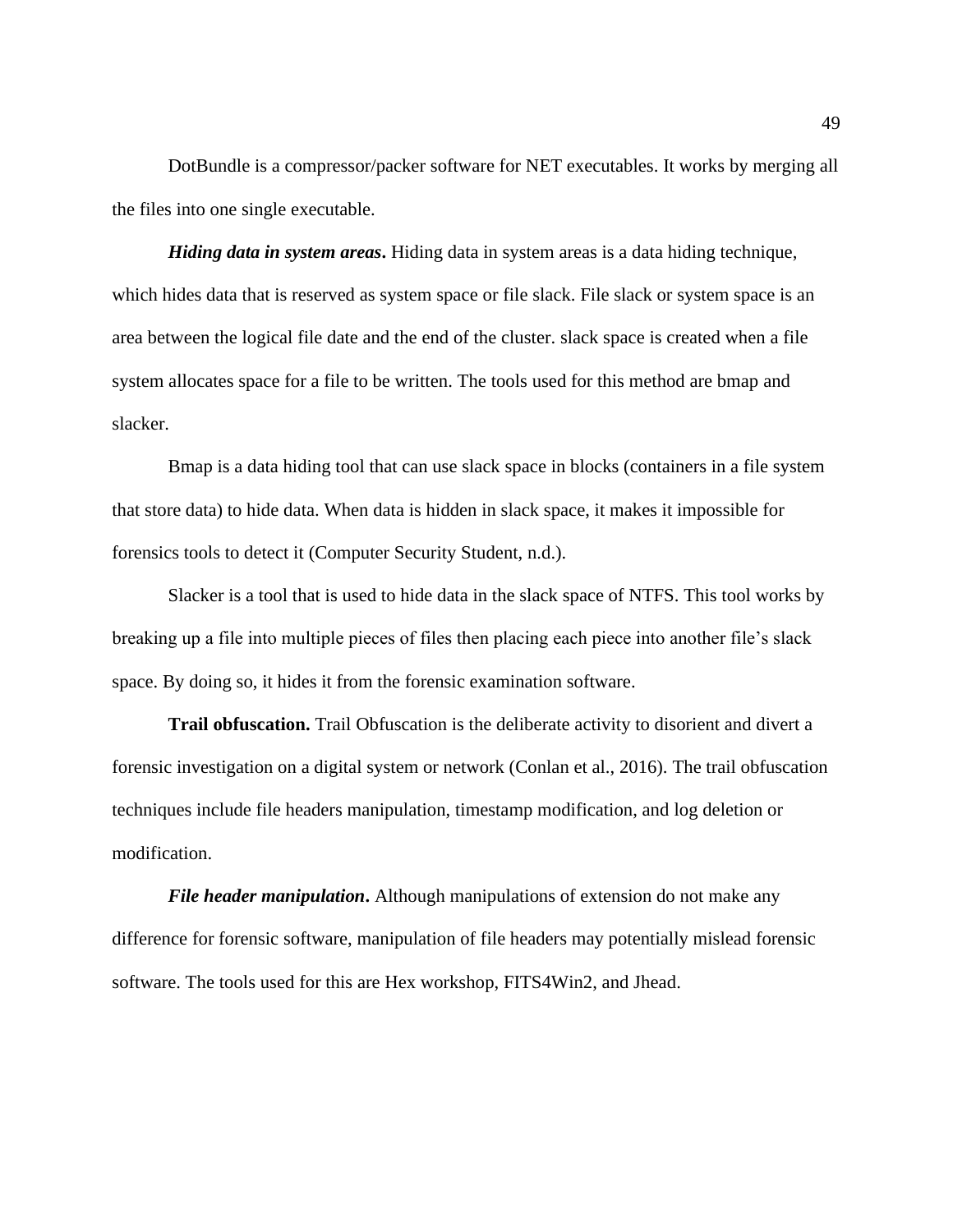Hex workshop is a tool used for editing files consisting of a set of hexadecimal development for windows. With the tool, you can edit, copy, cut, paste, insert, fill and delete binary data.

The FITS4Win2 header data is a free tool that can edit a file header. With the tool, you can bulk load, view, search, and update headers.

Jhead is a Digicam JPEG Exif header manipulation tool. It is used to display and manipulate data contained in the Exif header of JPEG images from digital cameras (Jhead, n.d.).

*Timestamp modification*. Computer forensics packages read every file's MACE (responsible to record Modification, Access, Creation timestamps of the file) values and give an indication to examiners about time and date issues of any updates and changes to the contents of a file (Pajek & Pimenidis, 2009). However, the values can be manipulated causing the real time and date stamps to not display correctly in computer forensics software. The tools used are SKTimeStamp, NewFileTime, Time Stomp, and Change Timestamp.

SKTimeStamp is a simple Explorer extension tool that is used to change the timestamps of any file. This tool provides a very simple way to manipulate or modify the timestamps [\(Williams, 2014\).](https://www.zotero.org/google-docs/?xXFBou)

NewFileTime is a timestamp manipulator tool for windows . With this tool, you can easily access any file and folder on your windows system then manipulate any of the timestamps on them (SoftwareOK.com, 2020).

Timestomp is a tool that can be used to modify or change the timestamp. Timestomp can be used on different platform such as Windows, Linux and macOS (MITRE/ATT&CK, 2015).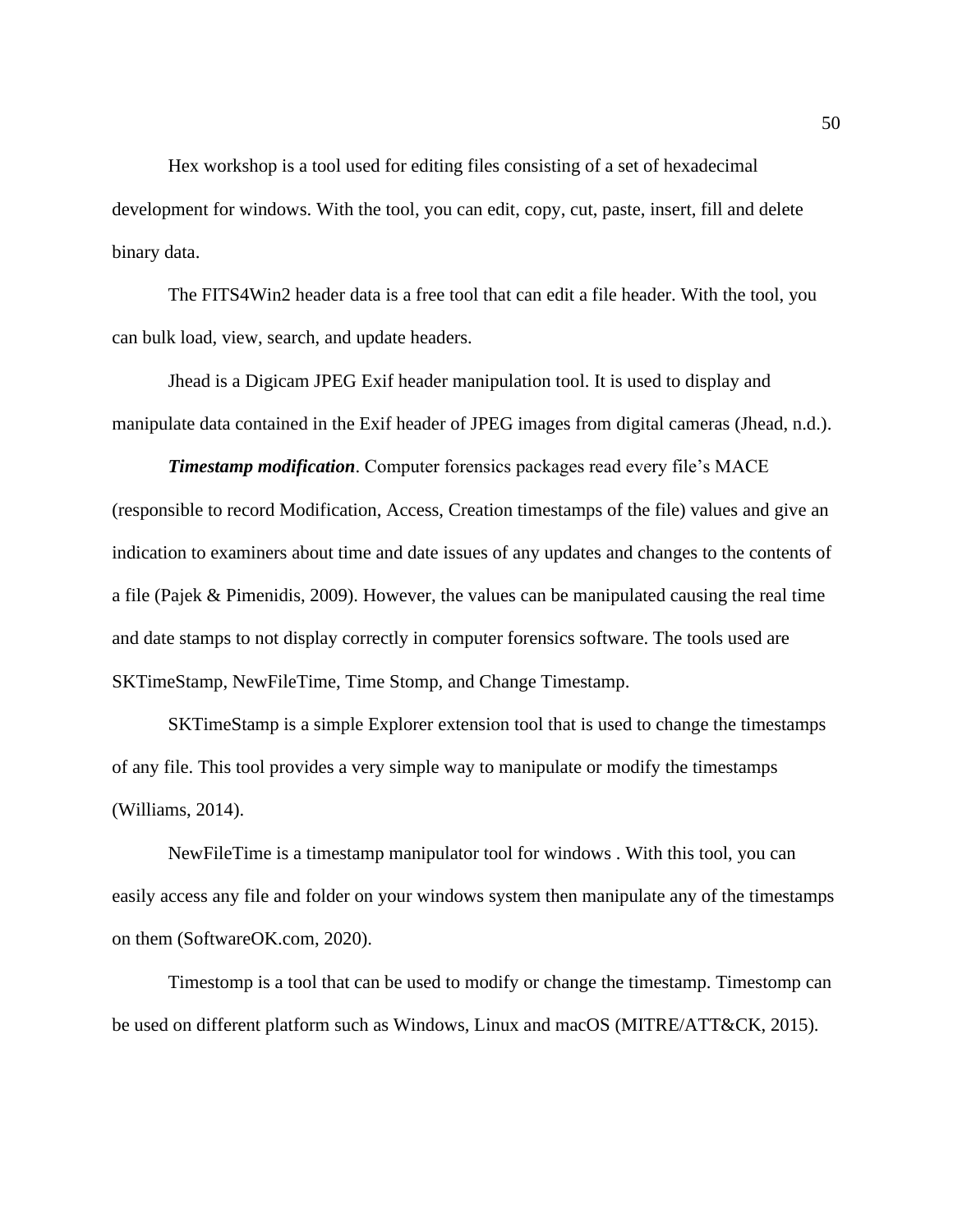Change Timestamp is also a tool that allows you to quickly manipulate the timestamp of any file. This tool does not require any installation. To change the date and time of a file, you only need to open the tool and drag and drop the file (Other Government Agencies, 2017).

*Log deletion or modification***.** Log deletion or modification can be done to hide log entries that would identify the identity or action of the perpetrator. Deleting or modifying log files in a secure way can be done using various tools such as CCleaner, BitRaser, and Auto deletion

CCleaner is a program that can be used to delete log files on windows. With this tool you can easily scan your windows computer and app log files then delete them all at once [\(Flournoy,](https://www.zotero.org/google-docs/?DjTBuv)  [2018\).](https://www.zotero.org/google-docs/?DjTBuv)

BitRaser is a tool that permanently deletes hard drives, servers, desktops and so on. The tool completely gets rid of any trace left behind including log files. The data deleted can never get recovered.

AutoDeletions is a free windows tool that can permanently delete log files. This tool can delete a batch of log files at once. Not only AutoDeletion is easy to use but you can also set it up to follow a specific schedule [\(Andreo, 2014\)](https://www.zotero.org/google-docs/?CfGu2N).

#### **Forensics Tools**

Forensics tools are the main tools that the digital investigators use during an investigation to examine if any suspicious incident had occurred. There are different forensics tools that can be used: ProdDiscover forensic, volatility framework, the sleuth kit (autopsy), and so on. Antiforensics occurs on forensics software.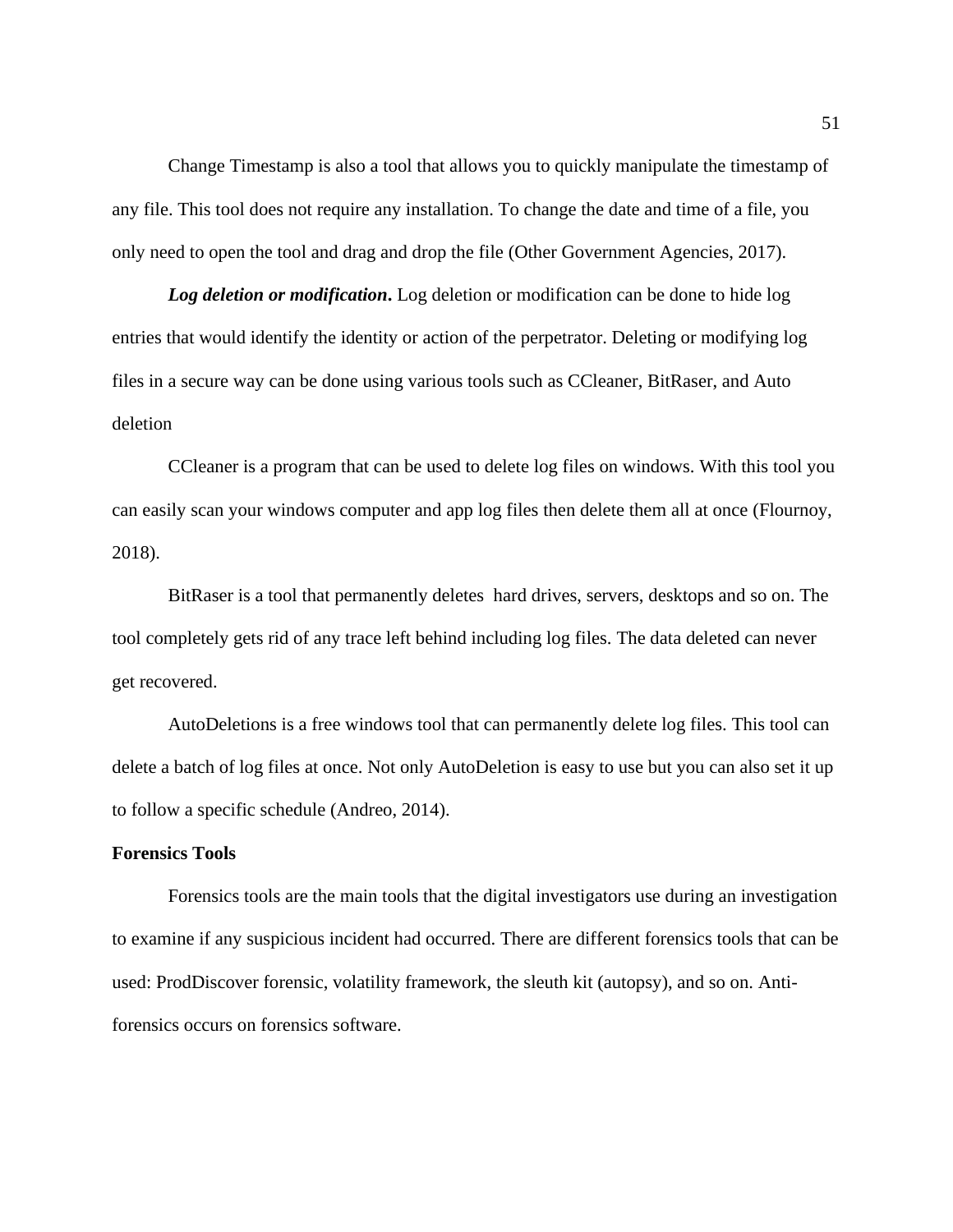**Forensic software**. The investigators use different forensics software such as Autopsy, AXIOM, and FTK, during an examination. However, since nothing is 100% secure, computer criminals attack these computer forensics software. They attack the computer forensics software by exploiting them and using their vulnerabilities against them. There are two main methods on how computer forensic software can be compromised: time stamp modification and hash collision.

*Timestamp modification.* Just like on data, time stamp modification can also occur on forensics tools. As mentioned previously, every file has four values called MACE and they are responsible for recording Modification, Access, Creation timestamps of that file. Anti-forensics can be used by manipulating the real time and date stamps may not be displayed correctly on computer forensics software. The real date and time are important as they give an indication to the investigator about when an update or change was made. Knowing that the date and time can be manipulated, reduces the trustworthiness of the forensics software.

Different tools can be downloaded on the device where the forensics software is installed then use those software to manipulate the tool's timestamp such as SKTimeStamp, NewFileTime, Time Stomp, and Change Timestamp

SKTimeStamp is a simple Explorer extension tool that is used to change the timestamps of any file. This tool provides a very simple way to manipulate or modify the timestamps [\(Williams, 2014\).](https://www.zotero.org/google-docs/?X3cWP6)

NewFileTime is a timestamp manipulator tool for windows . With this tool, you can easily access any file and folder on your windows system then manipulate any of the timestamps on them (SoftwareOK.com, 2020).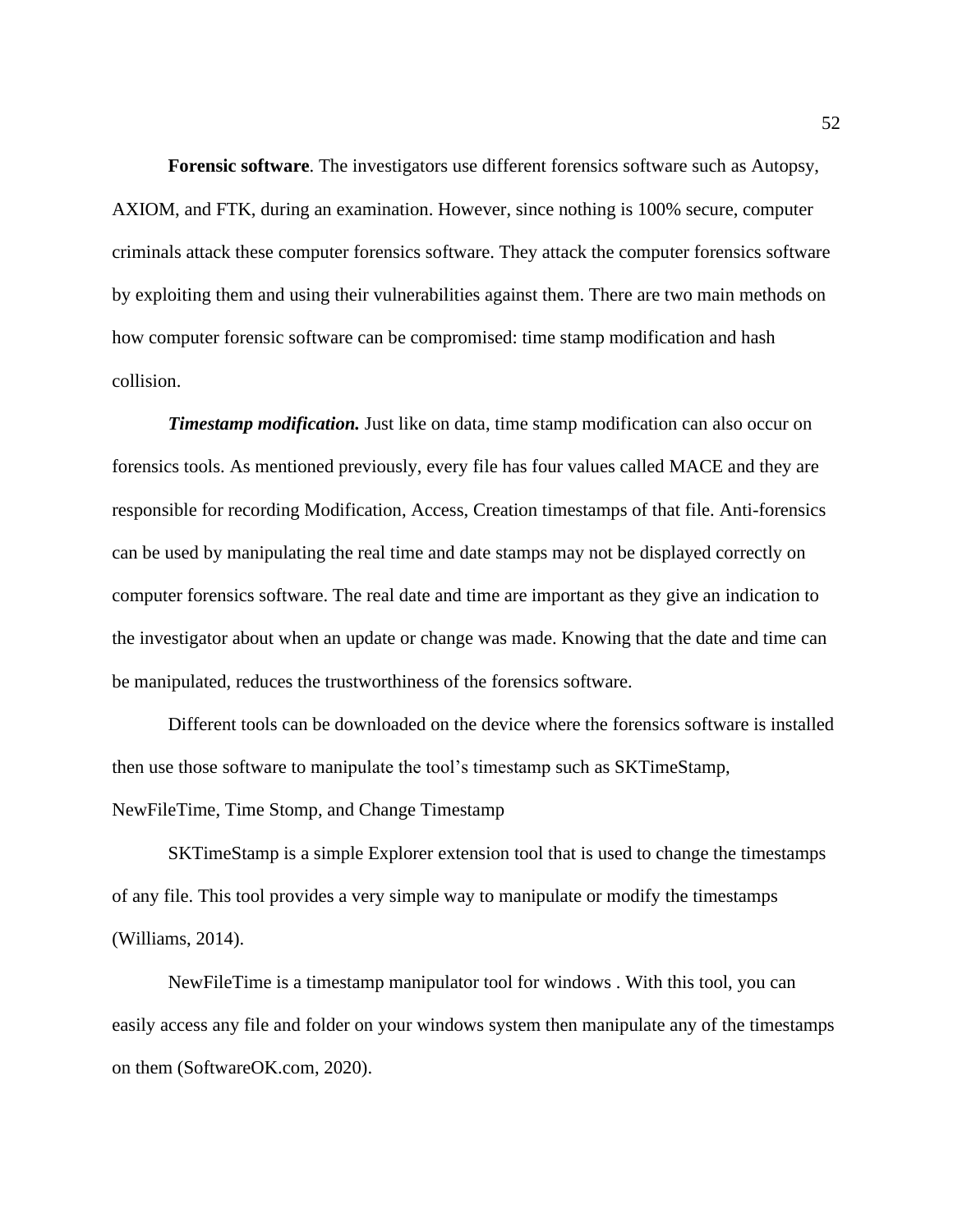Timestomp is a tool that can be used to modify or change the timestamp. Timestomp can be used on different platform such as Windows, Linux and macOS (MITRE/ATT&CK, 2015).

Change Timestamp is also a tool that allows you to quickly manipulate the timestamp of any file. This tool does not require any installation. To change the date and time of a file, you only need to open the tool and drag and drop the file (Other Government Agencies, 2017).

*Hash collision.* Hash function is a unique irreversible fixed value string which is created using a specific algorithm from any amount of data (Pajek & Pimenidis, 2009). To do this, the investigator used tools to create images from the collected evidence. After the creation of the images, the tools then generate hashes to verify the integrity of the image and to give a guarantee that the evidence was not tampered with. However, in 2005, a Chinese student managed to create two identical hash outputs from two different sets of hash inputs. Therefore, the digital evidence credibility could be questioned if hash collision is performed.

#### **Summary**

In this chapter, a taxonomy was created. The taxonomy classified anti-forensics into different levels and different categories: Where, Which, What, and How. The WHERE level indicates where anti-forensics can occur during an investigation. The WHICH level indicates which anti-forensics techniques exist. The WHAT level defines the exact method used for each technique. The HOW level indicates the tools used. Then, a detailed description was given for each technique, method, and tool. Chapter IV will include the final results of this study, the conclusion, and some recommendations.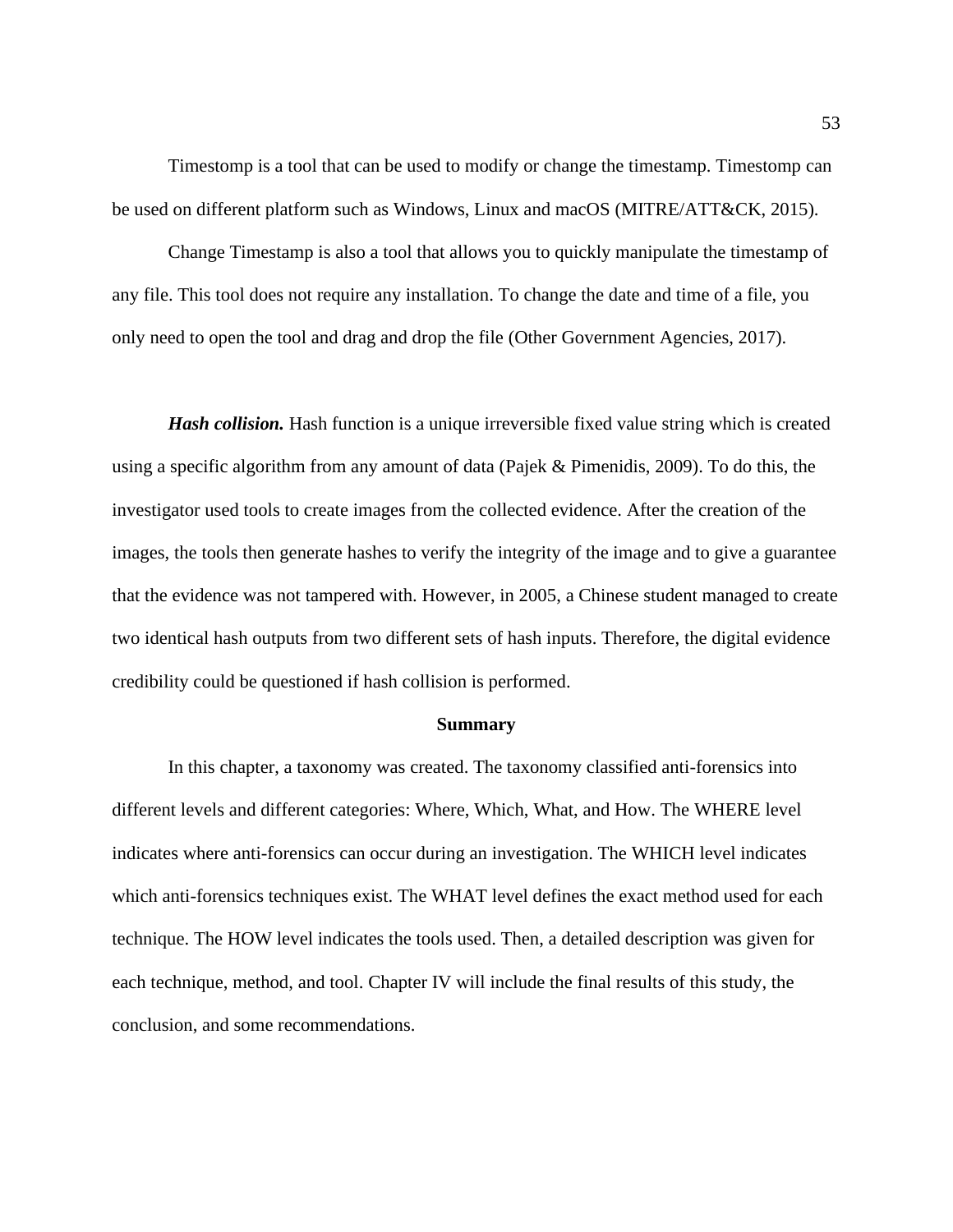# **Chapter V: Results, Conclusion, and Future Work Introduction**

This chapter will include an overall summary of this entire study. This chapter will be divided into three main parts: Results, Conclusion, and Future Work.

The Results will summarize the overall methodology used. This will include the study design used as well as how the data was collected. Additionally, the results will also be discussed here as well. This means the answers to the research questions will be answered.

The Conclusion will summarize and bring all the loose threads together. It will include the purpose of this study as well as the findings.

The Future Work section will include some recommendations for future work as well as how this study can be beneficial in the future.

#### **Results**

This study consisted of a thorough research on anti-forensics methods, techniques, and tools. The purpose was to create a taxonomy including the methods, techniques and tools, then present some strategies to detect them. and discuss some countermeasures.

To obtain all the data needed for this study, research/study questions were used. These questions helped provide guidance with analyzing and collecting the data. The questions that needed to be researched and answered to achieve the objective were:

- 1. What are the different types of Anti-forensics techniques?
- 2. Which method and tool can be used for each technique?
- 3. What are some countermeasures?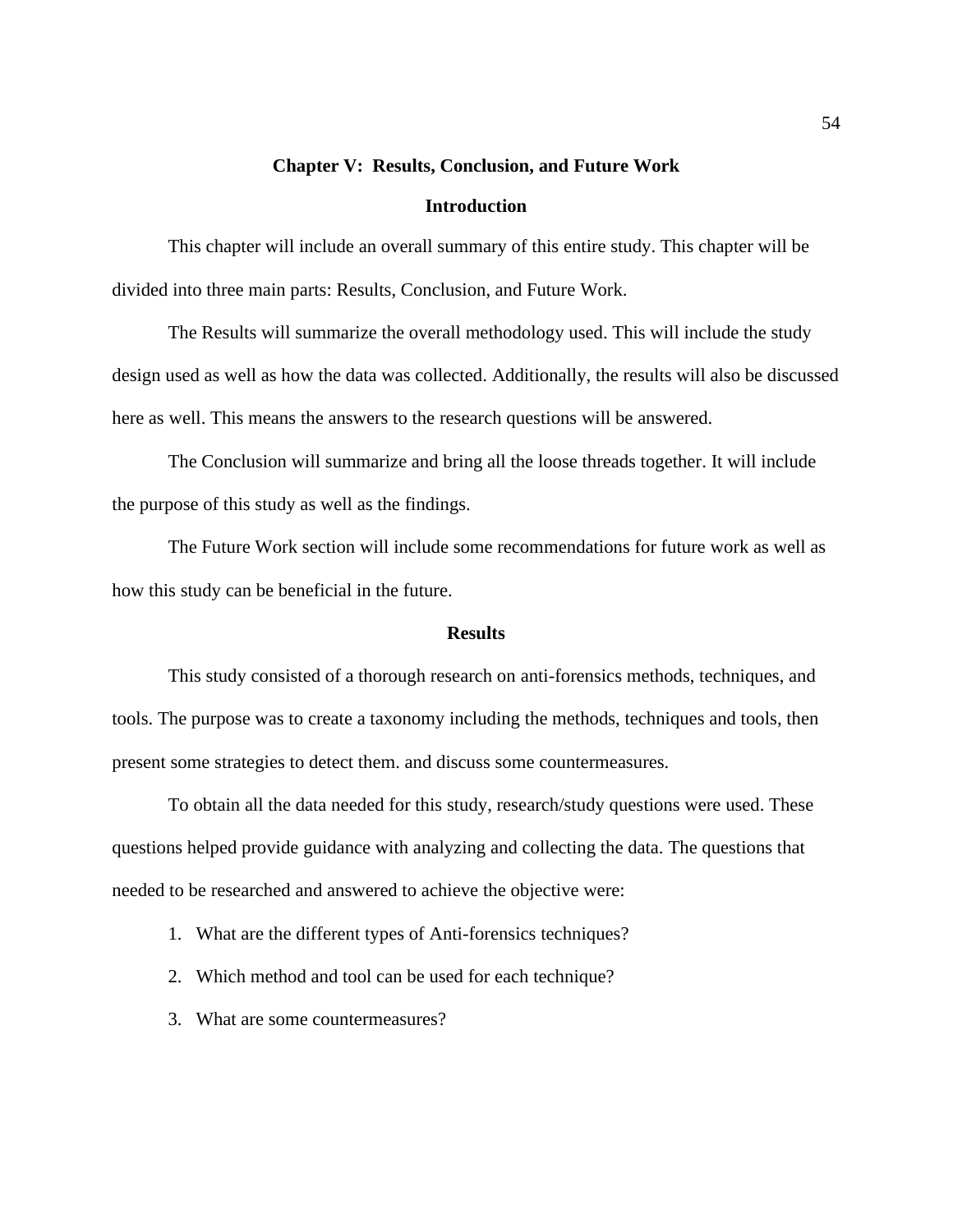A qualitative approach was used to help answer these questions . This approach was more suitable for this study because the purpose of the study was to provide a rich description of all the Anti-forensics tools and techniques.

To collect the data needed, both primary and secondary data were used. For primary data, an interview was conducted where the interviewee was a digital forensics investigator. For secondary data collection, books and scholarly articles were carefully read and reviewed. All the data collected was then reviewed and analyzed to find relevant data, data that relates to the research/study questions.

The result of this study was as follows:

- 1. What are the different types of Anti-forensics techniques?
	- There are different types of Anti-forensics techniques. These techniques can occur on Data and on forensics tools. The different techniques that exist for data are "data destruction," "data hiding," and "trail obfuscation." The techniques that exist for forensics tools are just "forensics software."
- 2. Which method and tool can be used for each technique?
	- There are different methods for each anti-forensics technique. For "data destruction," there is data wiping and physical destruction. For "data hiding," there is encryption, steganography, program packer, and hiding data in the system area. For "trial obfuscation," there is file headers manipulations, timestamp modification, and log deletion and modification. For "forensic software," there is timestamp modification and hash collision.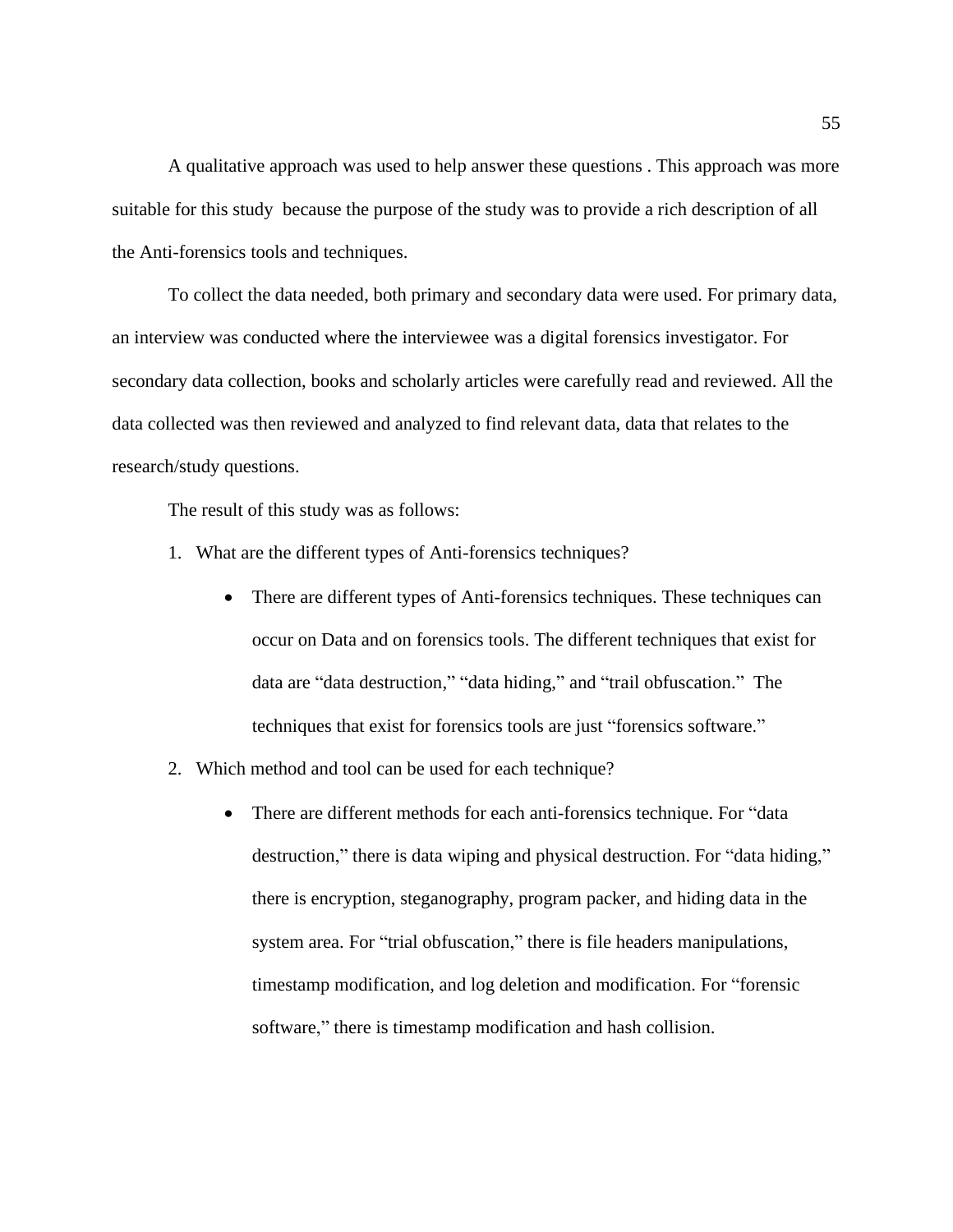- For each method, there is also a tool or tools that can be used. For data wiping, the tools used are DBAN, CBL Data. For physical destruction, the tool used are degausser, Crushers and Destroyers, Hard Drive Shredders, Disintegrators. For encryption, the tool used are BitLocker, FileVault2, LUKS, Veracrypt, 7-Zip, DiskCrypto, Encrypto, and AESCrypt. For steganography, the tools used are Xiao Steganography, Image Steganography, Steghide, crypture, SteganographX Plus, rSteg, Camouflage, and OpenStego, For program packer, the tools used are Ultimate Packer for Executables(UPX), Exe Stealth Packer, PELock, CExe, Amadillo, and dotBundle. For hiding data in the system area, the tools used are BMAP and slacker. For file headers manipulations, hex workshop, FITS4Win2, and Jhead are the tools that can be used.. For timestamp modification, the tools are SKTimeStamps, NewFileTime, Time Stomp, and Change Timestamp. For log deletion and modification, CCleaner, BitRaser, and Auto deletion are the tools used.
- 3. What are some countermeasures?
	- Anti-forensics techniques can be overcome if forensics investigators stay properly trained and informed as the new anti-forensics techniques arise. There are many certification programs available that prepare computer investigators on how to detect anti-forensics techniques. Following is a list of some of them:
		- ➢ CHFI (Computer Hacking Forensic Investigator) certification program was designed for computer forensics, and incident response. From taking this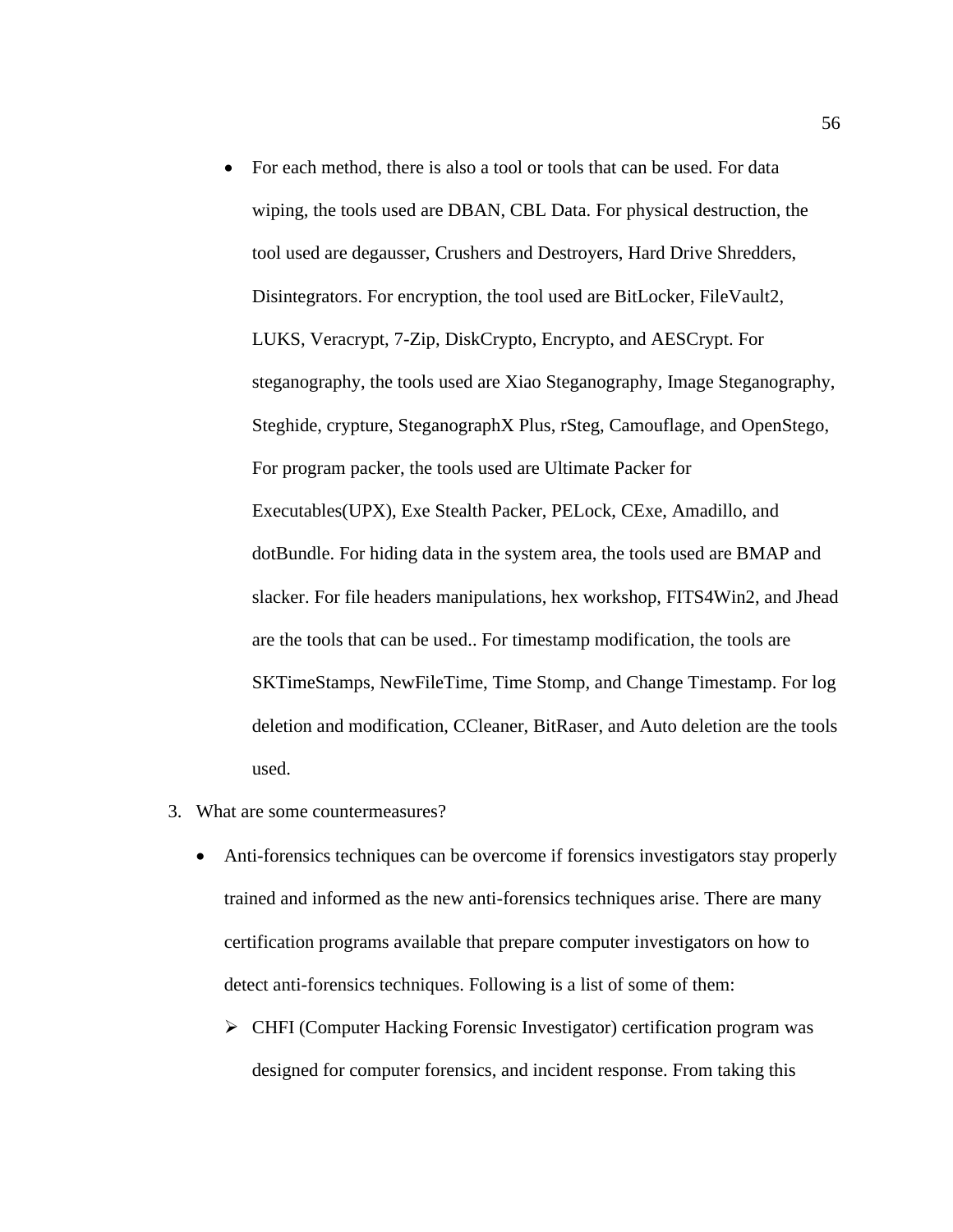course, computer forensics and incident response would be able to understand how to identify if an anti-forensics technique was used, how to recover deleted or hidden data, and so on (EC-Council, n.d.d).

- ➢ CND (Certified Network Defender) certification program was designed to train Network Administrators on how to protect, detect, and respond to the threats on the network [\(E](https://www.zotero.org/google-docs/?riyJ2E)C-Council, n.d.c).
- $\triangleright$  CEH (Certified Ethical Hacker) certification program is an ethical hacking course designed to help information security professionals inspect the network infrastructures to find security vulnerabilities that a hacker could exploit. It helps a cybersecurity professional master penetration testing (EC-Council, n.d.e).
- ➢ ECIH (EC-Council's Certified Incident Handler) is a program that was designed and developed in collaboration with cybersecurity and incident handling and response practitioners. This program focuses on how to handle post breach consequences (EC-Council, n.d.a).
- ➢ EDRP (EC-Council's Disaster Recovery Professional) certification is designed to educate and validate a security professional on how to plan, strategize, implement, and maintain a business continuity and disaster recovery plan [\(E](https://www.zotero.org/google-docs/?Q2ruAi)C-Council, n.d.b).
- ➢ ECSA (EC-Council Certified Security Analyst) certification program is more advanced than the CEH (Certified Ethical Hacker). Unlike most other pentesting programs that only follow a generic kill chain methodology; the ECSA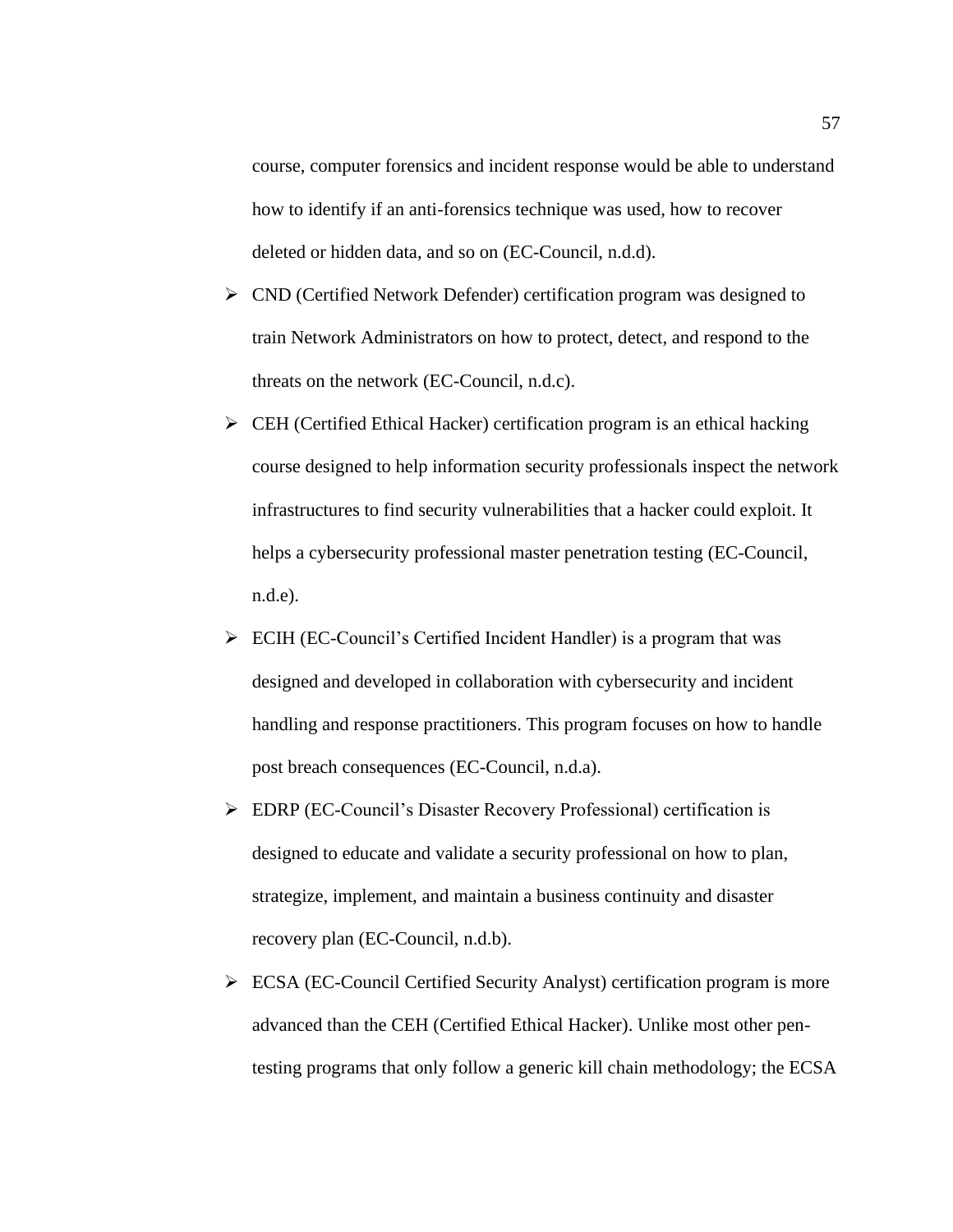presents a set of distinguishable comprehensive methodologies that are able to cover different pentesting requirements across different verticals (EC-Council, n.d.f).

• Additionally, organizations should invest in constant training for their employees since anti-forensics techniques keep getting sophisticated. These training will help them stay current with the new anti-forensics trends.

One of the questions that was asked during the interview conducted for this study was: How does your organization stay current with the rise of anti-forensics techniques? He answered that they do a lot of training to make sure that everyone in the organization is aware. He then gave an example of a training he was recently part of. The training was about investigating a compromised Linux Host. From the training, he learned that some of the things to look for are (a) check who is currently logged in, (b) check who has logged in, (c) review he command history, (d) review what is using all the CPU etc. He added that at the end of each training, they go over what to do if they have been compromised. From taking different courses on the topic, and constantly participating in different training, forensics investigators would be able to overcome anti-forensics techniques.

#### **Conclusion**

To conclude, the objective of this study was to perform an in depth research on some of the many anti-forensics' techniques and tools, create a taxonomy including different levels and categories and finally, discuss some countermeasures. The goal was to help both forensics investigators and any other researcher on the topic. Below are the steps followed to complete this study and reach the objective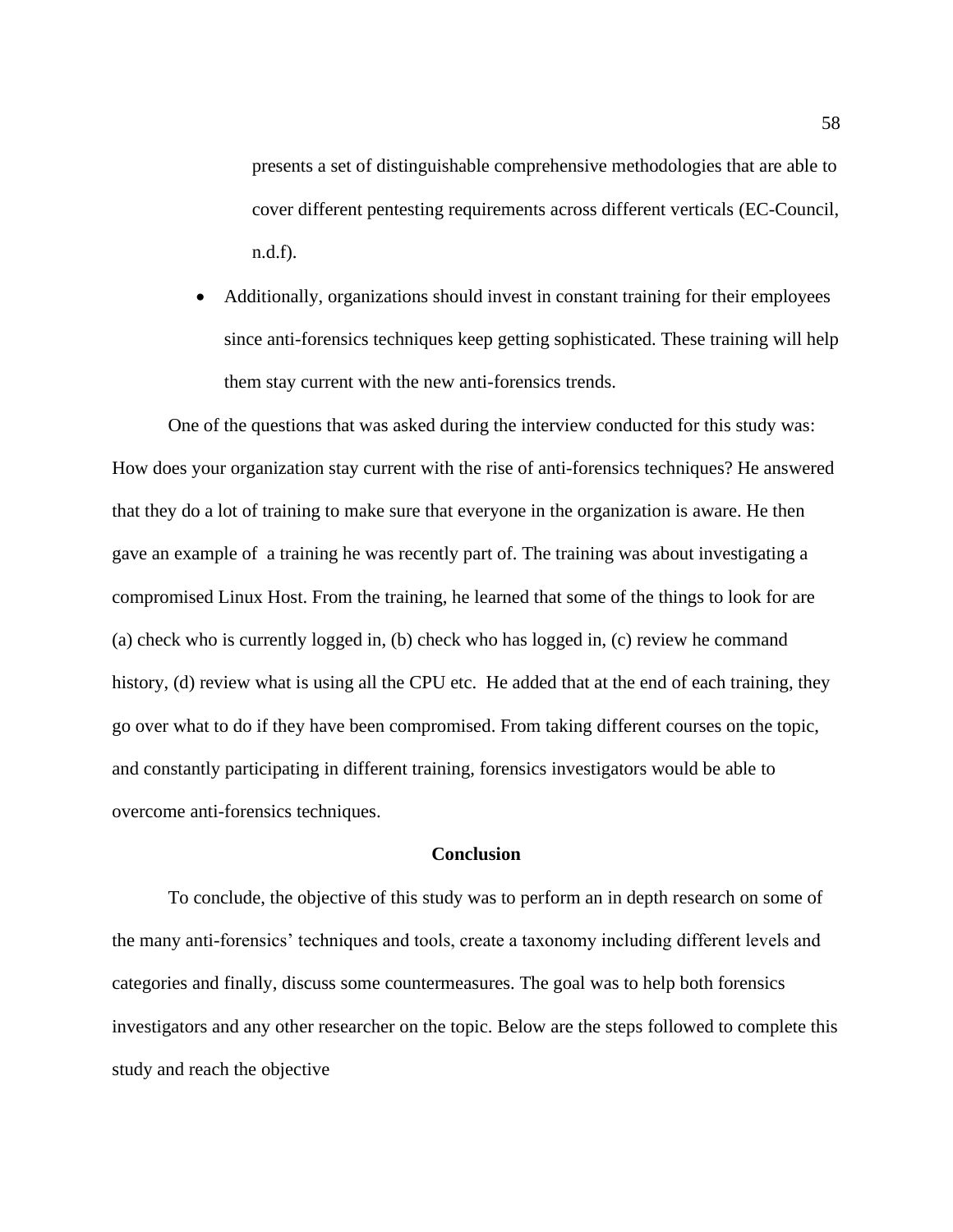The first step of this research was to look at the objective then create some study/research questions. These questions help provide guidance when analyzing and collecting data. To complete the study, these questions needed to be answered.

The second step was to brainstorm for all possible sources. To do so, some questions needed to be answered first, such as: Will this study use a qualitative approach, quantitative approach, or both? Will this study use a primary data, secondary data, or both? For this study, a qualitative approach was used as it was more suitable. Also, for data collection, both primary and secondary data were used.

The third step was to collect the data and to evaluate the sources for appropriateness. To collect primary data, an unstructured interview was conducted. The questions were open-ended questions which helped with the collection of data. To collect secondary data, books, articles, journals and so on were carefully read. However, with so much data available, different keywords were used to narrow the search and to help obtain the most relevant published sources.

The fourth step was to create a taxonomy including all the relevant data collected. The taxonomy created was categorized into four different levels:

- Level 1: Indicating where anti-forensics can occur.
- Level 2: Indicating which anti-forensics techniques exist.
- Level 3: Indicating what anti-forensics method can be used for each techniques.
- Level 4: How, indicating the tool or tools used for each method.

The fifth and final step was to talk about some countermeasures, what forensics investigators can do to overcome anti-forensics techniques. The answer to this was that they should always stay current with the anti-forensics techniques by participating into different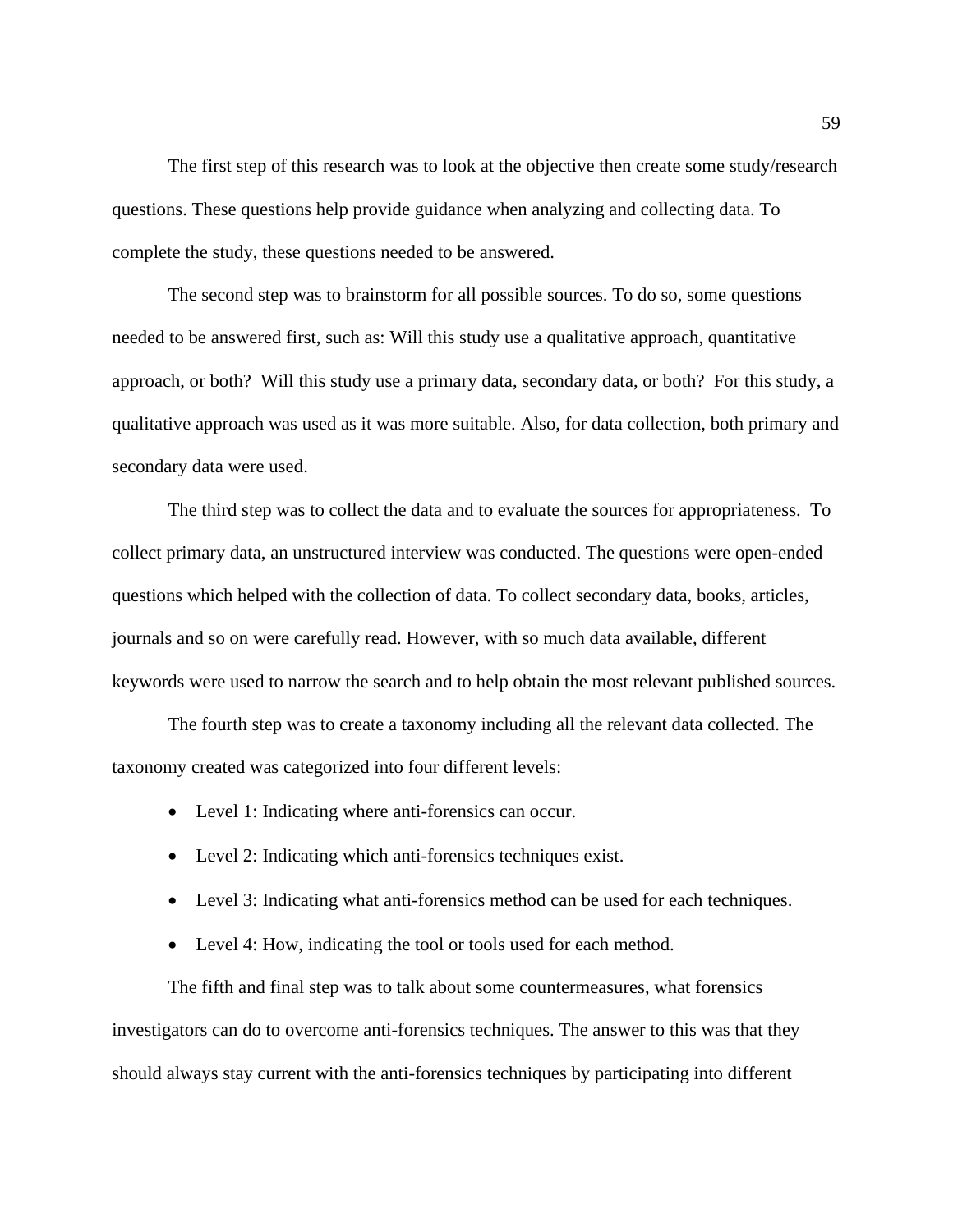training and taking different courses on the topic. There are a lot of courses available on how to prevent anti-forensics techniques from occurring to what to do when it has occurred.

#### **Future Work**

Computer criminals are becoming aware of the digital forensics' tools and techniques and are hence making the anti-forensics tools and techniques more sophisticated**.** With the increased use of anti-forensics tools and techniques, it has become challenging for digital forensics investigators to perform their investigation efficiently. To overcome this challenge, digital forensics investigators need to stay current with the new anti-forensics method and techniques. A lot of research needs to be done on the topic so that more investigators can learn about all the techniques available.

As I was researching more on anti-forensics, I realized that there was a lack of previous studies or research on the topic. I could not find a book that solely focused on just anti-forensics. Additionally, as I was looking at different articles, journals, and so on, I also found that there was a lack of enough sources on the topic. Even the sources found, there was not any current one available.

My recommendation is that researchers should continually do research on the topic as anti-forensics techniques keep getting sophisticated.

Additionally, my study as well as other studies done by previous research can be used to support the new studies on anti-forensics. And hopefully, with enough research on anti-forensics techniques, forensics investigators would be able to do their job more efficiently. Awareness is the key to reducing risks.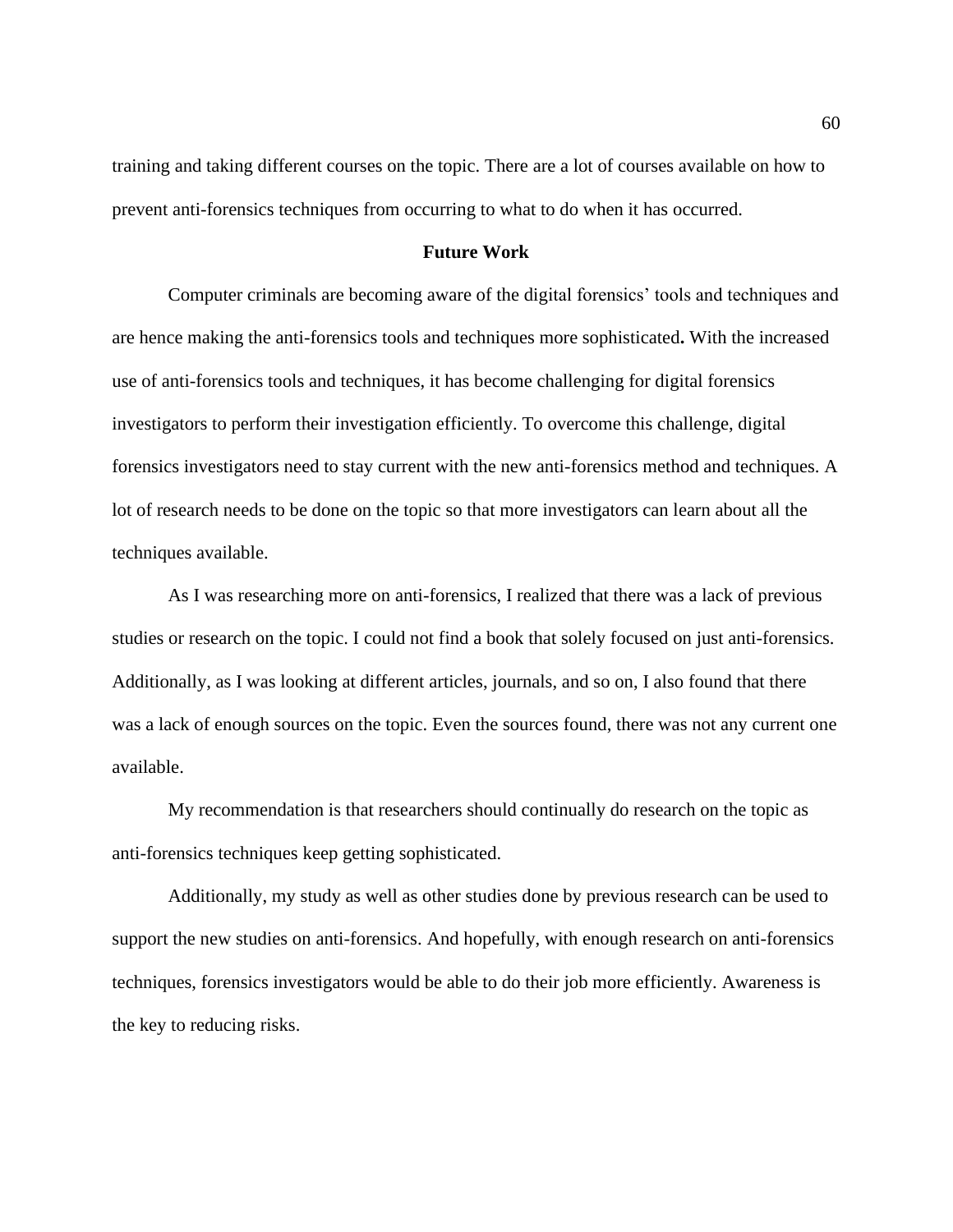#### **References**

- Afonin, O., Nikolaev, D., & Gubanov, Y. (2015) Countering anti-forensic efforts: Part 2. *Forensic Magazine.* Retrieved from https://www.forensicfocus.com/articles/counteringanti-forensic-efforts-part-2/
- [Andreo, A. \(2014\). R](https://www.zotero.org/google-docs/?SUHEWz)emove log files. *SourceForge*. Retrieved from https://sourceforge.net/projects/autodeletions/
- Anon, D. (2018). Best [free encryption software: 35+ Free Tools.](https://www.zotero.org/google-docs/?SUHEWz) *[Privacy.Net](https://www.zotero.org/google-docs/?SUHEWz)*. Retrieved from https://privacy.net/best-free-encryption-software-tools/
- Azadegan, S., Yu, W., Liu, H., Sistani, M., & Acharya, S. (2012). Novel anti-forensics approaches for smart phones. *2012 45th Hawaii International Conference on System Sciences*, 5424–5431. https://doi.org/10.1109/HICSS.2012.452
- Blancco. (n.d.). *What is data destruction?* Retrieved from BTG English website: https://www.blancco.com/resources/article-data-destruction-definition/
- Böhme, R., & Kirchner, M. (2013). Counter-forensics: Attacking image forensics. In H. T. Sencar & N. Memon (Eds.), *Digital image forensics* (pp. 327-366). https://doi.org/10.1007/978-1-4614-0757-7\_12
- Brand, M. (2007). Forensic analysis avoidance techniques of malware. *Australian Digital Forensics Conference*. https://doi.org/10.4225/75/57ad403c7ff2a
- Computer Hope. (2019). *[What is Windows?](https://www.zotero.org/google-docs/?SUHEWz)* Retrieved from https://www.computerhope.com/jargon/w/windows.htm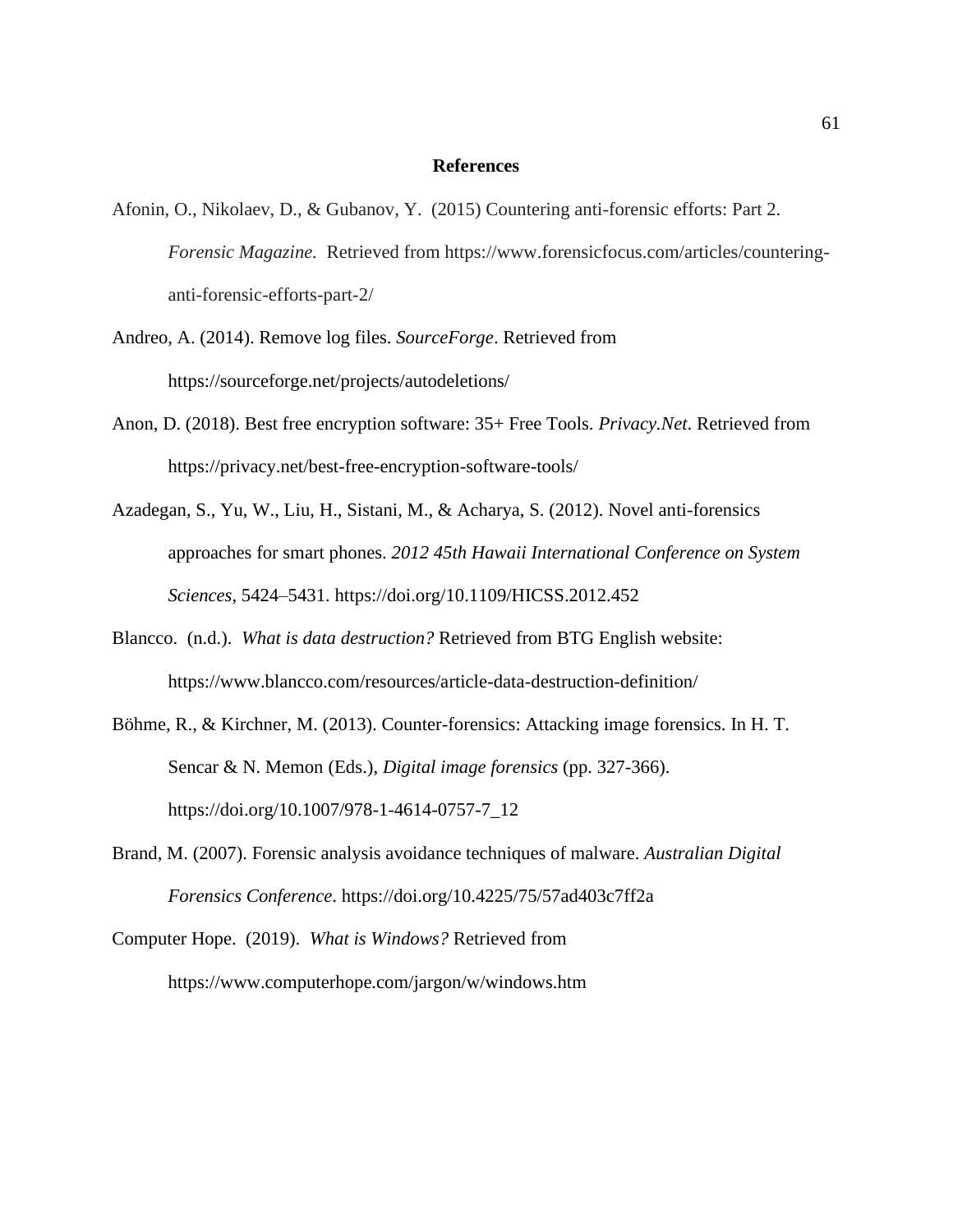Computer Security Student. (n.d.). *Data hiding: Lesson 1. Hiding data in slack space using bmap*. Retrieved from

https://computersecuritystudent.com/FORENSICS/HIDING/lesson1/index.html

Conlan, K., Baggili, I., & Breitinger, F. (2016). Anti-forensics: Furthering digital forensic science through a new extended, granular taxonomy. *Digital Investigation*, *18*, S66-S75. https://doi.org/10.1016/j.diin.2016.04.006

Data. (n.d.). *Techterms.com.* Retrieved from https://techterms.com/definition/data

- de Beer, R. D., Stander, A., & Belle, J. V. (2015) Anti-forensics: A practitioner perspectives. *International Journal of Cyber-Security and Digital Forensics, 4*(2), 390-403.
- [DeFranzo, S. \(2011\).](https://www.zotero.org/google-docs/?SUHEWz) *[Difference between qualitative and quantitative research.](https://www.zotero.org/google-docs/?SUHEWz)* Retrieved from https://www.snapsurveys.com/blog/qualitative-vs-quantitative-research/
- Destructdata. (2018). *Physical data destruction solutions*. Retrieved from https://www.destructdata.com/physical-destruction
- Distefano, A., Me. G., & Pace, F. (2010). Android anti-forensics through a local paradigm. *Science Direct*. Retrieved from

https://www.sciencedirect.com/science/article/pii/S1742287610000381

- EC-Council. (n.d.a). *EC-Council certified incident handler v2*. Retrieved from https://www.eccouncil.org/programs/ec-council-certified-incident-handler-ecih/'
- EC-Council. (n.d.b) *EC-Council disaster recovery professional v3*. Retrieved from https://www.eccouncil.org/programs/disaster-recovery-professional-edrp/
- EC-Council. (n.d.c). *Certified network defender certification*. Received from https://www.eccouncil.org/programs/certified-network-defender-cnd/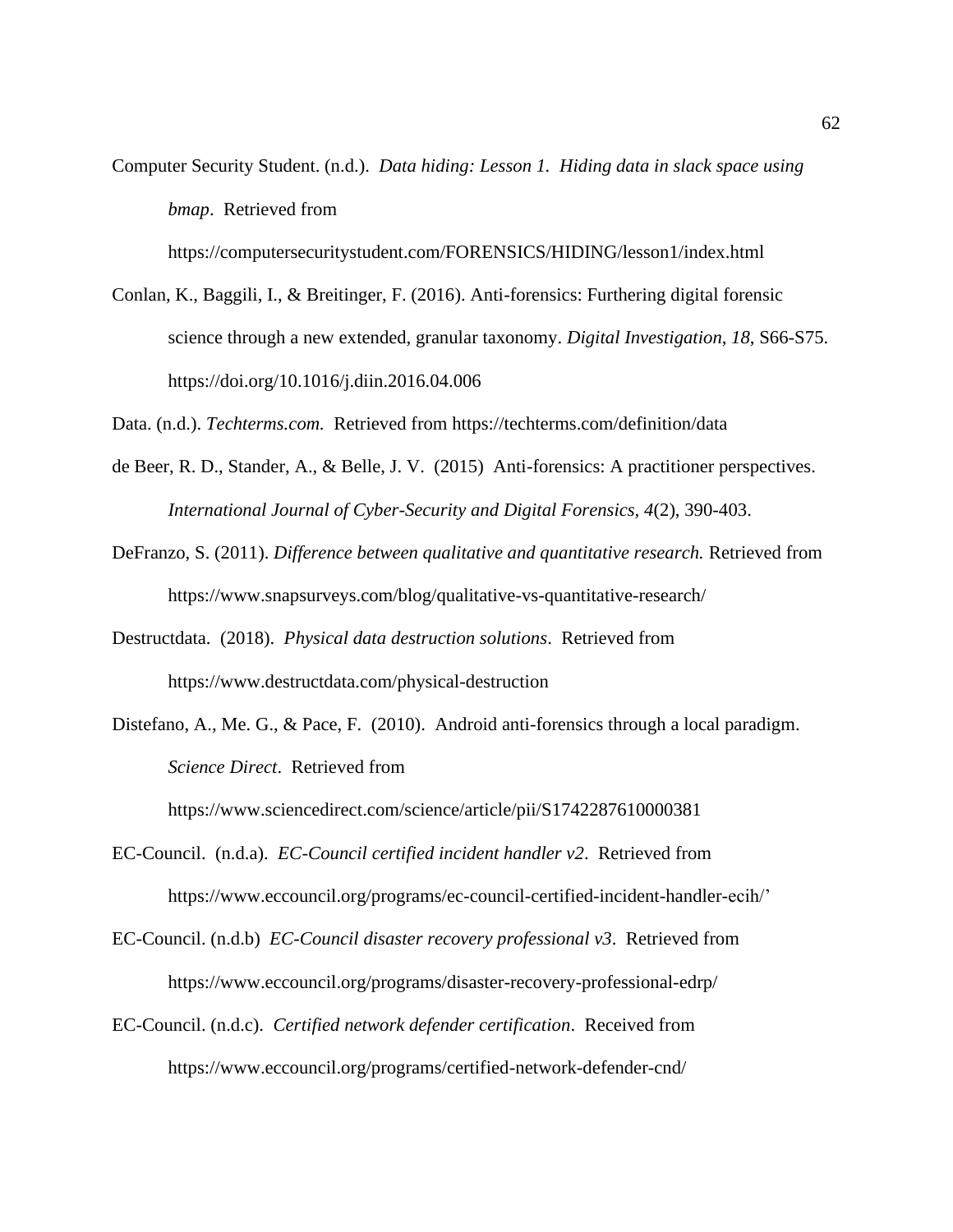- EC-Council. (n.d.d). *Computer hacking forensic investigator certification*. Retrieved from https://www.eccouncil.org/programs/computer-hacking-forensic-investigator-chfi/
- EC-Council. (n.d.e). *Certified ethical hacker certification*. Retrieved from https://www.eccouncil.org/programs/certified-ethical-hacker-ceh/
- EC-Council. (n.d.f). EC-Council certified security analyst: Penetration testing. Retrieved from https://www.eccouncil.org/programs/certified-security-analyst-ecsa/

Eoghan, C., Fellows, G., & Geiger, M. (2011). *The growing impact of full disk encryption on digital forensics/Request PDF*. Retrieved from https://www.researchgate.net/publication/220346119\_The\_growing\_impact\_of\_full\_disk \_encryption\_on\_digital\_forensics

- [Fisher, T. \(2019\). H](https://www.zotero.org/google-docs/?SUHEWz)DDErase v4.0 review. *Lifewire.* Retrieved from https://www.lifewire.com/hdderase-review-2619137
- [Fisher, T. \(2020a\).](https://www.zotero.org/google-docs/?SUHEWz) *[38 best free data destruction software programs.](https://www.zotero.org/google-docs/?SUHEWz) Lifewire. tool.* Retrieved from https://www.lifewire.com/hdshredder-review-2619138
- [Fisher, T. \(2020b\). C](https://www.zotero.org/google-docs/?SUHEWz)BL data shredder v1.0. *Lifewire*. Retrieved from https://www.lifewire.com/cbl-data-shredder-review-2619129
- [Flournoy, B. \(2018\). How to delete windows log files.](https://www.zotero.org/google-docs/?SUHEWz) *Techwalla.com.* Retrieved from https://www.techwalla.com/articles/how-to-delete-windows-log-files
- Forte, D. (2009). *Different schemes for different teams*. Retrieved from https://www.sciencedirect.com/science/article/abs/pii/S1361372309700077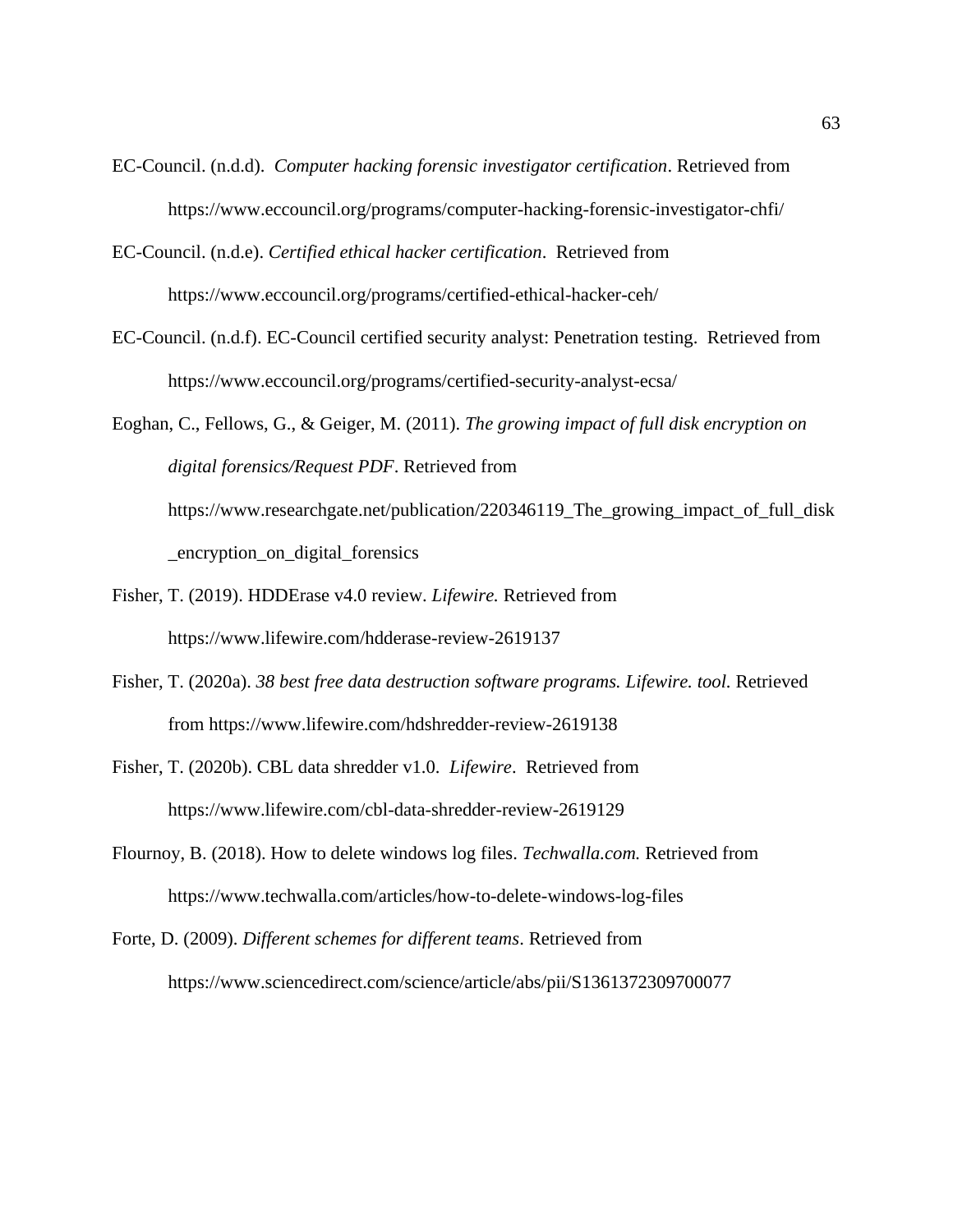- Fox, S. (2010). *FBI: Russian spies hid codes in online photos*. Retrieved msnbc.com website: http://www.nbcnews.com/id/38028696/ns/technology\_and\_science-science/t/fbi-russianspies-hid-codes-online-photos/
- Garfinkel, S. (2007). *Anti-forensics: Techniques, detection and countermeasures*. Retrieved from https://core.ac.uk/download/pdf/36736409.pdf
- Geiger, M. (2005). *Evaluating commercial counter-forensic tools*. Proceedings of the 5th Annual Digital Forensic Research Workshop, DFRWS 2005, Astor Crowne Plaza, New Orleans, Louisiana, USA, August 17-19, 200513.
- Gogolin, G. (2010). *The digital crime tsunami*. Retrieved from https://dl.acm.org/doi/10.1016/j.diin.2010.07.001
- Harris, R. (2006). *Arriving at an anti-forensics consensus: Examining how to define and control the anti-forensics problem*. Retrieved from https://www.sciencedirect.com/science/article/pii/S1742287606000673
- Holmes, K. (2016). *Understanding the impact of anti-forensics techniques*. Retrieved from https://www.ftitechnology.com/resources/blog/understanding-the-impact-of-antiforensics-techniques
- Inc. (n.d.). *Computer crimes*. Retrieved from https://www.inc.com/encyclopedia/computercrimes.html#:~:text=The%20U.S.%20Department%20of%20Justice,dating%20to%2019 89%2C%20remains%20valid.
- INFOSEC. (2019). *[Best tools to perform steganography](https://www.zotero.org/google-docs/?SUHEWz)*[. Retrieved from](https://www.zotero.org/google-docs/?SUHEWz)  [qiahttps://resources.infosecinstitute.com/steganography-and-tools-to-perform](https://www.zotero.org/google-docs/?SUHEWz)[steganography/#gref](https://www.zotero.org/google-docs/?SUHEWz)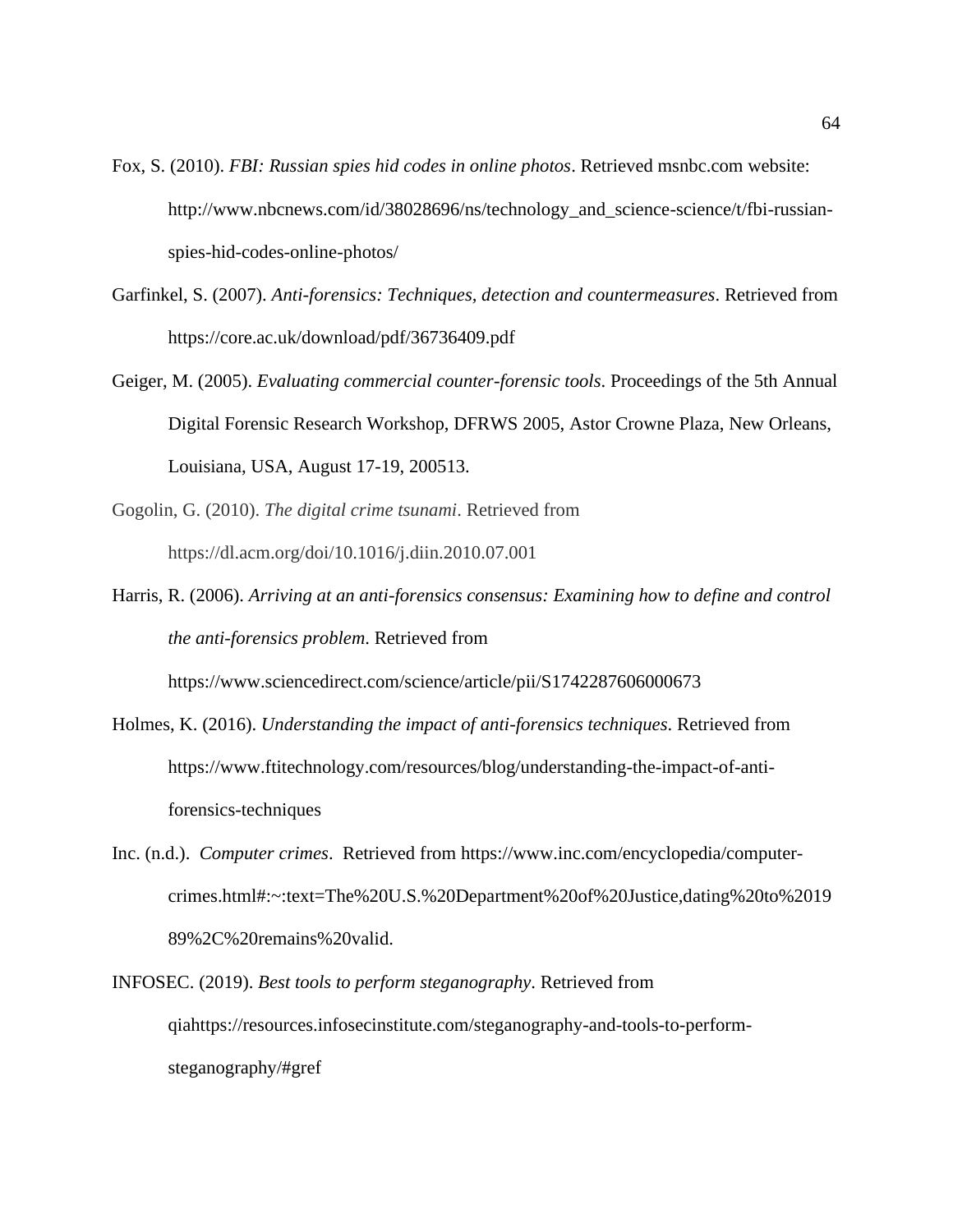Jhead. (n.d.). *Digicam JPEG Exif header manipulation tool*. Retrieved from https://www.systutorials.com/docs/linux/man/1-jhead/

- Kaspersky Lab. (2017). *Invisible attacks: Cybercriminals breach enterprises in 40 countries using hidden malware*. Retrieved from https://www.kaspersky.com/about/pressreleases/2017\_invisible-attacks
- Kessler, G. (2007). Anti-forensics and the digital investigator. Presented at *5th Australian Digital Forensics Conference*, *Edith Cowan University*, December 3, 2007-. https://doi.org/10.4225/75/57ad39ee7ff25
- Kharpal, A. (2016). *Apple vs FBI: All you need to know*. Retrieved from https://www.cnbc.com/2016/03/29/apple-vs-fbi-all-you-need-to-know.html
- Kishore, A. (2011). Five free programs to completely wipe a hard drive. Retrieved from https://helpdeskgeek.com/free-tools-review/5-free-programs-to-completely-wipe-a-harddrive/
- [Lamb, C. \(2017\). Packers, how they work, featuring UPX](https://www.zotero.org/google-docs/?SUHEWz)*. DZone Security*. retrieved from https://dzone.com/articles/packers-how-they-work-featuring-upx

Littlefield, R. (2017). *Anti-forensics and cryptography: An insight into how offenders disrupt cyber-crime investigations*. Retrieved from Ryan Littlefield website: https://littlefield.co/anti-forensics-and-cryptography-an-insight-into-how-offendersdisrupt-cyber-crime-investigations-e44637513709

[McLeod, S. \(2014\). The interview research method.](https://www.zotero.org/google-docs/?SUHEWz) *Simply Psychology*. Retrieved from https://www.simplypsychology.org/interviews.html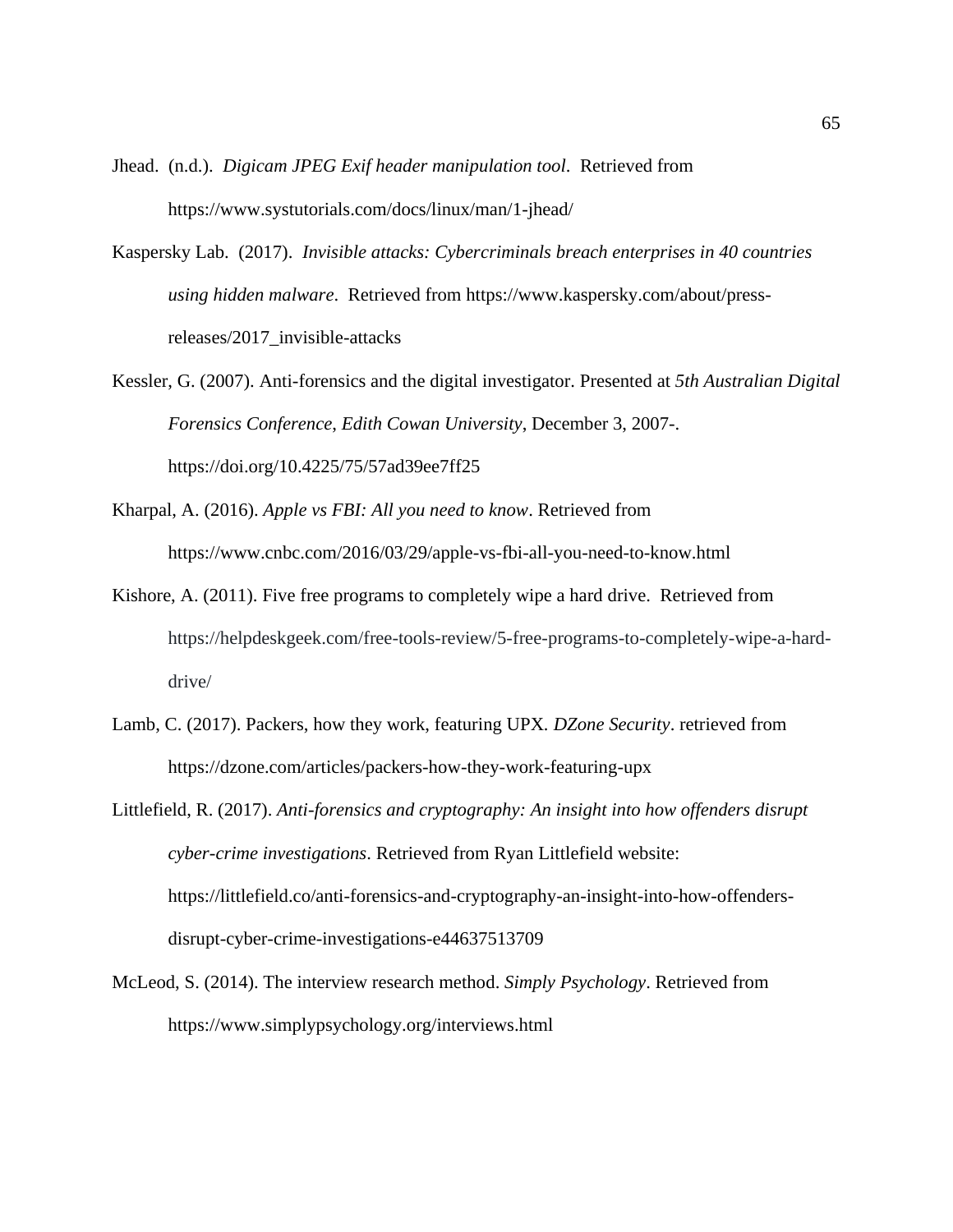- MITRE/ATT&CK. (2015). *Timestomp*. Retrieved from https://attack.mitre.org/techniques/T1099/
- Ontrack. (2018). *Destroyers-crushers*. Retrieved from https://www.ontrack.com/au/products/data-erasure/destroyers-crushers/
- Other Government Agencies (OGA). (2017). *Change timestamp 0.32*. Retrieved from https://www.majorgeeks.com/files/details/change\_timestamp.html
- Pajek, P., & Pimenidis, E. (2009). Computer anti-forensics methods and their impact on computer forensic investigation. In H. Jahankhani, A. G. Hessami, & F. Hsu (Eds.), *Global Security, Safety, and Sustainability* (Vol. 45, pp. 145-155). https://doi.org/10.1007/978-3-642-04062-7\_16
- Park, K. J., Park, J.-M., Kim, E., Cheon, C. G., & James, J. (2017). Anti-forensic trace detection in digital forensic triage investigations. *Journal of Digital Forensics, Security and Law, 12*(1). https://doi.org/10.15394/jdfsl.2017.1421
- [Poonia, D. A. S. \(2014\).](https://www.zotero.org/google-docs/?SUHEWz) *[Data Wiping and Anti Forensic Techniques.](https://www.zotero.org/google-docs/?SUHEWz) Compusoft: An International Journal of Advance Computer Techniques, 3*(12), 1374-1376.
- Qian, Z., & Zhang, X. (2014). Improved anti-forensics of JPEG compression. *Journal of Systems and Software, 91*, 100-108.
- Rekhis, S., & Boudriga, N. (2010). *Formal digital investigation of anti-forensic attacks.* Retrieved from https://www.researchgate.net/publication/221411296\_Formal\_Digital\_Investigation\_of\_

Anti-forensic\_Attacks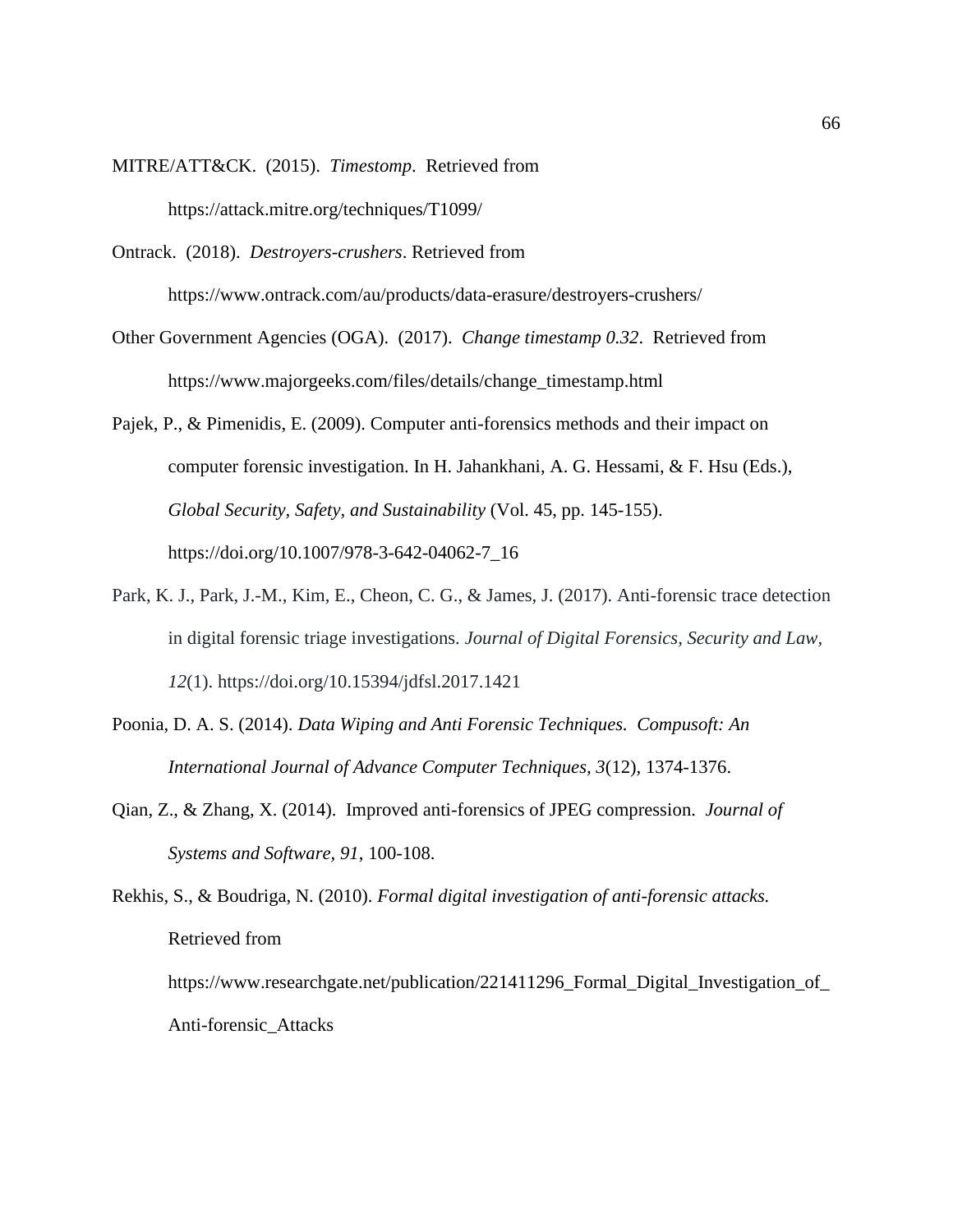[Rouse, M. \(2019\). S](https://www.zotero.org/google-docs/?SUHEWz)oftware. *[WhatIs.com](https://www.zotero.org/google-docs/?SUHEWz)* website. Retrieved from https://searchapparchitecture.techtarget.com/definition/software

- Shaw, A., & Browne, A. (2013). A practical and robust approach to coping with large volumes of data submitted for digital forensic examination. *Digital Investigation, 10*(2), 116-128. https://doi.org/10.1016/j.diin.2013.04.003
- Simmons, C. B. (2011). A Framework and demo for preventing anti-computer forensics. *Issues in Information Systems, Vol. X11*(1), 366-372.
- Smith, A. (2007). Describing and Categorizing Disk-Avoiding Anti-Forensics Tools. *Journal of Digital Forensic Practice*, *1*(4), 309–313. https://doi.org/10.1080/15567280701418155
- SoftwareOK.com. (2020). *NewFileTime 3.99 Corrections and manipulation of timestamp*. Retrieved from https://www.softwareok.com/?seite=Microsoft/NewFileTime
- Sremack, J. C., & Antonov, A. V. (2007). *Taxonomy of anti-computer forensics threats*. Retrieved from https://www.imf-

```
conference.org/imf2007/8%20Sremack_IMF%20Presentation_Taxonomy_09122007.pd
```
- Stamm, M. C., & Liu, K. J. R. (2011). Anti-forensics of digital image compression. *IEEE Transactions on Information Forensics and Security, 6*(3), 1050-1065. https://doi.org/10.1109/TIFS.2011.2119314
- Sun, H., Weng, C., Lee, C., & Yang, C. (2011). Anti-forensics with steganographic data embedding in digital images. *IEEE Journal on Selected Areas in Communications*, *29*(7), 1392–1403. https://doi.org/10.1109/JSAC.2011.110806
- The-Shadow-Fiend. (2016). Packer: Keep calm and hide the evidence (Malware Analysis: Chapter 4). *Talent Cookie* Website. Retrieved from